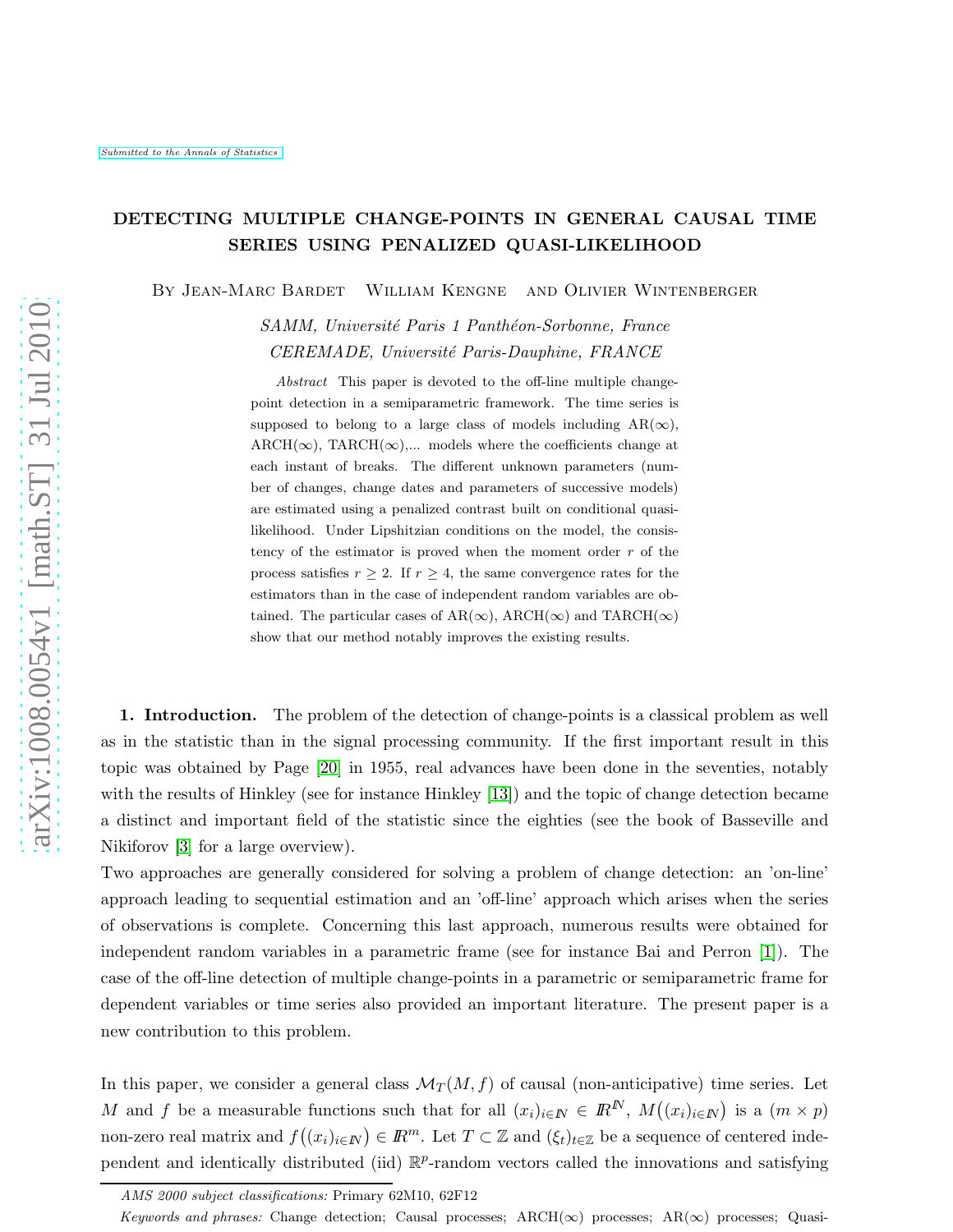$var(\xi_0) = I_p$  (the identity matrix of dimension p). Then, define **Class**  $\mathcal{M}_T(M, f)$ : *The process*  $X = (X_t)_{t \in \mathbb{Z}}$  *belongs to*  $\mathcal{M}_T(M, f)$  *if it satisfies the relation:* 

(1.1) 
$$
X_{t+1} = M((X_{t-i})_{i \in I\!\!N})\xi_t + f((X_{t-i})_{i \in I\!\!N}) \text{ for all } t \in T.
$$

The existence and properties of these general affine processes were studied in Bardet and Wintenberger [\[2\]](#page-23-2) as a particular case of chains with infinite memory considered in Doukhan and Win-tenberger [\[8\]](#page-24-2). Numerous classical real valued time series are included in  $\mathcal{M}_{\mathbb{Z}}(M, f)$ : for instance  $AR(\infty)$ ,  $ARCH(\infty)$ ,  $TARCH(\infty)$ ,  $ARMA-GARCH$  or bilinear processes.

The problem of change-point detection is the following: assume that a trajectory  $(X_1, \dots, X_n)$ of  $X = (X_t)_{t \in \mathbb{Z}}$  is observed where

(1.2) 
$$
X \in \mathcal{M}_{T_j^*}(M_{\theta_j^*}, f_{\theta_j^*}) \text{ for all } j = 1, ..., K^*, \text{ with}
$$

<span id="page-1-0"></span>•  $K^* \in \mathbb{N}^*, T_j^* = \{t_{j-1}^* + 1, t_{j-1}^* + 2, \ldots, t_j^*\}$  with  $0 < t_1^* < \ldots < t_{K^*-1}^* < n, t_j^* \in \mathbb{N}$  and by convention  $t_0^* = -\infty$  and  $t_{K^*}^* = \infty$ ;

• 
$$
\theta_j^* = (\theta_{j,1}^*, \cdots, \theta_{j,d}^*) \in \Theta \subset \mathbb{R}^d
$$
 for  $j = 1, \ldots, K^*$ .

The aim in the problem is the estimation of the unknown parameters  $(K^*, (t_j^*)_{1 \leq j \leq K^*-1}, (\theta_j^*)_{1 \leq j \leq K^*})$ . In the literature it is generally supposed that X is a stationary process on each set  $T_j^*$  and is independent on each  $T_j^*$  from the other  $T_k^*, k \neq j$  (for instance in [\[18\]](#page-24-3), [\[15\]](#page-24-4), [\[6\]](#page-23-3) and [\[7\]](#page-23-4)). Here the problem [\(1.2\)](#page-1-0) does not induce such assumption and thus the framework is closer to the applications, see Remark 1 in [\[7\]](#page-23-4).

In the problem of change-point detection, numerous papers were devoted to the CUSUM pro-cedure (see for instance Kokozska and Leipus [\[15\]](#page-24-4) in the specific case of  $\text{ARCH}(\infty)$  processes). In Lavielle and Ludena [\[17\]](#page-24-5) a "Whittle" contrast is used for estimating the break dates in the spectral density of piecewise long-memory processes (in a semi-parametric framework). Davis *et al.* [\[6\]](#page-23-3) proposed a likelihood ratio as the estimator of break points for an  $AR(p)$  process. Lavielle and Moulines [\[18\]](#page-24-3) consider a general contrast using the mean square errors for estimating the parameters. In Davis *et al.* [\[7\]](#page-23-4), the criteria called Minimum Description Length (MDL) is applied to a large class of nonlinear time-series model.

We consider here a semiparametric estimator based on a penalized contrast using the quasilikelihood function. For usual stationary time series, the conditional quasi-likelihood is constructed as follow:

- 1. Compute the conditional likelihood (with respect to  $\sigma\{X_0, X_{-1}, \ldots\}$ ) as if  $(X_t)_{t \in \mathbb{Z}}$  is known and when the process of innovations is a Gaussian sequence;
- 2. Approximate this computation for a sample  $(X_1, \ldots, X_n);$
- 3. Apply this approximation even if the process of innovations is not a Gaussian sequence.

The quasi-maximum likelihood estimator (QMLE) obtained by maximizing the quasi-likelihood  $f_{\text{max}}$  is a convincing asymptotic properties in the case of  $G$  ARCH processes (see Jeantheau [\[14\]](#page-24-6),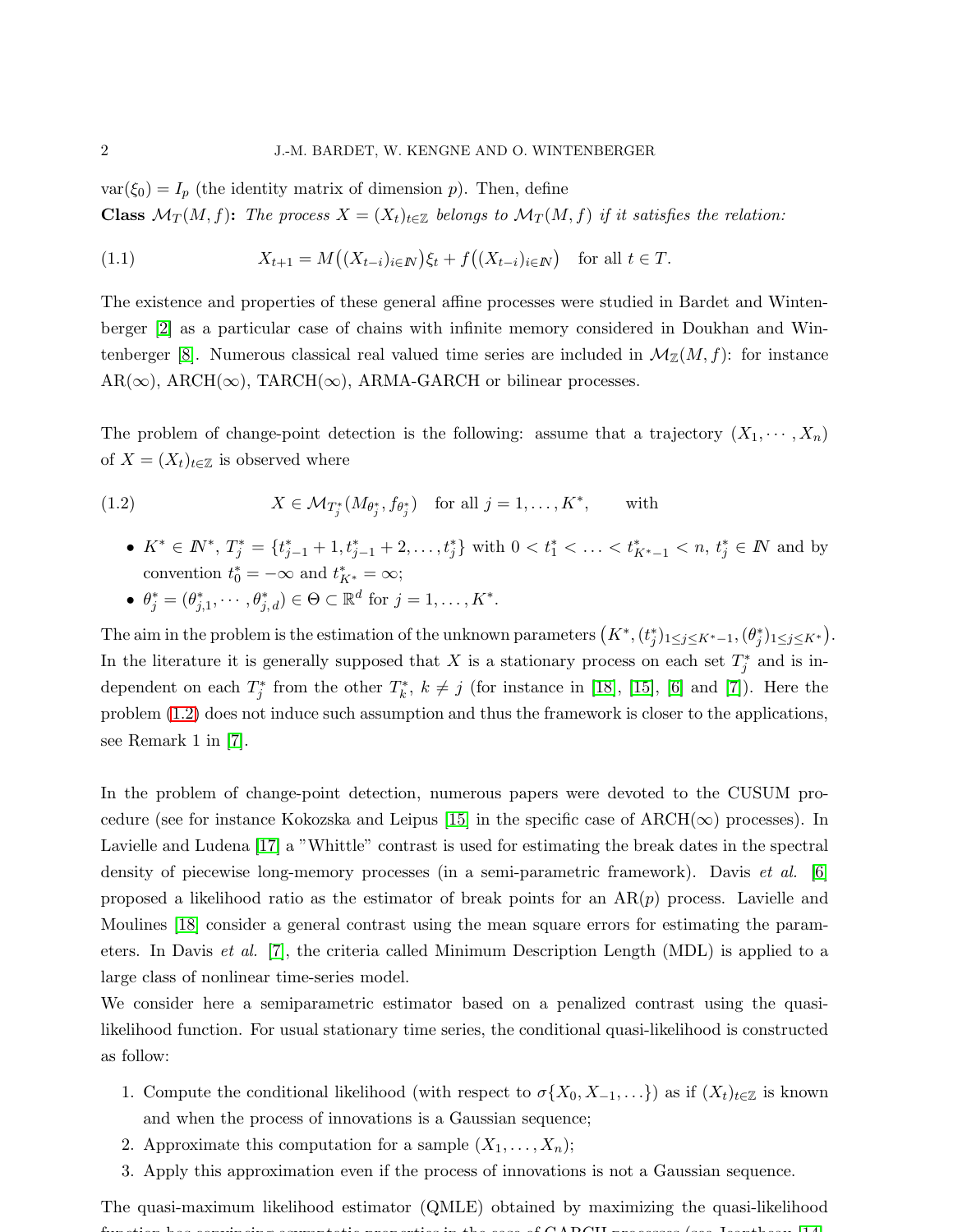Berkes *et al.* [\[4\]](#page-23-5), Franck and Zakoian [\[11\]](#page-24-7)) or generalizations of GARCH processes (see Mikosch and Straumann [\[23\]](#page-24-8), Robinson and Zaffaroni [\[22\]](#page-24-9)). Bardet and Wintenberger [\[2\]](#page-23-2) study the asymptotic normality of the QMLE of  $\theta$  applied to  $\mathcal{M}_{\mathbb{Z}}(f_{\theta}, M_{\theta})$ . Thus, when  $K^*$  is known, a natural estimator of the parameter  $((t_j^*)_{1 \leq j \leq K^*-1},(\theta_j^*)_{1 \leq j \leq K^*})$  for a process satisfying  $(1.2)$  is the QMLE on every intervals  $[t_j + 1, \ldots, t_{j+1}]$  and every parameters  $\theta_j$  for  $1 \leq j \leq K^*$ . However we consider here that  $K^*$  is unknown and such method cannot be directly used. The solution chosen is to penalize the contrast by an additional term  $\beta_n K$ , where  $(\beta_n)_{n \in \mathbb{N}}$  is an increasing sequence of real numbers (see the final expression of the penalized contrast in [\(3.2\)](#page-5-0)). Such procedure of penalization was previously used for instance by Yao [\[24\]](#page-24-10) to estimate the number of change-points with the Schwarz criterion and by Lavielle and Moulines [\[18\]](#page-24-3). Hence the minimization of the penalized contrast leads to an estimator (see [\(3.3\)](#page-5-1)) of the parameters  $(K^*, (t_j^*)_{1 \leq j \leq K^*-1}, (\theta_j^*)_{1 \leq j \leq K^*})$ .

Classical heuristics such as the BIC one or the MDL one of [\[7\]](#page-23-4) lead to choose  $\beta_n \propto \log n$ . In our study, such penalizations are excluded in some cases, when the models  $\mathcal{M}_T(M, f)$  are very dependent of their whole past, see Remark [3.3](#page-6-0) for more details. Finally, we will show that an "optimal" penalization is  $\beta_n \propto \sqrt{n}$  which overpenalizes the number of breaks to avoid artificial breaks in cases of models very dependent of their whole past (see Remark [3.5\)](#page-7-0).

The main results of the paper are the following: under Lipshitzian condition on  $f_{\theta}$  and  $M_{\theta}$ , the estimator  $(\widehat{K}_n, (\widehat{t}_j/n)_{1 \leq j \leq \widehat{K}_n-1}, (\widehat{\theta}_j)_{1 \leq j \leq \widehat{K}_n})$  is consistent when the moment of order r on the innovations and  $X$  is larger than 2. If moreover Lipshitzian conditions are satisfied by the derivatives of  $f_{\theta}$  and  $M_{\theta}$  and if  $r \geq 4$ , then the convergence rate of  $(\widehat{t}_j/n)_{1 \leq j \leq \widehat{K}_n-1}$  is  $O_P(n^{-1})$  and a Central Limit Theorem (CLT) for  $(\widehat{\theta}_j)_{1 \leq j \leq \widehat{K}_n}$  (with a  $\sqrt{n}$ -convergence rate) is established. These results are "optimal" in the sense that they are the same than in an independent setting.

Section [2](#page-2-0) is devoted to the presentation of the model and the assumptions and the study of the existence of a nonstationary solution of the problem [\(1.2\)](#page-1-0). The definition of the estimator and its asymptotic properties are studied in Section [3.](#page-4-0) The particular examples of  $AR(\infty)$ ,  $ARCH(\infty)$  and TARCH( $\infty$ ) processes are detailed in Section [4.](#page-8-0) Section [5](#page-10-0) contains the main proofs.

#### <span id="page-2-0"></span>2. Assumptions and existence of a solution of the change process.

2.1. *Assumptions on the class of models*  $M_{\mathbb{Z}}(f_{\theta}, M_{\theta})$ . Let  $\theta \in \mathbb{R}^d$  and  $M_{\theta}$  and  $f_{\theta}$  be numerical functions such that for all  $(x_i)_{i\in\mathbb{N}} \in \mathbb{R}^N$ ,  $M_\theta((x_i)_{i\in\mathbb{N}}) \neq 0$  and  $f_\theta((x_i)_{i\in\mathbb{N}}) \in \mathbb{R}$ . We use the following different norms:

- 1.  $\|\cdot\|$  applied to a vector denotes the Euclidean norm of the vector;
- 2. for any compact set  $\Theta \subseteq \mathbb{R}^d$  and for any  $g: \Theta \longrightarrow \mathbb{R}^{d'}$ ;  $||g||_{\Theta} = \sup_{\theta \in \Theta} (||g(\theta)||);$
- 3. for all  $x = (x_1, \dots, x_K) \in \mathbb{R}^K$ ,  $||x||_m = \max_{i=1,\dots,K} |x_i|$ ;
- 4. if X is  $\mathbb{R}^p$ -random variable with  $r \geq 1$  order moment, we set  $||X||_r = (||E||X||^r)^{1/r}$ .

Let  $\Psi_{\theta} = f_{\theta}$ ,  $M_{\theta}$  and  $i = 0, 1, 2$ , then for any compact set  $\Theta \subseteq \mathbb{R}^d$ , define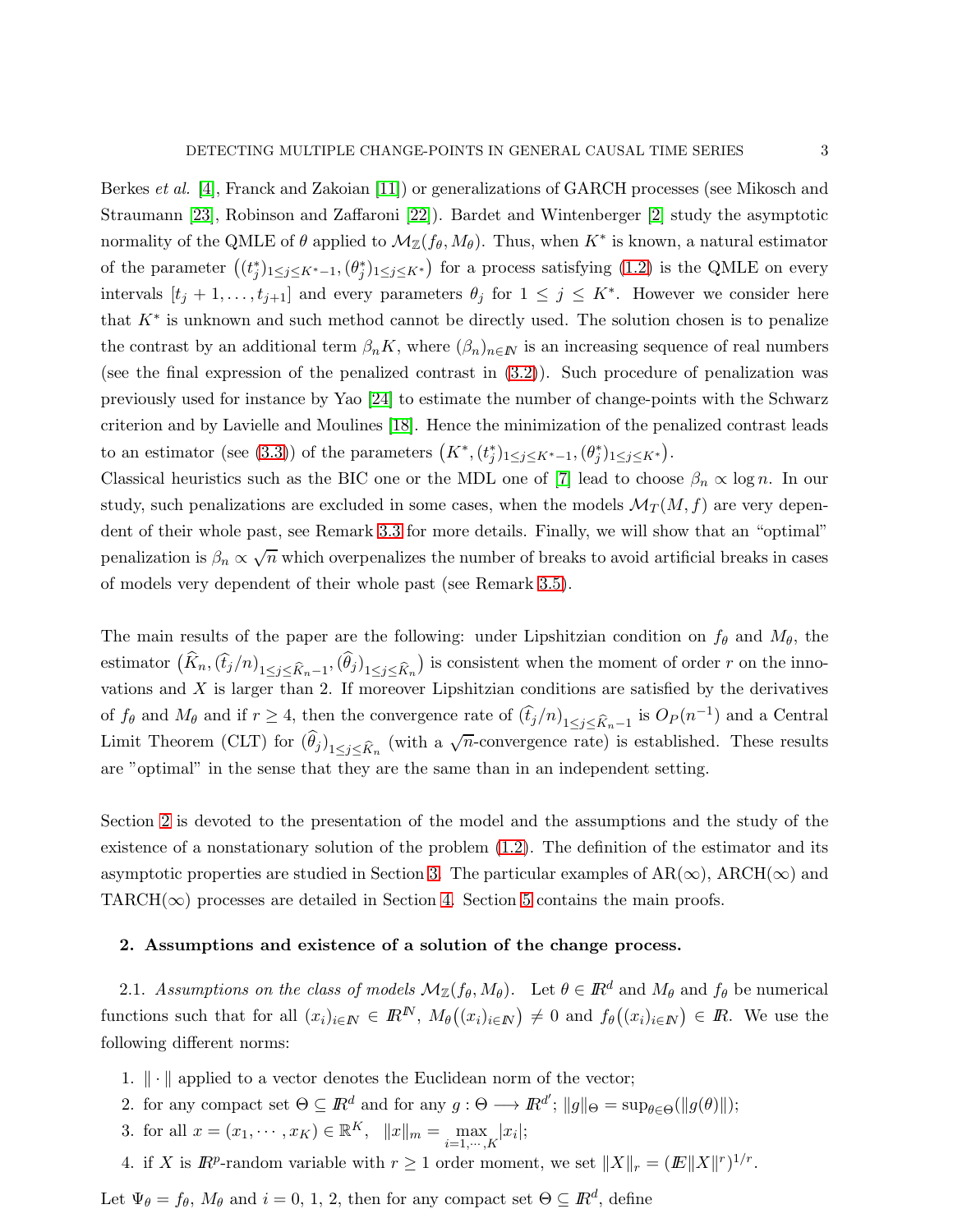Assumption  $A_i(\Psi_{\theta}, \Theta)$ : *Assume that*  $\|\partial^i \Psi_{\theta}(0)\rangle \partial^{\theta}$   $\|\Theta \|\leq \infty$  *and there exists a sequence of nonnegative real number*  $(\alpha_i^{(k)})$  $\sum_{i}^{(k)} (\Psi_{\theta}, \Theta)_{i \geq 1}$  *such that*  $\sum_{i=1}^{\infty}$  $_{k=1}$  $\alpha_k^{(i)}$  $\chi_k^{(i)}(\Psi_{\theta}, \Theta) < \infty$  *satisfying* 

$$
\left\|\frac{\partial^i \Psi_{\theta}(x)}{\partial \theta^i} - \frac{\partial^i \Psi_{\theta}(y)}{\partial \theta^i}\right\|_{\Theta} \le \sum_{k=1}^{\infty} \alpha_k^{(i)} (\Psi_{\theta}, \Theta) |x_k - y_k| \quad \text{for all } x, y \in \mathbb{R}^N.
$$

In the sequel we refer to the particular case called "ARCH-type process" if  $f_{\theta} = 0$  and if the following assumption holds on  $h_{\theta} = M_{\theta}^2$ :

 $\textbf{Assumption A}_{i}(h_{\theta},\Theta)$ : *Assume that*  $\|\partial^{i}h_{\theta}(0)/\partial\theta^{i}\|_{\Theta} < \infty$  and there exists a sequence of non*negative real number*  $(\alpha_i^{(k)})$  $\sum_{i}^{(k)}(h_{\theta},\Theta))_{i\geq 1}$  *such as*  $\sum_{i}^{\infty}$  $k=1$  $\alpha_k^{(i)}$  $\binom{u}{k}(h_{\theta}, \Theta) < \infty$  satisfying

$$
\left\|\frac{\partial^i h_{\theta}(x)}{\partial \theta^i} - \frac{\partial^i h_{\theta}(y)}{\partial \theta^i}\right\|_{\Theta} \le \sum_{k=1}^{\infty} \alpha_k^{(i)}(h_{\theta}, \Theta) |x_k^2 - y_k^2| \quad \text{for all } x, y \in \mathbb{R}^N.
$$

Now, for any  $i = 0, 1, 2$  and  $\theta \in \Theta$ , under Assumptions  $A_i(f_\theta, \Theta)$  and  $A_i(M_\theta, \Theta)$ , denote:

(2.1) 
$$
\beta^{(i)}(\theta) := \sum_{k \ge 1} \beta_k^{(i)}(\theta) \text{ where } \beta_k^{(i)}(\theta) := \alpha_k^{(i)}(f_{\theta}, \{\theta\}) + (I\!\!E|\xi_0|^r)^{1/r} \alpha_k^{(i)}(M_{\theta}, \{\theta\}),
$$

and under Assumption  $A_i(h_\theta, \Theta)$ 

(2.2) 
$$
\tilde{\beta}^{(i)}(\theta) := \sum_{k \ge 1} \tilde{\beta}_k^{(i)}(\theta) \text{ where } \tilde{\beta}_k^{(i)}(\theta) := (I\!\!E|\xi_0|^r)^{2/r} \alpha_k^{(i)}(h_\theta, \{\theta\}).
$$

The dependence with respect to r of  $\beta_k^{(i)}$  $\hat{\beta}_k^{(i)}(\theta)$  and  $\tilde{\beta}_k^{(i)}$  $\binom{v}{k}(\theta)$  are omitted for notational convenience. Then define:

(2.3) 
$$
\Theta(r) := \{ \theta \in \Theta, A_0(f_\theta, \{\theta\}) \text{ and } A_0(M_\theta, \{\theta\}) \text{ hold with } \beta^{(0)}(\theta) < 1 \}
$$

$$
\cup \{ \theta \in \mathbb{R}^d, f_\theta = 0 \text{ and } A_0(h_\theta, \{\theta\}) \text{ holds with } \tilde{\beta}^{(0)}(\theta) < 1 \}.
$$

From [\[2\]](#page-23-2) we have:

**Proposition 2.1** *If*  $\theta \in \Theta(r)$  *for some*  $r \geq 1$ *, there exists a unique causal (non anticipative, i.e.*  $X_t$  is independent of  $(\xi_i)_{i>t}$  for  $t \in \mathbb{Z}$ ) solution  $X = (X_t)_{t \in \mathbb{Z}} \in \mathcal{M}_{\mathbb{Z}}(f_\theta, M_\theta)$  which is stationary, *ergodic and satisfies*  $||X_0||_r < \infty$ .

**Remark 2.1** *The Lipschitz-type hypothesis*  $A_i(\Psi_{\theta}, \Theta)$  *are classical when studying the existence of solution of general models. For instance, Duflo [\[9\]](#page-24-11) used such a Lipschitz-type inequality to show the existence of Markov chains. The subset* Θ(r) *is defined as a reunion to consider accurately general causal models and ARCH-type models simultaneously: for ARCH-type models*  $A_0(h_\theta, \{\theta\})$  *is less restrictive than*  $A_0(M_\theta, \{\theta\})$ *. However, remark that*  $A_0(h_\theta, \{\theta\})$  *is still not optimal for ensuring the existence of a stationary solution for ARCH-type models.*

Let  $\theta \in \Theta(r)$  and  $X = (X_t)_{t \in \mathbb{Z}}$  a stationary solution included in  $\mathcal{M}_{\mathbb{Z}}(f_\theta, M_\theta)$ . For studying QMLE properties, it is convenient to assume the following assumptions: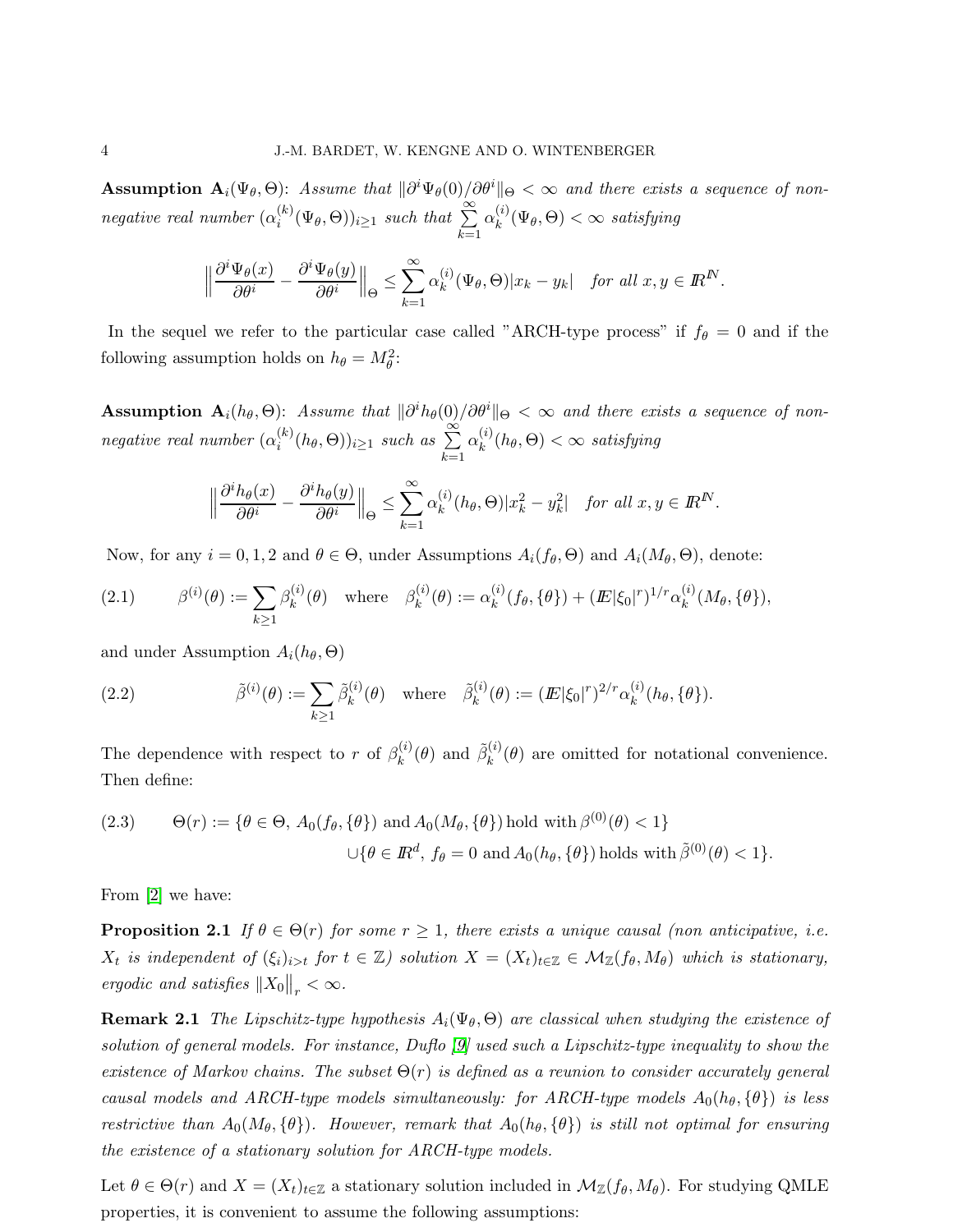**Assumption D**( $\Theta$ ):  $\exists \underline{h} > 0$  such that  $\inf_{\theta \in \Theta} (|h_{\theta}(x)|) \geq \underline{h}$  for all  $x \in \mathbb{R}^N$ .

**Assumption Id(** $\Theta$ ): For all  $\theta, \theta' \in \Theta^2$ ,

$$
\Big(f_{\theta}(X_0,X_{-1},\cdots)=f_{\theta'}(X_0,X_{-1},\cdots) \text{ and } h_{\theta}(X_0,X_{-1},\cdots)=h_{\theta'}(X_0,X_{-1},\cdots) \text{ a.s.}\Big)\Rightarrow \theta=\theta'.
$$

**Assumption Var(** $\Theta$ **):** For all  $\theta \in \Theta$ ,

$$
\left(\frac{\partial f_{\theta}}{\partial \theta^{(i)}}(X_0, X_{-1}, \cdots)\right)_{1 \leq i \leq d} \neq 0 \quad \text{or} \quad \left(\frac{\partial h_{\theta}}{\partial \theta^{(i)}}(X_0, X_{-1}, \cdots)\right)_{1 \leq i \leq d} \neq 0 \quad a.s.
$$

Assumption  $D(\Theta)$  will be required to define the QMLE,  $Id(\Theta)$  to show the consistence of the QMLE and  $Var(\Theta)$  to show the asymptotic normality.

2.2. *Existence of the solution to the problem*  $(1.2)$ . Consider the problem  $(1.2)$  and let  $(X_1, \ldots, X_n)$ be an observed path of X. Then the past of X before the time  $t = 0$  depends on  $\theta_1^*$  and the future after  $t = n$  depends on  $\theta_{K^*}^*$ . The number  $K^* - 1$  of breaks, the instants  $t_1^*, \dots, t_{k^*-1}^*$  of breaks and parameters  $\theta_1^*, \cdots, \theta_{K^*}^*$  are unknown. Consider first the following notation.

## Notation.

- For  $K \geq 2$ ,  $\mathcal{F}_K = \{ \underline{t} = (t_1, \ldots, t_{K-1}) \; ; \; 0 < t_1 < \ldots < t_{K-1} < n \}.$  In particular,  $\underline{t}^* = (t_1^*, \ldots, t_{K^*-1}^*) \in \mathcal{F}_{K^*}$  is the true vector of instants of change;
- <span id="page-4-1"></span>• For  $K \in \mathbb{N}^*$  and  $\underline{t} \in \mathcal{F}_K$ ,  $T_k = \{t \in \mathbb{Z}, t_{k-1} < t \leq t_k\}$  and  $n_k = \text{Card}(T_k)$  with  $1 \leq k \leq K$ . In particular;  $T_j^* = \{t \in \mathbb{Z}, t_{j-1}^* < t \leq t_j^*\}$  and  $n_j^* = Card(T_j^*)$  for  $1 \leq j \leq K^*$ . For all  $1 \leq k \leq K$  and  $1 \leq j \leq K^*$ , let  $n_{kj} = Card(T_j^* \cap T_k)$ ;

The following proposition establishes the existence of the nonstationary solution of the problem [\(1.2\)](#page-1-0) and its moments properties.

**Proposition 2.2** Consider the problem [\(1.2\)](#page-1-0). Assume there exists  $r \ge 1$  such that  $\theta_j^* \in \Theta(r)$ for all  $j = 1, \ldots, K^*$ . Then

- (i) there exists a process  $X = (X_t)_{t \in \mathbb{Z}}$  solution of the model [\(1.2\)](#page-1-0) such as  $||X_t||_r < \infty$  for  $t \in \mathbb{Z}$  and X is a causal time series.
- (ii) there exists a constant  $C > 0$  such that for all  $t \in \mathbb{Z}$  we have  $||X_t||_r \leq C$ .

**Remark 2.2** The problem [\(1.2\)](#page-1-0) distinguishes the case  $t \in T_1^* = \{1, \ldots, t_1^*\}$  to the other ones since it is easy to see that  $(X_t)_{t\in T_1^*}$  is a stationary process while  $(X_t)_{t>t_1^*}$  is not. However, all the results of this paper hold if  $(X_t)_{t \in T_1^*}$  is defined as the other  $(X_t)_{t \in T_j^*}$ ,  $j \ge 2$  (by defining a break in  $t = 0$ ) or, for instance, if we set  $X_t = 0$  for  $t \leq 0$ .

#### <span id="page-4-0"></span>3. Asymptotic results of the estimation procedure.

3.1. *The estimation procedure.* The estimation procedure of the number of breaks  $K^* - 1$ , the instants of breaks  $\underline{t}^*$  and the parameters  $\underline{\theta}^*$  is based on the minimum of a penalized contrast. It is contrast. It is a Gaussian process and if  $\alpha$  is a Gaussian process and if  $\alpha$  is easily then for s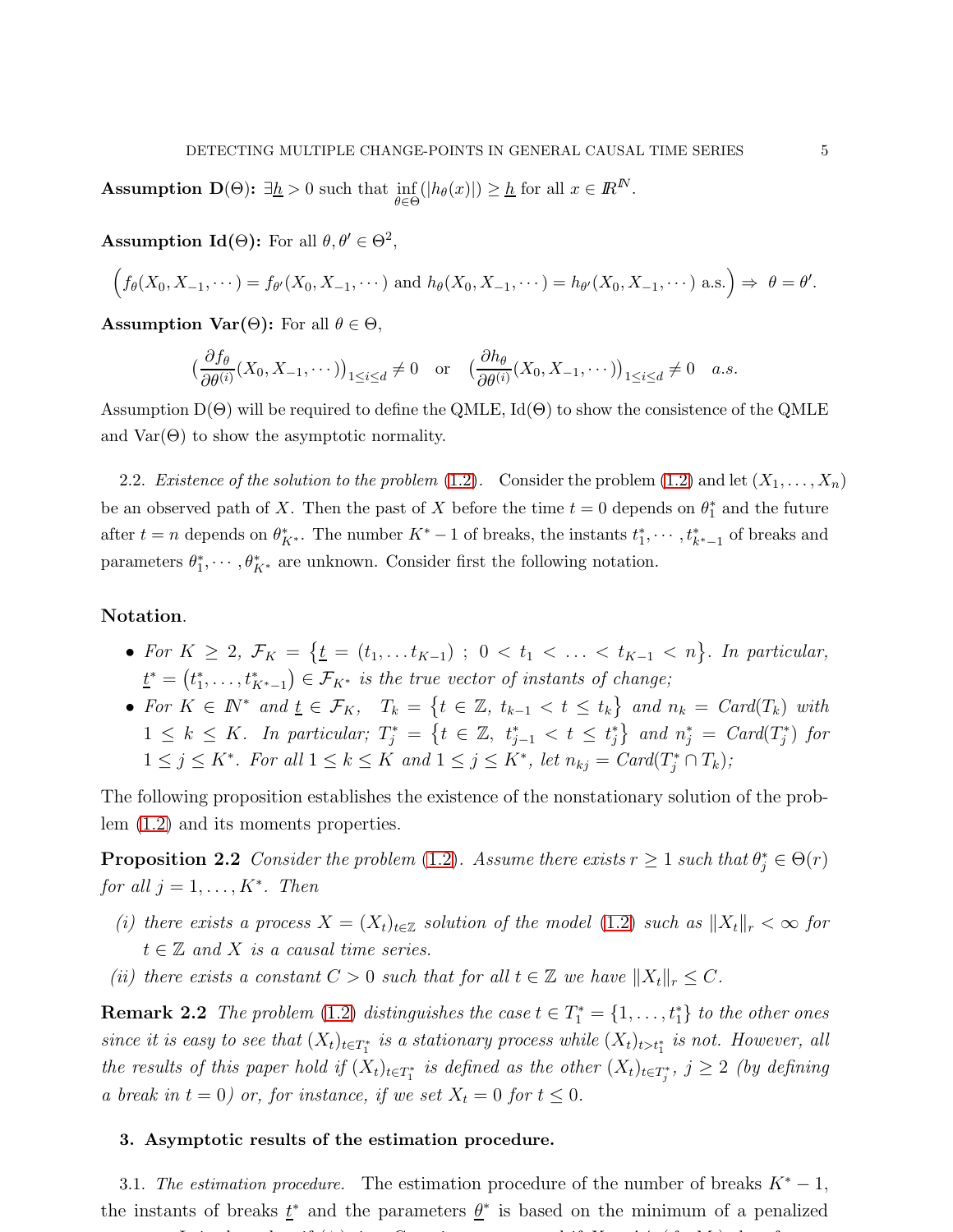$T = \{t, t+1, \ldots, t'\},\$  the distribution of  $X_s \mid (X_{s-j})_{j \in \mathbb{N}^*}$  is  $\mathcal{N}\big(f_\theta(X_{s-1}, \ldots), h_\theta(X_{s-1}, \ldots)\big).$ Therefore, with the notation  $f_{\theta}^s = f_{\theta}(X_{s-1}, X_{s-2} \dots), M_{\theta}^s = M_{\theta}(X_{s-1}, X_{s-2} \dots)$  and  $h_{\theta}^s =$  $M_\theta^s$ <sup>2</sup>, we deduce the conditional log-likelihood on  $T$  (up to an additional constant)

$$
L_n(T,\theta) := -\frac{1}{2} \sum_{s \in T} q_s(\theta) \text{ with } q_s(\theta) := \frac{(X_s - f_\theta^s)^2}{h_\theta^s} + \log(h_\theta^s).
$$

By convention, we set  $L_n(\emptyset, \theta_k) := 0$ . Since only  $X_1, \ldots, X_n$  are observed,  $L_n(T, \theta)$  cannot be computed because it depends on the past values  $(X_{-j})_{j\in\mathbb{N}}$ . We approximate it by:

$$
\widehat{L}_n(T,\theta) := -\frac{1}{2} \sum_{s \in T} \widehat{q}_s(\theta) \quad \text{where} \quad \widehat{q}_s(\theta) := \frac{\left(X_s - \widehat{f}_{\theta}^s\right)^2}{\widehat{h}_{\theta}^s} + \log\left(\widehat{h}_{\theta}^s\right)
$$

with  $\hat{f}_{\theta}^t = f_{\theta}(X_{t-1}, \ldots, X_1, u), \ \widehat{M}_{\theta}^t = M_{\theta}(X_{t-1}, \ldots, X_1, u)$  and  $\widehat{h}_{\theta}^t = (\widehat{M}_{\theta}^t)^2$  for any deterministic sequence  $u = (u_n)$  with finitely many non-zero values.

**Remark 3.1** For convenience, in the sequel we chose  $u = (u_n)_{n \in \mathbb{N}}$  with  $u_n = 0$  for all  $n \in \mathbb{N}$ as in [\[11\]](#page-24-7) or in [\[2\]](#page-23-2). Indeed, this choice has no effect on the asymptotic behavior of estimators.

Now, even if the process  $(\xi_t)_t$  is non-Gaussian and for any number of breaks  $K - 1 \geq 1$  and any  $\underline{t} \in \mathcal{F}_K$ ,  $\underline{\theta} \in \Theta(r)^K$ , define the contrast function  $\widehat{J}_n$  by the expression:

(3.1) 
$$
\widehat{J}_n(K, \underline{t}, \underline{\theta}) := -2 \sum_{k=1}^K \widehat{L}_n(T_k, \theta_k) = -2 \sum_{k=1}^K \sum_{j=1}^{K^*} \widehat{L}_n(T_k \cap T_j^*, \theta_k),
$$

Finally, let  $(v_n)_{n\in\mathbb{N}}$  and  $(\beta_n)_{n\in\mathbb{N}}$  be sequences satisfying  $v_n \geq 1$  and  $\beta_n := n/v_n \to \infty$  $(n \to \infty)$ . Let  $K_{\text{max}} \in \mathbb{N}^*$  and for  $K \in \{1, \cdots, K_{\text{max}}\}$  and  $(\underline{t}, \underline{\theta}) \in \mathcal{F}_K \times \Theta(r)^K$  ( $\Theta(r)$  is supposed to be a compact set) define the penalized contrast  $J_n$  by

<span id="page-5-0"></span>(3.2) 
$$
\widetilde{J}_n(K, \underline{t}, \underline{\theta}) := \widehat{J}_n(K, \underline{t}, \underline{\theta}) + \frac{n}{v_n} K = \widehat{J}_n(K, \underline{t}, \underline{\theta}) + \beta_n K
$$

and the penalized contrast estimator  $(\widehat{K}_n, \widehat{\underline{t}}_n, \widehat{\underline{\theta}}_n)$  of  $(K^*, \underline{t^*}, \underline{\theta^*})$  as

<span id="page-5-1"></span>(3.3) 
$$
(\widehat{K}_n, \widehat{\underline{t}}_n, \widehat{\underline{\theta}}_n) = \underset{1 \le K \le K_{\text{max}}}{\text{Argmin}} \underset{(\underline{t}, \underline{\theta}) \in \mathcal{F}_K \times \Theta(r)^K}{\text{Argmin}} (\widetilde{J}_n(K, \underline{t}, \underline{\theta})) \text{ and } \widehat{\underline{\tau}}_n = \frac{\underline{t}_n}{n}.
$$

For  $K \geq 1$  and  $\underline{t} \in \mathcal{F}_K$ , denote  $\underline{\theta}_n(\underline{t}) = (\theta(T_1), \dots, \theta(T_K)) := \underset{\underline{\theta} \in \Theta(r)^K}{\text{Argmin}}$  $\left(\widetilde{J}_n(\underline{t}, \underline{\theta})\right) = \operatorname{Argmin}_{\theta \in \Theta(\lambda)^K}$  $\theta \in \Theta(r)^K$  $(\widehat{J}_n(\underline{t},\underline{\theta}))$ . Then,  $\widehat{\theta}_n(T_k)$  is the QMLE of  $\theta_k^*$  computed on  $T_k$  and  $\underline{\widehat{\theta}}_n(\underline{t}^*)$  is the  $QMLE$  of  $\underline{\theta}^*$ .

**Remark 3.2** If  $K^*$  is known, the estimator of  $(\underline{\tau}^*, \underline{\theta}^*)$  may be obtained by minimizing  $\widehat{J}_n$  instead of  $\widetilde{J}_n$ . However the knowledge of  $K^*$  does not improve the asymptotic results established in this paper.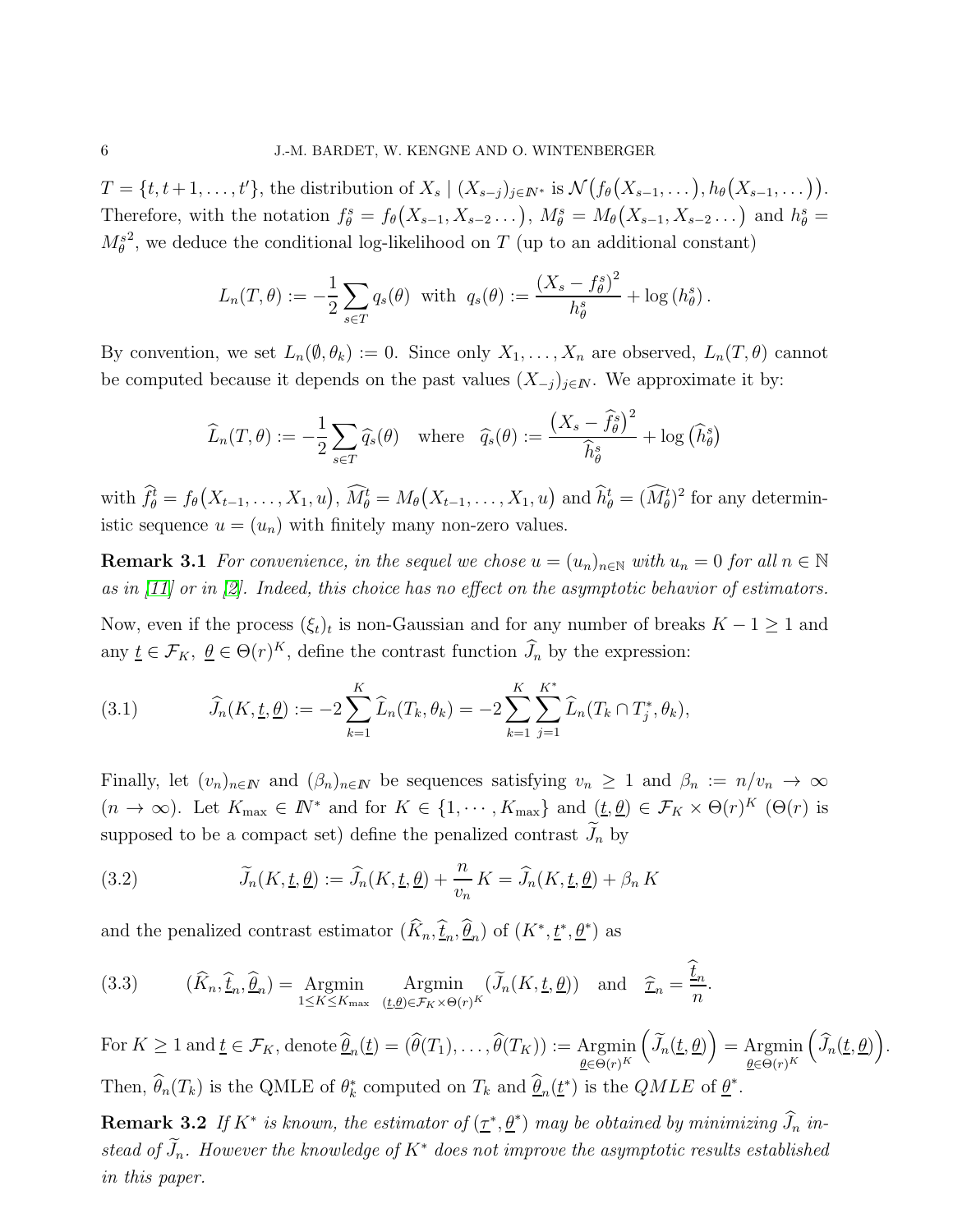3.2. *Consistency of*  $(K_n, \underline{\hat{t}}_n, \underline{\theta}_n)$ . For establishing the consistency, we add the couple of following classical assumptions in the problem of break detection:

**Hypothesis B:** 
$$
\min_{j=1,\cdots,K^*-1} \|\theta_{j+1}^* - \theta_j^*\| > 0.
$$

Furthermore, the distance between instants of breaks cannot be too small:

**Hypothesis C**: there exists  $\tau_1^*, \ldots, \tau_{K^*-1}^*$  with  $0 < \tau_1^* < \ldots < \tau_{K^*-1}^* < 1$  such that for  $j = 1, \dots, K^*, t_j^* = [n\tau_j^*]$  (where  $[x]$  is the floor of x). The vector  $\underline{\tau}^* = (\tau_1^*, \dots, \tau_{K^*-1}^*)$  is called the vector of breaks.

Even if the length of  $T_j^*$  has asymptotically the same order than n, the dependences with respect to n of  $t_j^*, t_k, T_j^*$  and  $T_k$  are omitted for notational convenience. Finally we make a technical non classical assumption. Using the convention: if  $A_i(M_\theta, \Theta)$ holds then  $\alpha_{\ell}^{(i)}$  $\mathcal{L}_{\ell}^{(i)}(h_{\theta}, \Theta) = 0$  and if  $A_i(h_{\theta}, \Theta)$  holds then  $\alpha_{\ell}^{(i)}$  $\binom{v}{\ell}(M_\theta,\Theta)=0,$  define:

**Hypothesis H**<sub>i</sub>  $(i = 0, 1, 2)$ : For  $0 \le p \le i$ , the assumptions  $A_p(f_\theta, \Theta)$ ,  $A_p(M_\theta, \Theta)$  (or  $A_p(h_\theta, \Theta)$ ) hold and for all  $j = 1, ..., K^*$  there exists  $r \ge 1$  such that  $\theta_j^* \in \Theta(r)$ . Denoting

$$
c^* = \min_{j=1,\dots,K^*} \left( -\log(\beta^{(0)}(\theta_j^*))/8 \right) \wedge \min_{j=1,\dots,K^*} \left( -\log(\tilde{\beta}^{(0)}(\theta_j^*))/8 \right)
$$

the sequence  $(v_n)_{n \in \mathbb{N}}$  used in [\(3.2\)](#page-5-0) satisfies for all  $j = 1, \dots K^*$ :

<span id="page-6-1"></span>
$$
(3.4) \sum_{k\geq 1} \left(\frac{v_k}{k}\right)^{r/4} \left(\sum_{\ell \geq k c^* / \log(k)} \beta_{\ell}^{(0)}(\theta_j^*)\right)^{r/4} \sum_{k\geq 1} \left(\frac{v_k}{k}\right)^{r/4} \left(\sum_{\ell \geq k c^* / \log(k)} \tilde{\beta}_{\ell}^{(0)}(\theta_j^*)\right)^{r/4} \n\sum_{k\geq 1} \left(\frac{v_k}{k}\right)^{r/4} \left(\sum_{\ell \geq k/2} \left(\alpha_{\ell}^{(p)}(f_{\theta}, \Theta(r)) + \alpha_{\ell}^{(p)}(M_{\theta}, \Theta(r)) + \alpha_{\ell}^{(p)}(h_{\theta}, \Theta(r))\right)\right)^{r/4} \n\infty.
$$

The assumption  $H_i$  is interesting as it links the decrease rate of the Lipschitz coefficients and the penalization term of [\(3.2\)](#page-5-0). The classical BIC penalization and the one coming from the MDL approach (see [\[7\]](#page-23-4)) correspond to a sequence  $v_n \propto n/\log(n)$ . This choice is possible if the Lipschitz coefficients decrease exponentially fast, which hold for all models  $M(f_\theta, M_\theta)$ with finite order (see Remark below). However, if the decrease of the Lipschitz coefficients is slower, our method can exclude such a choice and an heavier term  $\beta_n = n/v_n >> \log(n)$ in the penalization has to be chosen.

<span id="page-6-0"></span>**Remark 3.3** Conditions [\(3.4\)](#page-6-1) satisfied by  $(v_n)_n$  are deduced from a result of Kounias [\[16\]](#page-24-12). The conditions on  $(v_n)_n$  are not too restrictive:

- (1) geometric case: if  $\alpha_{\ell}^{(i)}$  $\stackrel{(i)}{\ell}(f_{\theta},\Theta(r)) + \alpha^{(i)}_{\ell}$  $\chi^{(i)}_\ell(M_\theta,\Theta(r)) + \alpha^{(i)}_\ell$  $\mathcal{O}_{\ell}^{(i)}(h_{\theta}, \Theta(r)) = O(a^{\ell}) \text{ with } 0 \leq a < 1,$ then any  $(v_n)_n$  such as  $v_n = o(n)$  can be chosen (for instance  $v_n = n(\log n)^{-1}$ ).
- (2) Riemanian case: if  $\alpha^{(i)}(f, \Theta(r)) + \alpha^{(i)}(M, \Theta(r)) + \alpha^{(i)}(h, \Theta(r)) = O(\ell^{-\gamma})$  with  $\alpha > 1$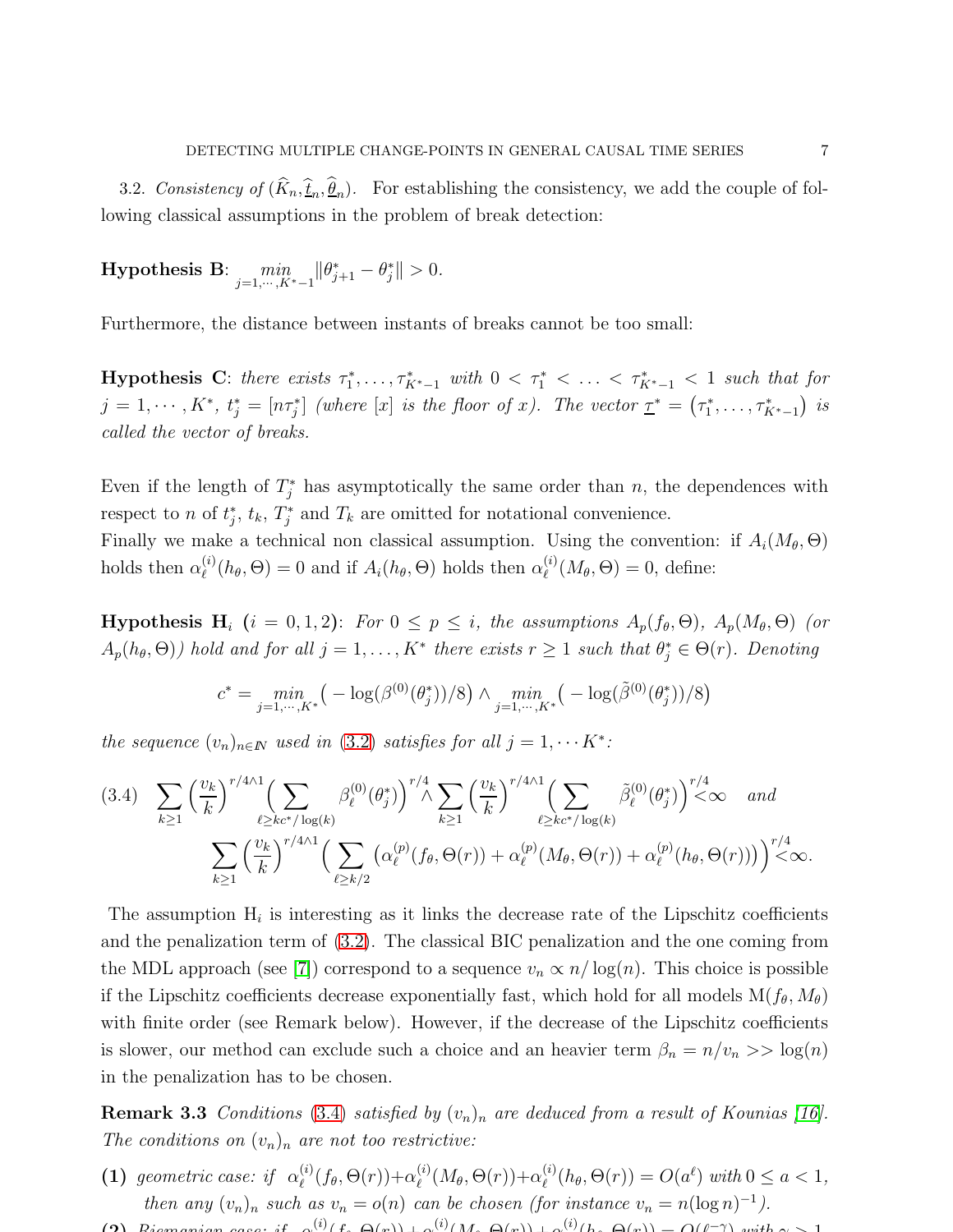- if  $\gamma > 1 + (1 \vee 4r^{-1})$ , then all sequence  $(v_n)_n$  such as  $v_n = o(n)$  can be chosen (for instance  $v_n = n(\log n)^{-1}$ .
- <span id="page-7-4"></span>• if  $1 \vee 4r^{-1} < \gamma \leq 1 + (1 \vee 4r^{-1})$ , then any  $(v_n)_n$  such as  $v_n = O(n^{\gamma - (1 \vee 4r^{-1})} (\log n)^{-\delta})$ with  $\delta > 1 \vee 4r^{-1}$  can be chosen.

We are now ready to prove the consistency of the penalized QMLE:

**Theorem 3.1** Assume that the hypothesis  $D(\Theta(r))$ ,  $Id(\Theta(r))$ , B, C and H<sub>0</sub> are satisfied with  $r \geq 2$  and  $v_n \to \infty$ . If  $K_{\text{max}} \geq K^*$  then:

(3.5) 
$$
(\widehat{K}_n, \widehat{\underline{\tau}}_n, \widehat{\underline{\theta}}_n) \xrightarrow[n \to \infty]{\mathcal{P}} (K^*, \underline{\tau}^*, \underline{\theta}^*).
$$

**Remark 3.4** If  $K^*$  is known, we can relax the assumptions for the consistency by taking  $v_n = 1$  for all n as the penalization term in [\(3.2\)](#page-5-0) does not matter. If  $K^*$  is unknown then a reasonable choice in any geometric or Riemanian cases is  $v_n \propto \log n$  (therefore  $\beta_n \propto$  $n(\log n)^{-1}$ ), see Remark [3.3.](#page-6-0)

<span id="page-7-5"></span>3.3. *Rate of convergence of the estimators.* To state a rate of convergence of the estimators  $\hat{\tau}_n$  and  $\theta_n$ , we need to work under stronger moment and regularity assumptions.

**Theorem 3.2** Assume that the hypothesis  $D(\Theta(r))$ ,  $Id(\Theta(r))$ , B, C and H<sub>2</sub> are satisfied with  $r \geq 4$  and  $v_n \to \infty$ . If  $K_{\text{max}} \geq K^*$  then the sequence  $(\|\hat{\underline{t}}_n - \underline{t}^*\|_m)_{n>1}$  is uniformly tight in probability, i.e.

<span id="page-7-2"></span>(3.6) 
$$
\lim_{\delta \to \infty} \lim_{n \to \infty} \mathbb{P}(\|\hat{\underline{t}}_n - \underline{t}^*\|_m > \delta) = 0.
$$

This theorem induces that  $w_n^{-1} \|\hat{\underline{t}}_n - \underline{t}^*\|_m \overset{P}{\to} 0$  for any sequence  $(w_n)_n$  such as  $w_n \to \infty$ and therefore  $\|\hat{\underline{t}}_n - \underline{t}^*\|_m = o_P(w_n)$ : the convergence rate is arbitrary close to  $O_P(1)$ . This is the same convergence rate as in the case where  $(X_t)_t$  is a sequence of independent r.v. (see for instance [\[1\]](#page-23-1)). Such convergence rate was already reached for mixing processes in [\[18\]](#page-24-3).

<span id="page-7-1"></span>Let us turn now the convergence rate of the estimator of parameters  $\theta_j^*$ . By convention if  $\hat{K}_n < K^*$ , set  $\hat{T}_j = \hat{T}_{\hat{K}_n}$  for  $j \in {\{\hat{K}_n, \dots, K^*\}}$ . Then,

**Theorem 3.3** Assume that the hypothesis  $D(\Theta(r))$ ,  $Id(\Theta(r))$ , B, C and H<sub>2</sub> are satisfied with  $r \geq 4$  and  $\sqrt{n} = O(v_n)$ . Then if  $\theta_j^* \in$  $\stackrel{\circ}{\Theta}(r)$  for all  $j = 1, \cdots, K^*$ , we have

<span id="page-7-3"></span>(3.7) 
$$
\sqrt{n_j^*} \left( \widehat{\theta}_n(\widehat{T}_j) - \theta_j^* \right) \underset{n \to \infty}{\xrightarrow{D}} \mathcal{N}_d \big( 0, F(\theta_j^*)^{-1} G(\theta_j^*) F(\theta_j^*)^{-1} \big),
$$

where, using  $q_{0,j}$  defined in [\(5.2\)](#page-13-0), the matrix F and G are such as

<span id="page-7-6"></span><span id="page-7-0"></span>(3.8) 
$$
(F(\theta_j^*))_{k,l} = E\left(\frac{\partial^2 q_{0,j}(\theta_j^*)}{\partial \theta_k \partial \theta_l}\right) \text{ and } (G(\theta_j^*))_{k,l} = E\left(\frac{\partial q_{0,j}(\theta_j^*)}{\partial \theta_k} \frac{\partial q_{0,j}(\theta_j^*)}{\partial \theta_l}\right).
$$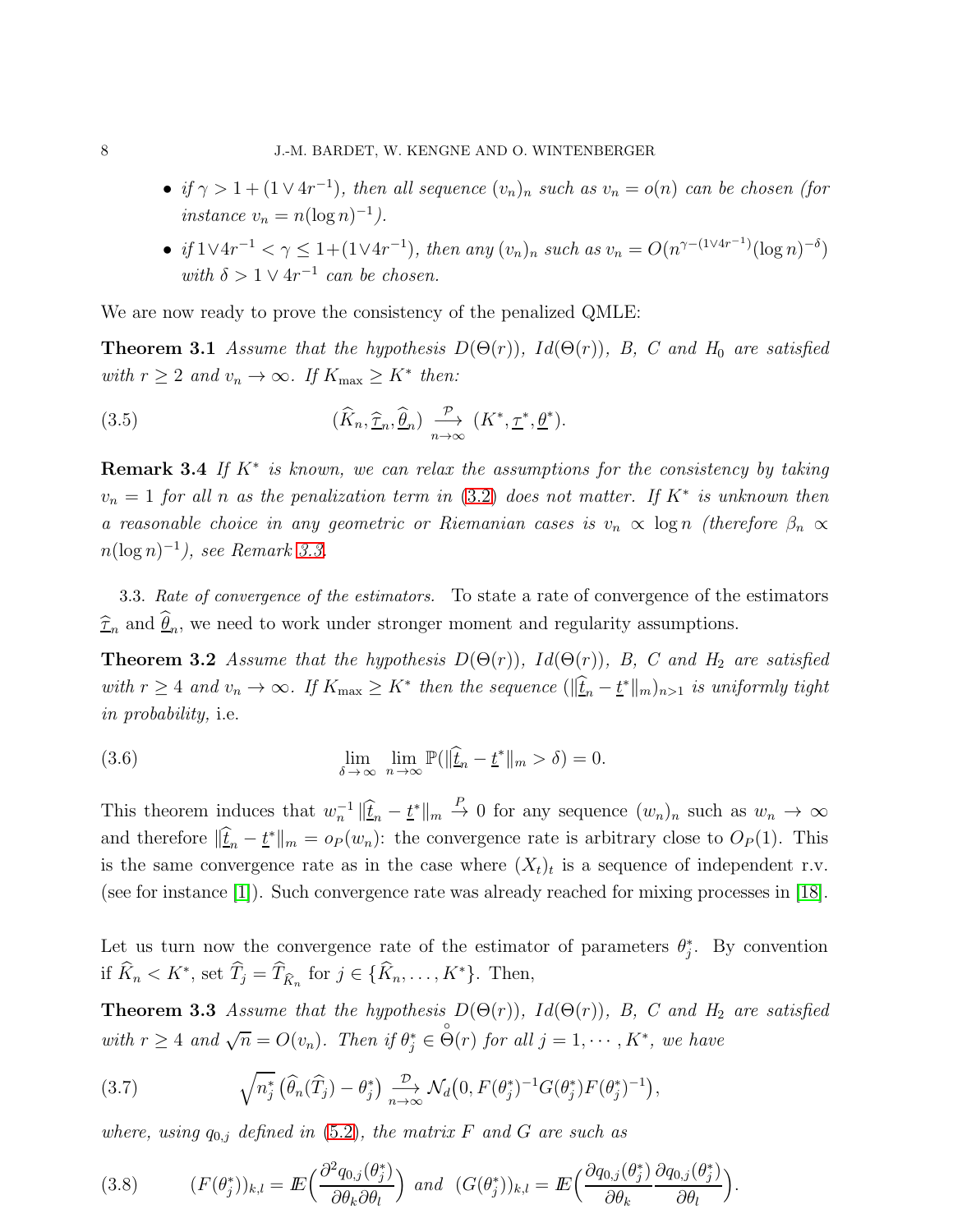**Remark 3.5** In Theorem [3.3,](#page-7-1) a condition on the rate of convergence of  $v_n$  is added. The optimal choice for the penalization term corresponds to  $v_n \propto \sqrt{n}$  as it corresponds to the most general problem  $(1.2)$ , see Remark [3.3.](#page-6-0) However, by assumption  $H_2$  it excludes models with finite moments  $r \geq 4$  satisfying:  $\ell^{-\gamma} = O(\alpha_\ell^{(i)})$  $\alpha_\ell^{(i)}(f_\theta,\Theta(r)) + \alpha_\ell^{(i)}$  $\alpha_\ell^{(i)}(M_\theta,\Theta(r)) + \alpha_\ell^{(i)}$  $\binom{v}{\ell}(h_{\theta}, \Theta(r)))$ with  $1 < \gamma \leq 3/2$  for some  $i = 0, 1, 2$ . For these models the consistency and the rate of convergence of order n for  $\hat{\tau}_n$  hold but we do not get any rate of convergence for  $\underline{\theta}_n$ .

### <span id="page-8-0"></span>4. Some examples.

4.1.  $AR(\infty)$  models. Consider  $AR(\infty)$  with  $K^* - 1$  breaks defined by the equation:

$$
X_t = \sum_{k \ge 1} \phi_k(\theta_j^*) X_{t-k} + \xi_t , \quad t_{j-1}^* < t \le t_j^* , \quad j = 1, \cdots, K^*.
$$

It correponds to the problem [\(1.2\)](#page-1-0) with models  $\mathcal{M}_{T_i^*}(f_\theta, M_\theta)$  where  $f_\theta(x_1, \dots) = \sum_{k \geq 1} \phi_k(\theta) x_k$ and  $M_{\theta} \equiv 1$ . Assume that  $\Theta$  is a compact set such that  $\sum_{k\geq 1} ||\phi_k(\theta)||_{\Theta} < 1$ . Thus  $\Theta(r) = \Theta$ for any  $r \geq 1$  satisfying  $E[\xi_0]^r < \infty$ . Then Assumptions D( $\Theta$ ) and  $A_0(f_\theta, \Theta)$  hold automatically with  $h = 1$  and  $\alpha_k^{(0)}$  $\mathcal{L}_{k}^{(0)}(f_{\theta}, \Theta(r)) = ||\phi_{k}(\theta)||_{\Theta}$ . Then,

- Assume that Id( $\Theta$ ) holds and that there exists  $r \geq 2$  such that  $E|\xi_0|^r < \infty$ . If there exists  $\gamma > 1 \vee 4r^{-1}$  such that  $\|\phi_k(\theta)\|_{\Theta} = O(k^{-\gamma})$  for all  $k \geq 1$ , then the penalization  $v_n = \log n$  (or  $\beta_n = n/\log n$ ) ensures the consistency of  $(K_n, \hat{\tau}_n, \theta_n)$ .
- Moreover, if  $r \geq 4$ ,  $\gamma > 3/2$  and  $\phi_k$  twice differentiable satisfying  $\|\phi_k'(\theta)\|_{\Theta} = O(k^{-\gamma})$ and  $\|\phi''_k(\theta)\|_{\Theta} = O(k^{-\gamma})$ , then the penalization  $v_n = \beta_n = \sqrt{n}$  ensures the convergence [\(3.6\)](#page-7-2) of  $\underline{t}_n$  and the CLT [\(3.7\)](#page-7-3) satisfied by  $\underline{\theta}_n(T_j)$  for all j.

Note that this problem of change detection was considered by Davis *et al.* in [\[6\]](#page-23-3) under moments of order greater than 4 is required. In Davis *et al.* [\[7\]](#page-23-4), the same problem for another break model for AR processes is studied. However, in both these papers, the process is supposed to be independent from one block to another and stationary on each block.

4.2. *ARCH*( $\infty$ *)* models. Consider an *ARCH*( $\infty$ ) model with  $K^* - 1$  breaks defined by:

$$
X_t = \left(\psi_0(\theta_j^*) + \sum_{k=1}^{\infty} \psi_k(\theta_j^*) X_{t-k}^2\right)^{1/2} \xi_t, \quad t_{j-1}^* < t \le t_j^*, \quad j = 1, \cdots, K^*,
$$

where for any  $\theta \in \Theta$ ,  $\psi_0(\theta) > 0$  and  $(\psi_k(\theta))_{k \geq 1}$  is a sequence of positive real number and  $\mathbb{E}(\xi_0^2) = 1$ . Note that  $h_\theta((x_k)_{k \in \mathbb{N}}) = \psi_0(\theta) + \sum_{k=1}^\infty \psi_k(\theta) x_k^2$  and  $f_\theta = 0$ . Assume that  $\Theta$  is a compact set such that  $\sum_{k\geq 1} ||\psi_k(\theta)||_{\Theta} < 1$ , then  $\Theta(2) = \Theta$ . Assume that  $\inf_{\theta \in \Theta} \psi_0(\theta) > 0$ which ensures that  $D(\Theta)$  and  $Id(\Theta)$  hold.

• If there exists  $\gamma > 2$  such that  $\|\psi_k(\theta)\|_{\Theta} = O(k^{-\gamma})$  for all  $k \geq 1$ , then the penalization  $v_n = \log n$  (or  $\beta_n = n/\log n$ ) leads to the consistency of  $(\hat{K}_n, \hat{\tau}_n, \hat{\theta}_n)$  when  $\theta_j^* \in \Theta$  for all  $j$ .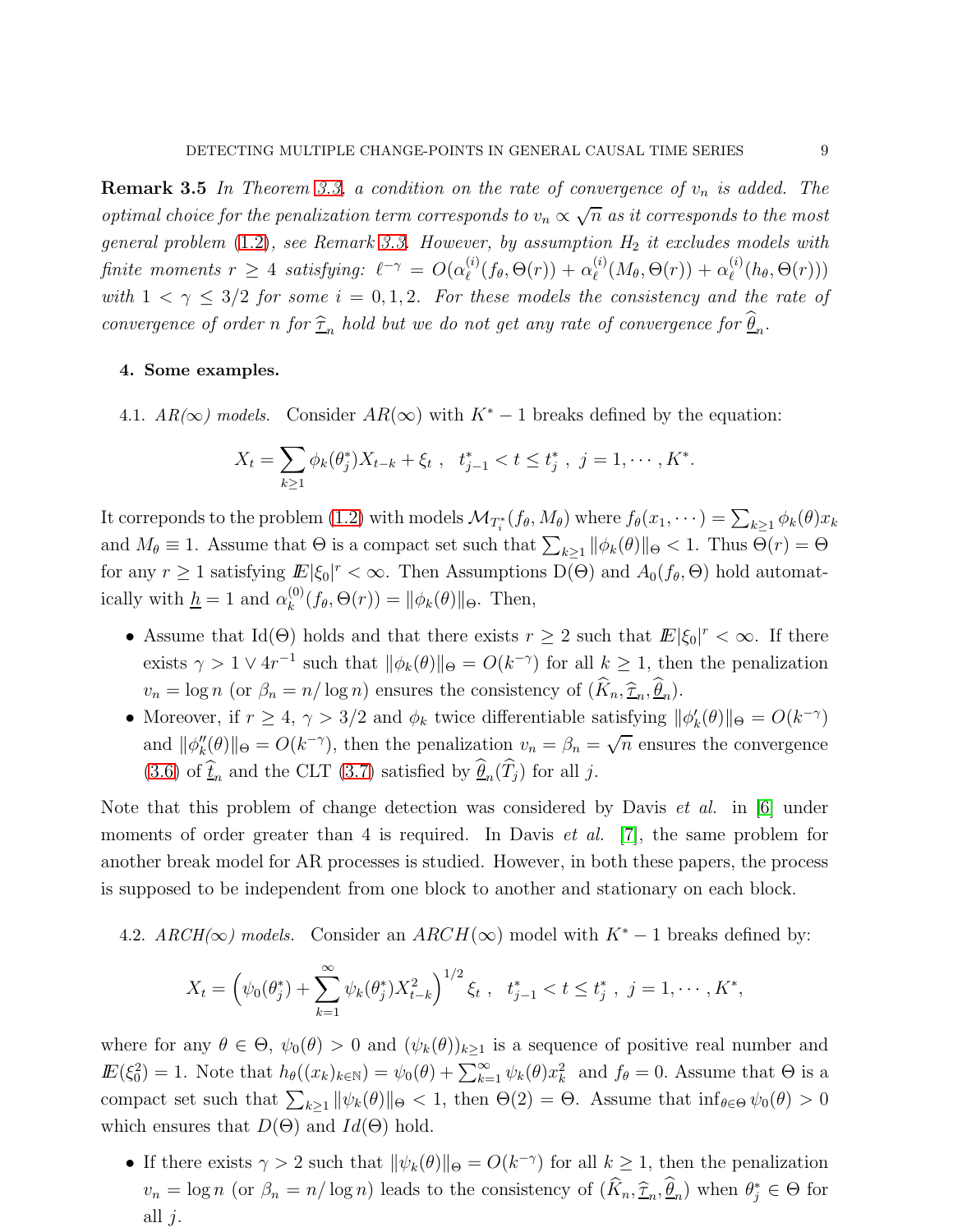• Moreover, if  $r \geq 4$  and  $\psi_k$  is twice differentiable satisfying  $\|\psi_k'(\theta)\|_{\Theta} = O(k^{-\gamma})$  and  $\|\psi_k''(\theta)\|_{\Theta} = O(k^{-\gamma})$  with  $\gamma > 3/2$ , if  $\Theta(4)$  is a compact such that  $\theta_j^* \in$  $\stackrel{\circ}{\Theta}(4)$  for all j, then the penalization  $v_n = \beta_n = \sqrt{n}$  as in Remark [3.3](#page-6-0) ensures the convergence [\(3.6\)](#page-7-2) of  $\underline{t}_n$  and the CLT [\(3.7\)](#page-7-3) satisfied by  $\underline{\theta}_n(T_j)$  for all j.

This problem of break detection was already studied by Kokoszka and Leipus in [\[15\]](#page-24-4) but they obtained the consistency of their procedure under stronger assumptions.

**Example 1** Let us detail the GARCH(p, q) model with  $K^* - 1$  breaks defined by:

$$
X_t = \sigma_t \xi_t \ , \ \sigma_t^2 = a_{0,j}^* + \sum_{k=1}^q a_{k,j}^* X_{t-k}^2 + \sum_{k=1}^p b_{k,j}^* \sigma_{t-k}^2 \quad t_{j-1}^* < t \le t_j^* \ , \ j = 1, \cdots, K^*
$$

with  $\mathbb{E}(\xi_0^2) = 1$ . Assume that for any  $\theta = (a_0, \ldots, a_q, b_1, \ldots, b_p) \in \Theta$  then  $a_k \geq 0$ ,  $b_k \geq 0$  and  $\sum_{k=1}^{p} b_k < 1$ . Then, there exists (see Nelson and Cao [\[19\]](#page-24-13)) a nonnegative sequence  $(\psi_k(\theta))_k$ such that  $\sigma_t^2 = \psi_0(\theta) + \sum_{k\geq 1} \psi_k(\theta) X_{t-k}^2$ . Remark that this sequence is twice differentiable with respect to  $\theta$  and that its derivatives are exponentially decreasing. Moreover for any  $\theta \in \Theta$  it holds  $\sum_{k\geq 1} \psi_k(\theta) \leq \left(\sum_{k=1}^q a_k\right) / \left(1 - \sum_{k=1}^p b_k\right)$  and one can consider:

$$
\Theta(r) = \left\{ \theta \in \Theta , \ (E|\xi_0|^r)^{2/r} \sum_{k=1}^q a_k + \sum_{k=1}^p b_k < 1 \right\}.
$$

Then if  $\sum_{k=1}^q a_{k,j}^* + \sum_{k=1}^p b_{k,j}^*$  < 1 for all j (case  $r \geq 2$ ), our estimation procedure associated with a penalization term  $\beta_n K$  for any  $1 \ll \beta_n \ll n$  is consistent. Moreover, if  $(E|\xi_0|^4)^{1/2} \sum_{k=1}^q a_{k,j}^* + \sum_{k=1}^p b_{k,j}^*$  < 1 for all j, then our procedure with a penalization  $1 \ll \beta_n = 0(\sqrt{n})$  allows the same rates of convergence than in the case where  $(X_t)$  are independent r.v. For example, a penalization  $\beta_n \propto \log n$  as in [\[7\]](#page-23-4) can be chosen in this case.

4.3. *Estimates breaks in TARCH*( $\infty$ ) *model.* Consider a TARCH( $\infty$ ) model with breaks defined by:

$$
X_t = \sigma_t \xi_t , \ \sigma_t = b_0(\theta_j^*) + \sum_{k \ge 1} \left( b_k^+(\theta_j^*) \max(X_{t-k}, 0) - b_k^-(\theta_j^*) \min(X_{t-k}, 0) \right),
$$

for any  $t_{j-1}^* < t \leq t_j^*$ ,  $j = 1, \dots, K^*$  and where  $\sum_{k \geq 1} \max(||b_k^+||)$  $_{k}^{+}(\theta)\|\Theta,\|b_{k}^{-}$  $\bar{k}_{k}(\theta) \|_{\Theta}$  <  $\infty$ . Then  $f_{\theta} = 0$  and  $(A_0(M_{\theta}, \Theta))$  holds with  $\alpha_k^{(0)}$  $\chi_k^{(0)}(M_\theta,\Theta) = \max(||b_k^+||)$  $\mathcal{L}_k^+(\theta)\|\Theta,\|b_k^ \overline{k}(\theta)\|\Theta).$ 

- Assume  $\|\xi_0\|_r \sum_{k\geq 1} \max(\|b_k^+\)$  $\mathcal{L}_k^+(\theta)$ || $\Theta$ , || $b_k^ \frac{1}{k}(\theta) \|_{\Theta}$  > 1 for  $r \geq 2$ . If there exists  $\gamma > 1 \vee 4r^{-1}$ such as  $\max(||b_k^+||)$  $_{k}^{+}(\theta)\|\Theta,\|b_{k}^{-}$  $\bar{k}_{k}(\theta) \|_{\Theta} = O(k^{-\gamma})$  for all  $k \geq 1$ , then a penalization  $v_n = \log n$ (or  $\beta_n = n/\log n$ ) leads to the consistency of  $(\widehat{K}_n, \widehat{\tau}_n, \widehat{\theta}_n)$  when  $\theta_i^* \in \Theta(2)$  for all j.
- Moreover, if  $r \geq 4$  and  $b_k^+$  $k^{\dagger}, b_k^ \overline{k}$  are twice differentiable satisfying  $\|\partial b_k^+(\theta)/\partial\theta\|_{\Theta} = O(k^{-\gamma})$ and  $\|\partial^2 b_k^ \int_{k}^{L}(\theta)/\partial\theta^{2}\Vert_{\Theta} = O(k^{-\gamma})$  with  $\gamma > 3/2$  (the same for  $b_{k}^{-}$  $\binom{-}{k}$ , then  $v_n = \beta_n = \sqrt{n}$ ensures the convergence [\(3.6\)](#page-7-2) of  $\underline{t}_n$  and the CLT [\(3.7\)](#page-7-3) satisfied by  $\underline{\theta}_n(T_j)$  for all j (with  $\theta_i^* \in$  $\overset{\circ}{\Theta}(4)).$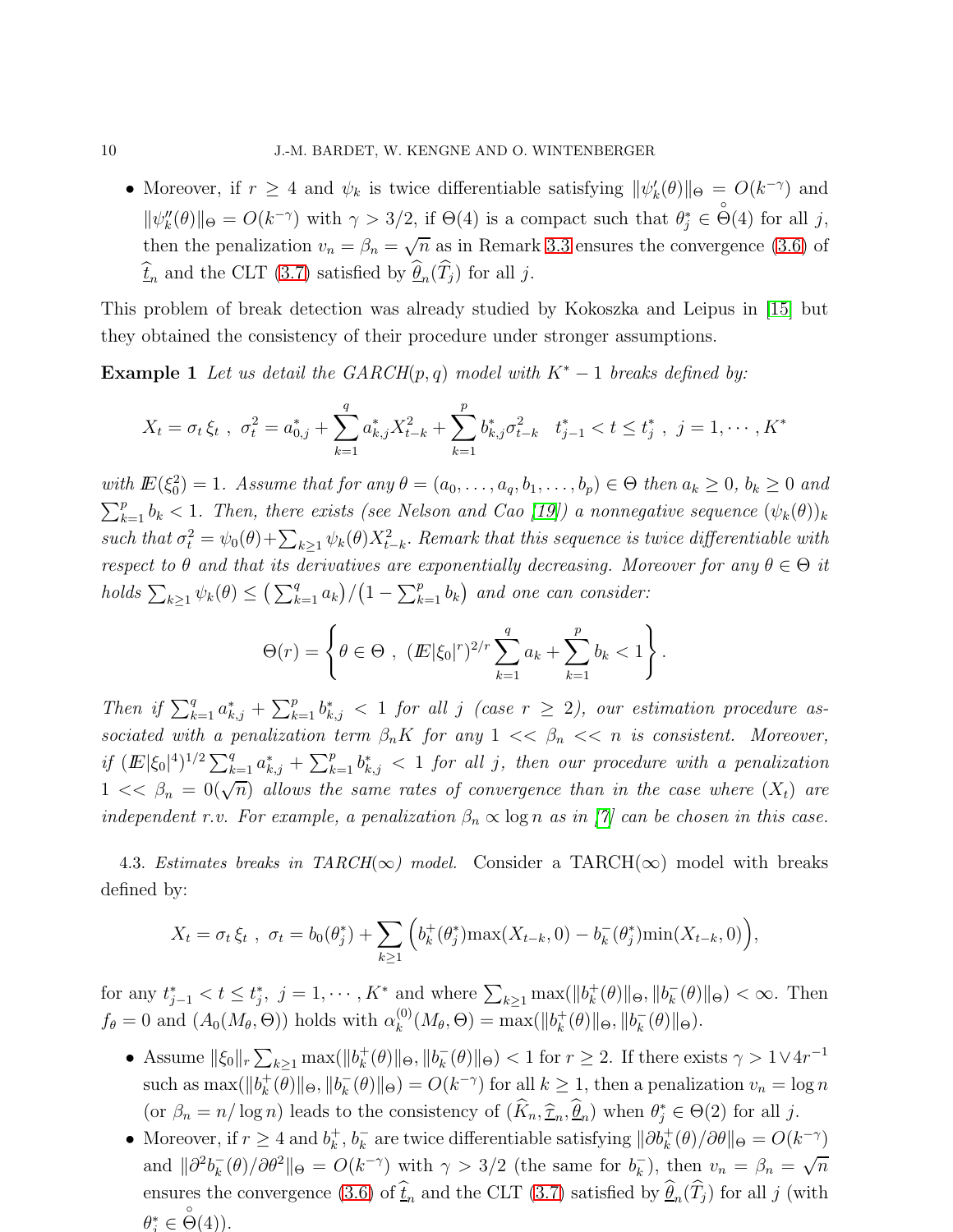<span id="page-10-0"></span>5. Proofs of the main results. In the sequel  $C$  denotes a positive constant whom value may differ from one inequality to another.

5.1. *Proof of Proposition [2.2.](#page-4-1)* (i) It is clear that  $\{X_t, t \leq t^*_1\}$  exists and is causal, stationary with finite moments of order r (see [\[2\]](#page-23-2)). Therefore, X is defined by induction as follows:

(5.1) 
$$
X_t := M_{\theta_j^*}(X_{t-1}, X_{t-2}, \cdots) \xi_t + f_{\theta_j^*}(X_{t-1}, X_{t-2}, \cdots), \ \forall t \in T_j^*; \ j = 2, \cdots K^*.
$$

Thus,  $X_t$  is independent of  $(\xi_j)_{j>t}$  and it suffices to prove (ii) which immediately leads existence of moments.

(ii) Let us first consider the general case when  $A_0(f_\theta, \{\theta\})$  and  $A_0(M_\theta, \{\theta\})$  hold with  $\beta^{(0)}(\theta) < 1.$  As in [\[8\]](#page-24-2) we remark that

$$
||X_t||_r \le \frac{||Z_{t_j^*,1}||_r}{1 - \beta^{(0)}(\theta_1^*)}
$$

for  $t \leq t_1^*$ , with  $Z_{t,j} := M_{\theta_j^*}(0,0,\dots) \xi_t + f_{\theta_j^*}(0,0,\dots)$  for all  $j = 1,\dots,K^*$ . Assume that there exists  $C_{r,t} > 0$  such that  $C_{r,t} = \sup_{i \le t} ||X_i||_r$  and let  $t \in T_j^*$ , then

$$
|X_t - Z_{t,j}| \leq |M_{\theta_j^*}(X_{t-1}, \dots) - M_{\theta_j^*}(0, 0, \dots) ||\xi_t| + |f_{\theta_j^*}(X_{t-1}, \dots) - f_{\theta_j^*}(0, 0, \dots) |.
$$

We obtain for all t, by independence of  $(\xi_j)_{j>t}$  and  $X_t$ :

$$
||X_t - Z_t||_r \leq ||M_{\theta_j^*}(X_{t-1}, \dots) - M_{\theta_j^*}(0, 0, \dots) ||_r ||\xi_t||_r + ||f_{\theta_j^*}(X_{t-1}, \dots) - f_{\theta_j^*}(0, 0, \dots) ||_r.
$$

Then, we have:

$$
||M_{\theta_j^*}(X_{t-1},\dots)-M_{\theta_j^*}(0,0,\dots)||_r \leq \sum_{i=1}^{\infty} \alpha_i^{(0)}(M_{\theta_j^*},\theta_j^*)||X_{t-i}||_r \leq C_{r,t} \sum_{i=1}^{\infty} \alpha_i^{(0)}(M_{\theta_j^*},\theta_j^*),
$$
  

$$
||f_{\theta_j^*}(X_{t-1},\dots)-f_{\theta_j^*}(0,0,\dots)||_r \leq \sum_{i=1}^{\infty} \alpha_i^{(0)}(f_{\theta_j^*},\theta_j^*)||X_{t-i}||_r \leq C_{r,t} \sum_{i=1}^{\infty} \alpha_i^{(0)}(f_{\theta_j^*},\theta_j^*).
$$

We deduce that

$$
||X_t||_r \leq ||Z_{t,j}||_r + C_{r,t} \left( \sum_{i=1}^{\infty} \alpha_i^{(0)}(f_{\theta_j^*}, \{\theta_j^*\}) + (E||\xi_0||^r)^{1/r} \sum_{i=1}^{\infty} \alpha_i^{(0)}(M_{\theta_j^*}, \{\theta_j^*\}) \right).
$$

Thus,  $||X_t||^r < \infty$ ,  $C_{r,t+1} < \infty$  and  $||X_t||_r \leq ||Z_{t,j}||_r + C_{r,t+1}\beta^{(0)}(\theta_j^*)$  since  $C_{r,t} \leq C_{r,t+1}$ . Similarly for any  $i < t$ , we have  $C_{r,i} \leq C_{r,t+1}$  and  $||X_i||_r \leq \max_{1 \leq j \leq K^*} \{||Z_{t,j}||_r + C_{r,t+1}\beta^{(0)}(\theta_j^*)\}.$ Thus, by definition of  $C_{r,t+1} = \sup_{i \leq t} ||X_t||_r$  we obtain

$$
C_{r,t+1} \leq \max_{1 \leq j \leq K^*} \left\{ ||Z_{t,j}||_r + C_{r,t+1} \beta^{(0)}(\theta_j^*) \right\},\,
$$

and the Proposition is established.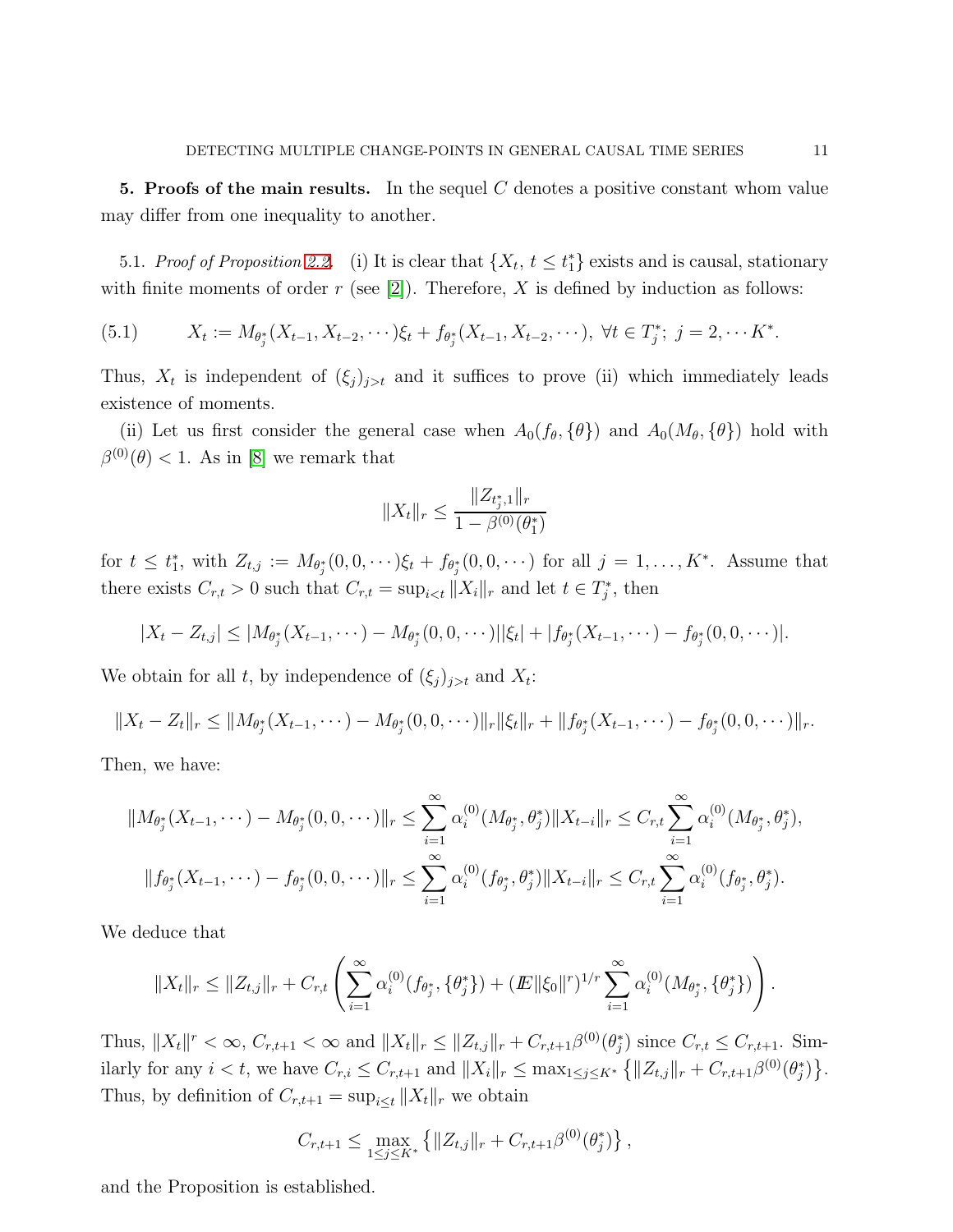In the ARCH-type case when  $f_{\theta} = 0$  and  $A_0(h_{\theta}, {\theta})$  holds with  $\tilde{\beta}^{(0)}(\theta) < 1$ , we follow the same reasoning than previously starting from the inequality

$$
||X_t^2 - (M_{\theta_j^*}(0,0,\cdots)\xi_t)^2||_{r/2} \leq ||h_{\theta_j^*}(X_{t-1},\cdots) - h_{\theta_j^*}(0,0,\cdots)||_{r/2}||\xi_t^2||_{r/2}.
$$

Finally we obtain the desired result with

$$
C = \max_{1 \leq j \leq K^*} \frac{\|M_{\theta_j^*}(0,0,\cdots) \xi_0 + f_{\theta_j^*}(0,0,\cdots)\|_r}{1 - \beta^{(0)}(\theta_j^*)} \wedge \max_{1 \leq j \leq K^*} \frac{\|M_{\theta_j^*}(0,0,\cdots) \xi_0\|_r}{\sqrt{1 - \tilde{\beta}^{(0)}(\theta_j^*)}}.
$$

5.2. *Some preliminary result.* The following technical lemma is useful in the sequel:

**Lemma 5.1** Suppose that  $\theta_j^* \in \Theta(r)$  for  $j = 1, ..., K^*$  with  $r \geq 2$  and under the assumptions  $A_0(f_\theta,\Theta), A_0(M_\theta,\Theta)$  (or  $A_0(h_\theta,\Theta)$ ) and  $D(\Theta(r))$ , then there exists  $C > 0$  such that

<span id="page-11-1"></span>for all 
$$
t \in \mathbb{Z}
$$
,  $\mathbb{E}\left(\sup_{\theta \in \Theta(r)} |q_t(\theta)|\right) \leq C$ .

**Proof** Using the inequality  $(a + b)^2 \le 2(a^2 + b^2)$ , we have for all  $t \in \mathbb{Z}$ :

$$
||f_{\theta}^{t}||_{\Theta(r)}^{2} \leq 2 (||f_{\theta}^{t} - f_{\theta}(0, ...)||_{\Theta(r)}^{2} + ||f_{\theta}(0, ...)||_{\Theta(r)}^{2})
$$
  
 
$$
\leq 2 ( \left( \sum_{i \geq 1} \alpha_{i}^{(0)}(f_{\theta}, \Theta(r)) \right) \cdot \sum_{i \geq 1} \alpha_{i}^{(0)}(f_{\theta}, \Theta(r)) |X_{t-i}|^{2} + ||f_{\theta}(0, ...)||_{\Theta(r)}^{2}),
$$

therefore

$$
\mathbb{E}\big\|f_{\theta}^{t}\big\|_{\Theta(r)}^{2} \leq 2\Big(C\Big(\sum_{i\geq 1}\alpha_{i}^{(0)}(f_{\theta},\Theta(r))\Big)^{2} + \big\|f_{\theta}(0,\ldots)\big\|_{\Theta(r)}^{2}\Big).
$$

Thus  $\mathbb{E} || f_\theta^t ||_{\Theta(r)}^2 \leq C$  for all  $t \in \mathbb{Z}$  and similarly  $\mathbb{E} (||h_\theta^t ||_{\Theta(r)}) = \mathbb{E} (||M_\theta^t ||_{\Theta(r)}) \leq C_M$ . Yet, under assumption  $(D(\Theta(r)))$ , we have:  $|q_t(\theta)| \leq \frac{1}{h}|X_t - f_\theta^t|^2 + |\log(h_\theta^t)|$  and using inequality  $\log x \leq x - 1$  for all  $x > 0$ , it follows:

$$
|\log(h_{\theta}^{t})| = \left| \log(\underline{h}) + \log(\frac{h_{\theta}^{t}}{\underline{h}}) \right| \leq 1 + |\log(\underline{h})| + \frac{1}{\underline{h}} h_{\theta}^{t}.
$$

Finally, we have for all  $t \in \mathbb{Z}$ :

$$
\mathbb{E}\big(\sup_{\theta\in\Theta(r)}|q_t(\theta)|\big) \leq 1+|\log\underline{h}|+\frac{1}{\underline{h}}\big(\mathbb{E}\|h^t_{\theta}\|_{\Theta(r)}+2\mathbb{E}|X_t|^2+2\mathbb{E}\|f^t_{\theta}\|^2_{\Theta(r)}\big)\leq C.\qquad \blacksquare
$$

5.3. *Comparison with stationary solutions*. In the following, we assume that  $\theta_j^* \in \Theta(r)$  for all  $j = 1, ..., K^*$  with  $r \ge 1$ . It comes from [\[2\]](#page-23-2) that the equation

<span id="page-11-0"></span>
$$
X_{t,j} = M_{\theta_j^*}((X_{t-k,j})_{k \in \mathbb{N}^*}) \cdot \xi_t + f_{\theta_j^*}((X_{t-k,j})_{k \in \mathbb{N}^*}) \text{ for all } t \in \mathbb{Z}
$$

has r order stationary solution  $(X_{t,j})_{t \in \mathbb{Z}}$  for any  $j = 1, \ldots, K^*$ . Then

**Lemma 5.2** Assume that the assumptions  $A_0(f_\theta, \Theta)$ ,  $A_0(M_\theta, \Theta)$  (or  $A_0(h_\theta, \Theta)$ ) hold and that experiences are the second to the second second to the second second second second second second second second second second second second second second second second second second second second second second second s <sup>∗</sup> <sup>∈</sup> Θ(r) for <sup>j</sup> = 1, . . . , K<sup>∗</sup> for r ≥ 2. Then: 2. Then: 2. Then: 2. Then: 2. Then: 2. Then: 2. Then: 2. Then: 2. Then: 2. Then: 2. Then: 2. Then: 2. Then: 2. Then: 2. Then: 2. Then: 2. Then: 2. Then: 2. Then: 2. Then: 2. Then: 2. Then: 2. Then: 2. The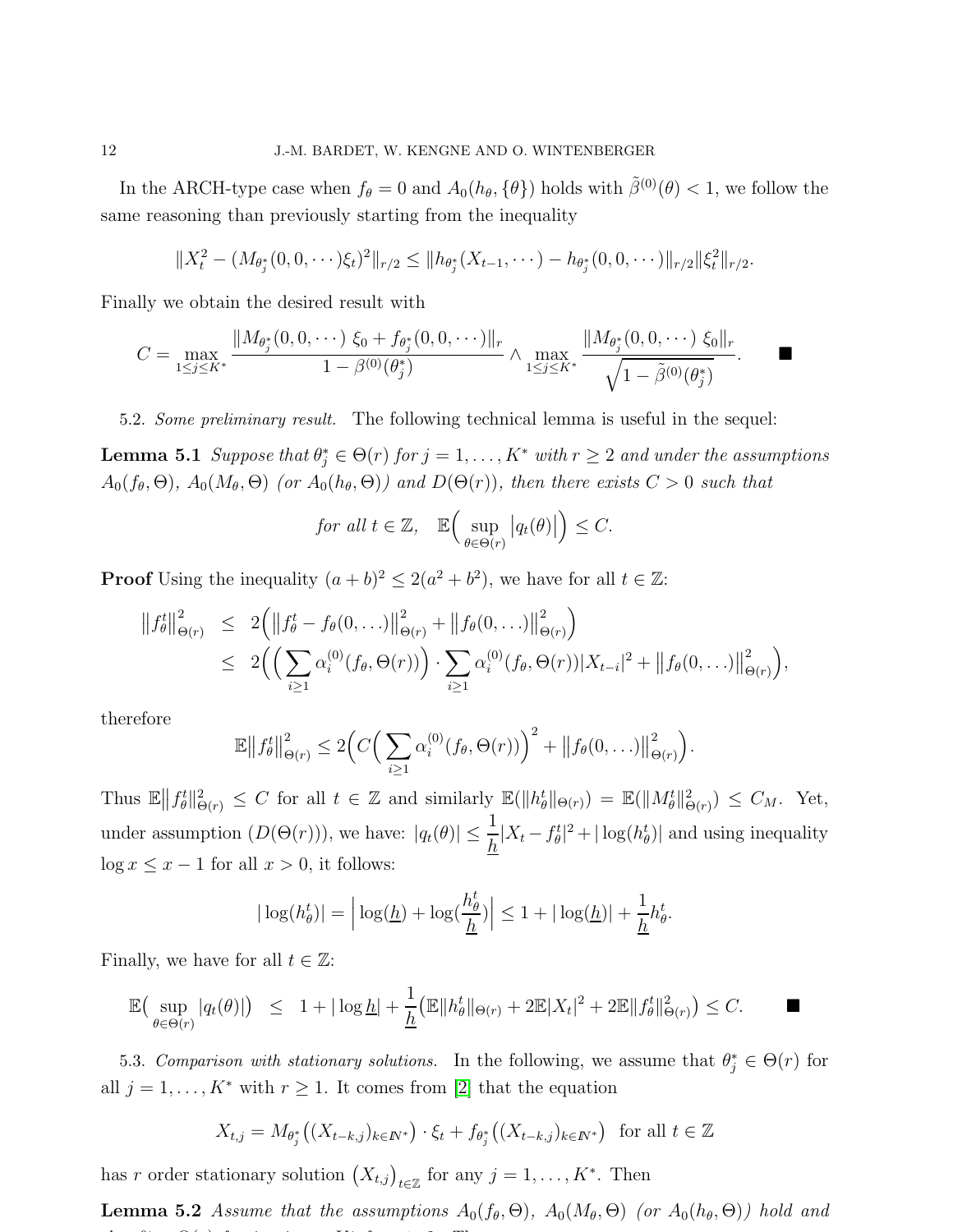1.  $X_t = X_{t,1}$  for all  $t \leq t_1^*$ ;

2. There exists  $C > 0$  such that for any  $j \in \{2, \dots, K^*\}$ , for all  $t \in T_j^*$ ,

$$
||X_t - X_{t,j}||_r \leq C \Big( \inf_{1 \leq p \leq t - t_{j-1}^*} \Big\{ \beta^{(0)}(\theta_j^*)^{(t - t_{j-1}^*)/p} + \sum_{i \geq p} \beta_i^{(0)}(\theta_j^*) \Big\} \Big)
$$
  

$$
||X_t^2 - X_{t,j}^2||_{r/2} \leq C \Big( \inf_{1 \leq p \leq t - t_{j-1}^*} \Big\{ \tilde{\beta}^{(0)}(\theta_j^*)^{(t - t_{j-1}^*)/p} + \sum_{i \geq p} \tilde{\beta}_i^{(0)}(\theta_j^*) \Big\} \Big).
$$

**Proof** 1. It is obvious from the definition of  $X$ .

2. Let  $j \in \{2, \dots, K^*\}$ , we proceed by induction on  $t \in T_j^*$ .

First consider the general case where  $A_0(f_\theta, \{\theta\})$  and  $A_0(M_\theta, \{\theta\})$  hold with  $\beta^{(0)}(\theta) < 1$ . By Proposition [2.2,](#page-4-1) there exists  $C_r \geq 0$  such that  $||X_t^2 - X_{t,j}^2||_{r/2} \leq ||X_t||_r + ||X_{t,j}||_r \leq$  $C + \max_{1 \leq j \leq K^*} ||X_{0,j}||_r \leq C_r$  for all  $j = 1, ..., K^*$  and  $t \in \mathbb{Z}$ . For  $1 \leq p \leq t - t_{j-1}^*$  let  $u_{\ell} := \sup_{t_{j-1}^* + \ell p \leq i \leq t_j^*} ||X_i - X_{i,j}||_r$ . Then  $||X_t - X_{t,j}||_r \leq u_{[(t-t_{j-1}^*)/p]}$  and for any  $t \leq i \leq t_j^*$ :

$$
||X_i - X_{i,j}||_r \le \sum_{k\ge 1} \beta_k^{(0)}(\theta_j^*) ||X_{i-k} - X_{i-k,j}||_r
$$
  

$$
\le \sum_{k=1}^p \beta_k^{(0)}(\theta_j^*) ||X_{i-k} - X_{i-k,j}||_r + C_r \sum_{k>p} \beta_k^{(0)}(\theta_j^*)
$$
  

$$
\le \beta^{(0)}(\theta_j^*) u_{[(t-t_{j-1}^*)/p]-1} + C_r \sum_{k>p} \beta_k^{(0)}(\theta_j^*).
$$

Similarly, it is easy to show that for all  $1 \leq \ell \leq [(t - t_{j-1}^*)/p]$  we have

$$
u_{\ell} \leq \beta^{(0)}(\theta_j^*) u_{\ell-1} + C_r \sum_{k > p} \beta_k^{(0)}(\theta_j^*).
$$

Denote  $a = \beta^{(0)}(\theta_j^*) < 1, b = C_r \sum_{k > p} \beta_k^{(0)}$  $u_k^{(0)}(\theta_j^*)$  such that  $u_\ell \leq au_{\ell-1} + b$ . Considering  $w_0 = u_0$  and  $w_l = aw_{l-1} + b$ , then  $w_l = a^l w_0 + b(1 - a^{l-1})/(1 - a) \le a^l w_0 + b/(1 - a)$ . Since  $u_0 \leq C_r$  by definition and  $u_\ell \leq w_\ell$  for any  $\ell$ , we have:

$$
u_{\ell} \leq a^{\ell} u_0 + \frac{b}{1-a} \leq (\beta^{(0)}(\theta_j^*))^{\ell} C_r + \frac{C_r}{1-\beta^{(0)}(\theta_j^*)} \sum_{k > p} \beta_k^{(0)}(\theta_j^*)
$$
  

$$
\leq \frac{C_r}{1-\beta^{(0)}(\theta_j^*)} (\beta^{(0)}(\theta_j^*))^{\ell} + \sum_{k > p} \beta_k^{(0)}(\theta_j^*)
$$
.

Thus for all  $1 \le p \le t - t_{j-1}^*$ 

$$
||X_t^2 - X_{t,j}^2||_{r/2} \le C_r ||X_t - X_{t,j}||_r \le C_r u_{[(t - t_{j-1}^*)/p]} \le C(\beta^{(0)}(\theta_j^*)^{(t - t_{j-1}^*)/p} + \sum_{i \ge p} \beta_i^{(0)}(\theta_j^*)
$$

and Lemma [5.2](#page-11-0) is proved.

In the ARCH-type case when  $f_{\theta} = 0$  and  $A_0(h_{\theta}, {\theta})$  holds with  $\tilde{\beta}^{(0)}(\theta) < 1$ , we follow the same reasoning than previously starting from the inequality

$$
||X_i^2 - X_{i,j}^2||_{r/2} \le \sum \tilde{\beta}_k^{(0)}(\theta_i^*) ||X_{i-k}^2 - X_{i-k,j}^2||_{r/2}.
$$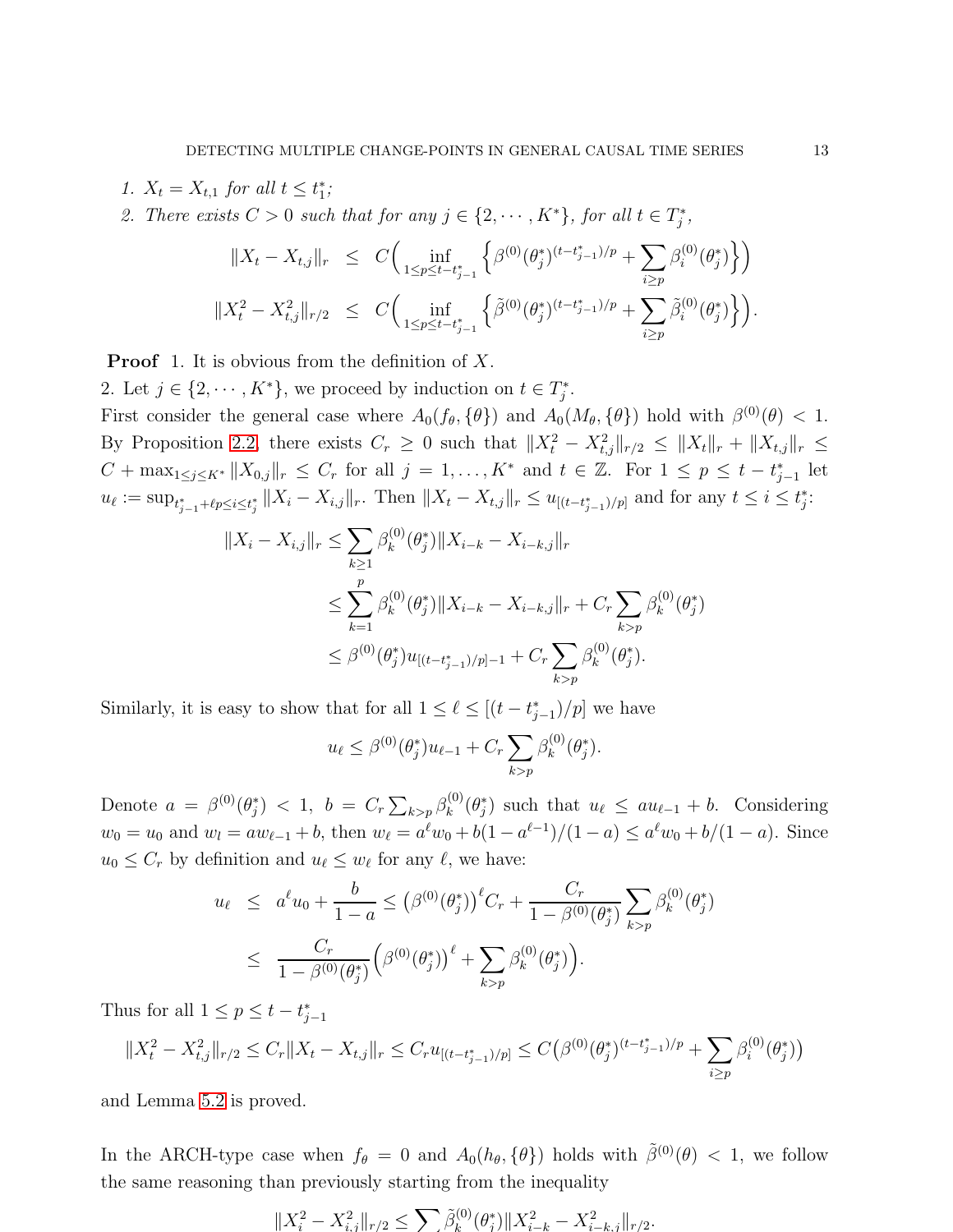For all  $j = 1, ..., K^*$  and  $t \in \mathbb{Z}$ , by Proposition [2.2,](#page-4-1)  $||X_i^2 - X_{i,j}^2||_{r/2} \leq C_r^2$  and therefore

$$
\tilde{u}_{\ell} \leq \tilde{\beta}^{(0)}(\theta_j^*) \tilde{u}_{\ell-1} + C_r^2 \sum_{k > p} \tilde{\beta}_k^{(0)}(\theta_j^*)
$$

 $\Box$ 

for  $\tilde{u}_{\ell} = \sup_{t_{j-1}^* + \ell p \leq i \leq t_j^*} ||X_i^2 - X_{i,j}^2||_{r/2}$  and Lemma [5.2](#page-11-0) is proved.

5.4. *The asymptotic behavior of the likelihood.* For the process  $(X_{t,j})_{t \in T_j^*, j=1,\dots,K^*}$ , for any  $j \in \{1, \cdots, K^*\}$  and  $s \in T_j^*$  denote:

(5.2) 
$$
q_{s,j}(\theta) := \frac{(X_{s,j} - f_{\theta}^{s,j})^2}{h_{\theta}^{s,j}} + \log (h_{\theta}^{s,j})
$$

with  $f_{\theta}^{s,j}$  $\mathcal{E}_{\theta}^{s,j} := f_{\theta}(X_{s-1,j}, X_{s-2,j}, \ldots), h_{\theta}^{s,j}$  $_{\theta}^{s,j}:=(M_{\theta}^{s,j}% ,M_{\theta}^{s,j})^{\ast}$  $(\theta^{s,j})^2$  where  $M_{\theta}^{s,j}$  $\mathcal{E}_{\theta}^{s,j} := M_{\theta}(X_{s-1,j}, X_{s-2,j}, \ldots)$ . For any  $T \subset T_j^*$ , denote

<span id="page-13-2"></span><span id="page-13-0"></span>
$$
L_{n,j}(T,\theta) := -\frac{1}{2} \sum_{s \in T} q_{s,j}(\theta)
$$

the likelihood of the  $j<sup>th</sup>$  stationary model computed on T.

**Lemma 5.3** Assume that the hypothesis  $D(\Theta(r))$  holds.

1. If the assumption  $H_0$  with  $r \geq 2$  holds then for all  $j = 1, ..., K^*$ :

$$
\frac{v_{n_j^*}}{n_j^*} || L_n(T_j^*, \theta) - L_{n,j}(T_j^*, \theta) ||_{\Theta(r)} \xrightarrow[n \to \infty]{\mathfrak{a.s.}} 0.
$$

2. For  $i = 1, 2$ , if the assumption  $H_i$  with  $r \geq 4$  holds then for all  $j = 1, ..., K^*$ :

$$
\frac{v_{n^*_j}}{n^*_j} \Big\| \frac{\partial^i L_n(T^*_j, \theta)}{\partial \theta^i} - \frac{\partial^i L_{n,j}(T^*_j, \theta)}{\partial \theta^i} \Big\|_{\Theta(r)} \xrightarrow[n \to \infty]{\text{a.s.}} 0.
$$

**Proof** 1-) For any  $\theta \in \Theta(r)$ , 1  $\frac{1}{n_j^*}L_n\big(T_j^*,\theta\big)-\frac{1}{n_j^*}$  $\frac{1}{n_j^*}L_{n,j}(T_j^*,\theta)\Big|\leq$ 1  $n_j^*$  $n_i^*$  $\sum_{j}^{n_j}$  $\sum_{k=1} |q_{t_{j-1}+k}(\theta)-q_{t_{j-1}+k,j}(\theta)|.$ Then:

$$
v_{n_j^*} \Big\|\frac{1}{n_j^*}L_n(T_j^*,\theta) - \frac{1}{n_j^*}L_{n,j}(T_j^*,\theta)\Big\|_{\Theta(r)} \le \frac{v_{n_j^*}}{n_j^*} \sum_{k=1}^{n_j^*} \|q_{t_{j-1}^*+k}(\theta) - q_{t_{j-1}^*+k,j}(\theta)\|_{\Theta(r)}.
$$

By Corollary 1 of Kounias [\[16\]](#page-24-12), with  $r \leq 4$  and no loss of generality, it is sufficient that

$$
\sum_{k\geq 1} \left(\frac{v_k}{k}\right)^{r/4} E\left(\left\|q_{t_{j-1}^*+k}(\theta)-q_{t_{j-1}^*+k,j}(\theta)\right\|_{\Theta(r)}^{r/4}\right)<\infty.
$$

For any  $\theta \in \Theta(r)$ , we have:

<span id="page-13-1"></span>
$$
(5.3) \quad |q_s(\theta) - q_{s,j}(\theta)| \le \frac{1}{\underline{h}^2} |X_s - f_\theta^s|^2 |h_\theta^s - h_\theta^{s,j}|
$$
  
+ 
$$
\frac{1}{\tau} (|X_s^2 - X_{s,j}^2| + |f_\theta^s - f_\theta^{s,j}| |f_\theta^s + f_\theta^{s,j} + 2X_s| + 2|f_\theta^{s,j}| |X_s - X_{s,j}| + |h_\theta^s - h_\theta^{s,j}|).
$$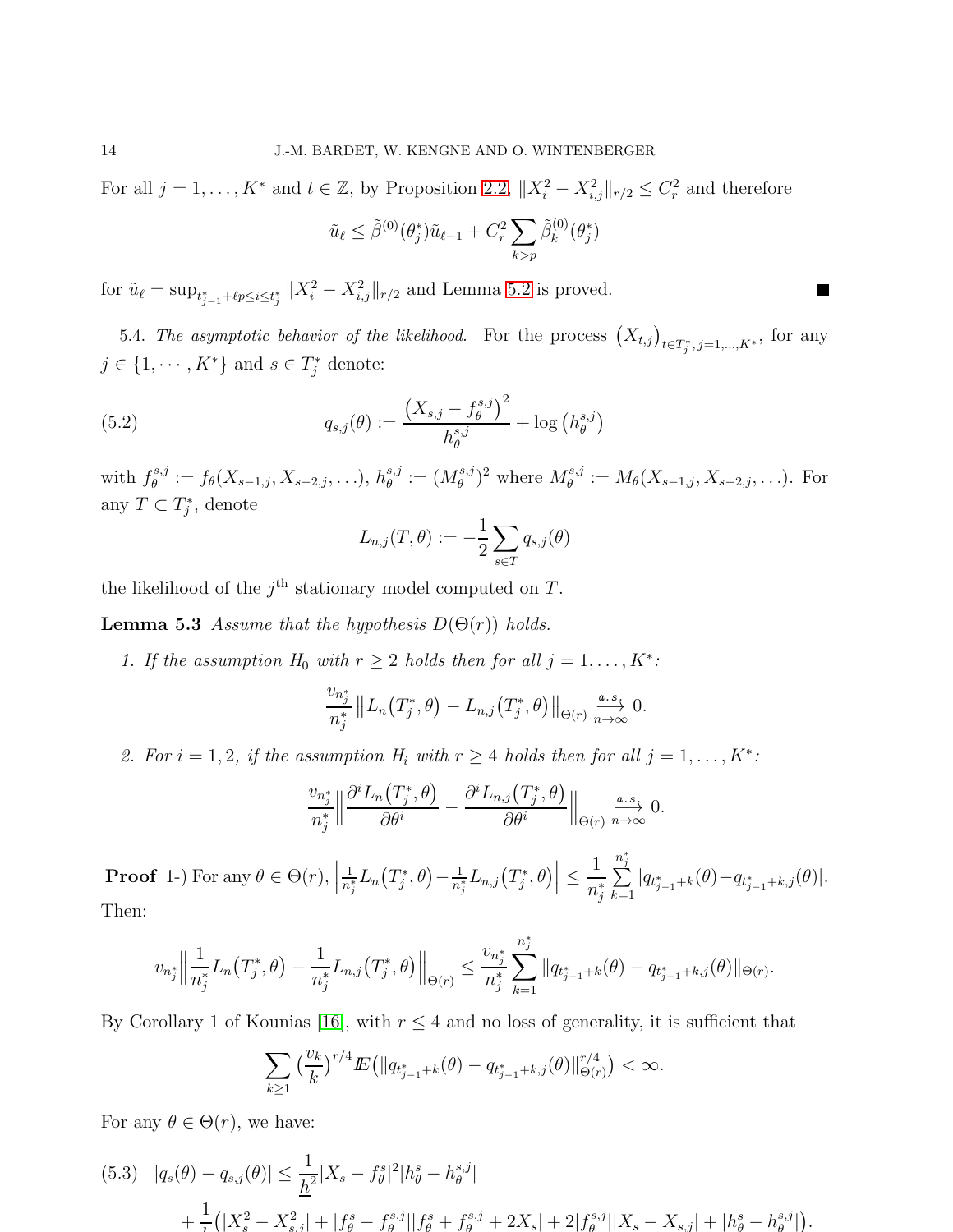First consider the general case with  $A_0(f_\theta, \{\theta\})$  and  $A_0(M_\theta, \{\theta\})$  hold and  $\beta^{(0)}(\theta) < 1$ :

$$
||q_s(\theta) - q_{s,j}(\theta)||_{\Theta(r)} \le C\left(1 + |X_{s,j}| + |X_s|^2 + ||f_{\theta}^{s,j}||_{\Theta(r)} + ||f_{\theta}^s||_{\Theta(r)}^2\right) \times (|X_s - X_{s,j}| + ||f_{\theta}^s - f_{\theta}^{s,j}||_{\Theta(r)} + ||h_{\theta}^s - h_{\theta}^{s,j}||_{\Theta(r)}),
$$

and by Cauchy-Schwartz Inequality,

$$
(E||q_s(\theta) - q_{s,j}(\theta)||_{\Theta(r)}^{r/4})^2 \leq C E\left[ \left(1 + |X_{s,j}| + |X_s|^2 + \|f_{\theta}^{s,j}\|_{\Theta(r)} + \|f_{\theta}^s\|_{\Theta(r)}^2 \right)^{r/2} \right] \times E\left[ \left( |X_s - X_{s,j}| + \|f_{\theta}^s - f_{\theta}^{s,j}\|_{\Theta(r)} + \|h_{\theta}^s - h_{\theta}^{s,j}\|_{\Theta(r)} \right)^{r/2} \right].
$$

Using Proposition [\(2.2\)](#page-4-1) and the argument of the proof of Lemma [\(5.1\)](#page-11-1) we claim that  $E|X_s|^r \leq C, E||f^s_{\theta}||^r_{\Theta(r)} \leq C$  and that  $E||f^{s,j}_{\theta}$  $\|\theta^{s,j}\|_{\Theta(r)}^r \leq C.$  Thus:

<span id="page-14-1"></span>
$$
(5.4) \ (E||q_s(\theta) - q_{s,j}(\theta)||_{\Theta(r)}^{r/4})^2 \leq C(E|X_s - X_{s,j}|^{r/2} + E||f_{\theta}^s - f_{\theta}^{s,j}||_{\Theta(r)}^{r/2} + E||h_{\theta}^s - h_{\theta}^{s,j}||_{\Theta(r)}^{r/2}).
$$

Since  $r/2 \ge 1$ , we will use the  $L^{r/2}$  norm. By Lemma [5.2:](#page-11-0)

$$
||X_s - X_{s,j}||_{r/2} \le ||X_s - X_{s,j}||_r \le C \inf_{1 \le p \le k} \{ \beta^{(0)}(\theta_j^*)^{k/p} + \sum_{i \ge p} \beta_i^{(0)}(\theta_j^*) \}
$$
  
\n
$$
\le C \inf_{1 \le p \le k/2} \{ \beta^{(0)}(\theta_j^*)^{k/(2p)} + \sum_{i \ge p} \beta_i^{(0)}(\theta_j^*) \}.
$$
  
\n(5.5) 
$$
\implies \mathbb{E}|X_s - X_{s,j}|^{r/2} \le C \Big( \inf_{1 \le p \le k} \{ \beta^{(0)}(\theta_j^*)^{k/p} + \sum_{i \ge p} \beta_i^{(0)}(\theta_j^*) \} \Big)^{r/2}.
$$

<span id="page-14-2"></span>Moreover, as  $(A_0(M_\theta, \Theta(r)))$  holds, we have:

<span id="page-14-0"></span>(5.6) 
$$
\|\|h_{\theta}^s - h_{\theta}^{s,j}\|_{\Theta(r)}\|_{r/2} \leq C \sum_{i \geq 1} \alpha_i^{(0)}(M_{\theta}, \Theta(r)) \|X_{s-i} - X_{s-i,j}\|_{r}.
$$

From [\(5.6\)](#page-14-0) we obtain:

$$
\|\|h_{\theta}^{s}-h_{\theta}^{s,j}\|_{\Theta(r)}\|_{r/2}\leq C\bigg(\sum_{i=1}^{k/2-1}\alpha_{i}^{(0)}(M_{\theta},\Theta(r))\|X_{s-i}-X_{s-i,j}\|_{r}+\sum_{i\geq k/2}\alpha_{i}^{(0)}(M_{\theta},\Theta(r))\|X_{s-i}-X_{s-i,j}\|_{r}\bigg).
$$

For all  $s \ge t_{j-1}^*$  and  $1 \le i \le k/2 - 1$ , then  $s - i > t_{j-1}^*$ ,  $s - i > k/2$  and by Lemma [5.2:](#page-11-0)

$$
||X_{s-i} - X_{s-i,j}||_r \leq C \inf_{1 \leq p \leq k-i} \{ \beta^{(0)}(\theta_j^*)^{(k-i)/p} + \sum_{i \geq p} \beta_i^{(0)}(\theta_j^*) \}
$$
  

$$
\leq C \inf_{1 \leq p \leq k/2} \{ \beta^{(0)}(\theta_j^*)^{k/(2p)} + \sum_{i \geq p} \beta_i^{(0)}(\theta_j^*) \}
$$

Thus, we can find  $C > 0$  not depending on s such as:

<span id="page-14-3"></span>
$$
(5.7) \quad E\|h^s_{\theta} - h^{s,j}_{\theta}\|^{r/2}_{\Theta(r)} \le C\Big(\inf_{1 \le p \le k/2} \left\{\beta^{(0)}(\theta^*_j)^{k/(2p)} + \sum_{i \ge p} \beta^{(0)}_i(\theta^*_j)\right\} + \sum_{i \ge k/2} \alpha^{(0)}_i(M_{\theta}, \Theta(r))\Big)^{r/2}.
$$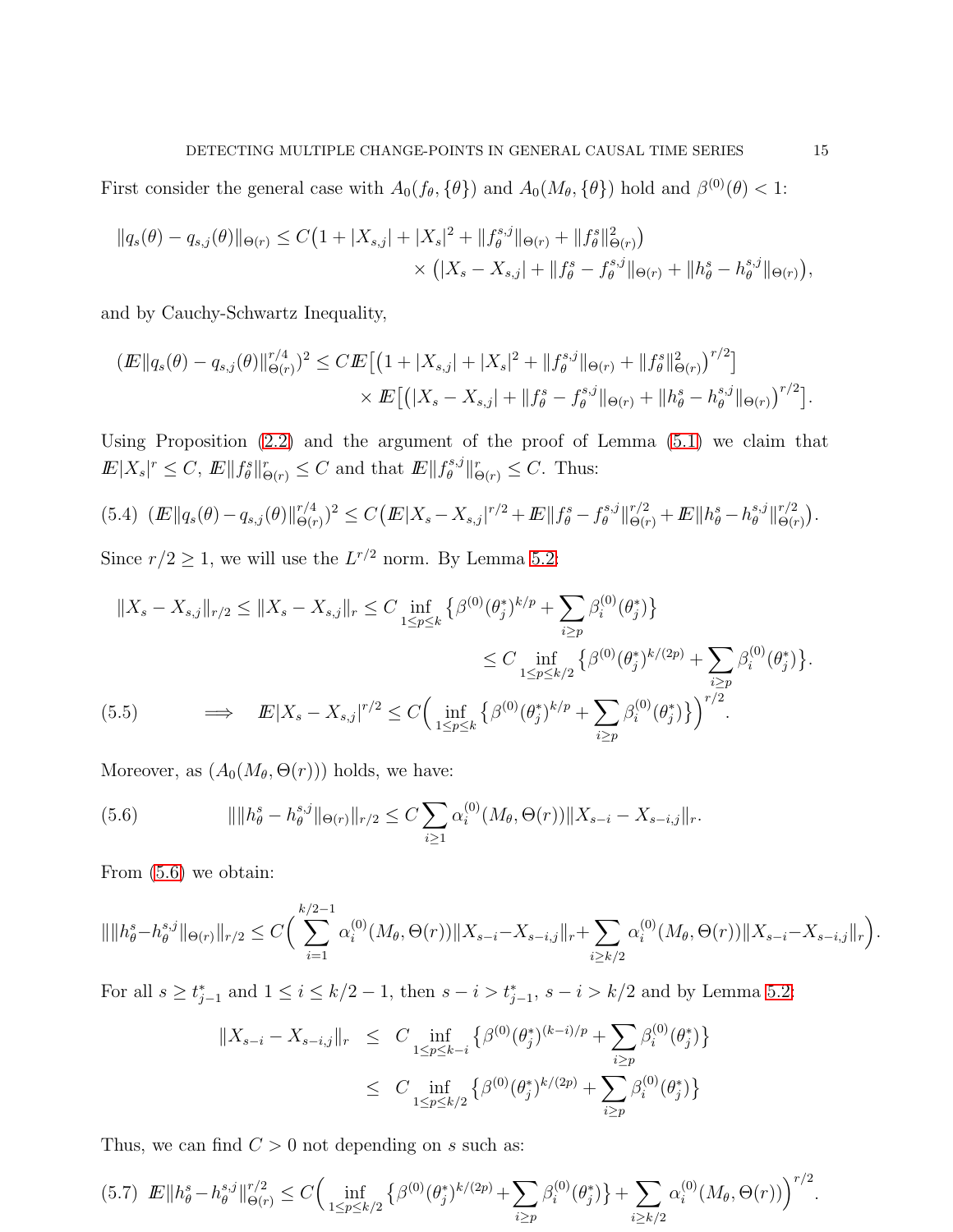Similarly, we obtain:

<span id="page-15-0"></span>
$$
(5.8) \ \ E\|f_{\theta}^s - f_{\theta}^{s,j}\|_{\Theta(r)}^{r/2} \le C \Big( \inf_{1 \le p \le k/2} \left\{ \beta^{(0)}(\theta_j^*)^{k/(2p)} + \sum_{i \ge p} \beta_i^{(0)}(\theta_j^*) \right\} + \sum_{i \ge k/2} \alpha_i^{(0)}(f_{\theta}, \Theta(r)) \Big)^{r/2}.
$$

Relations [\(5.4\)](#page-14-1), [\(5.5\)](#page-14-2), [\(5.7\)](#page-14-3) et [\(5.8\)](#page-15-0) give (the same inequality holds with  $h_{\theta}$  replaced by  $M_{\theta}$ ):

<span id="page-15-1"></span>
$$
(5.9) \quad E \, \|q_s(\theta) - q_{s,j}(\theta)\|_{\Theta(r)}^{r/4} \leq C \Big[ \Big( \inf_{1 \leq p \leq k/2} \{ \beta^{(0)}(\theta_j^*)^{k/(2p)} + \sum_{i \geq p} \beta_i^{(0)}(\theta_j^*) \} \Big)^{r/4} + \Big( \sum_{i \geq k/2} \alpha_i^{(0)}(f_\theta, \Theta(r)) \Big)^{r/4} + \Big( \sum_{i \geq k/2} \alpha_i^{(0)}(M_\theta, \Theta(r)) \Big)^{r/4} \Big].
$$

By definition  $u_k = kc^*/\log(k)$  ( $\leq k/2$  for large value of k) satisfies the relation

$$
\sum_{k\geq 1} \left(\frac{v_k}{k}\right)^{r/4} \left(\beta^{(0)}(\theta_j^*)\right)^{rk/8u_k} < \infty.
$$

Choosing  $p = u_k$  in [\(5.9\)](#page-15-1) we obtain:

$$
\sum_{k\geq 1} \left(\frac{v_k}{k}\right)^{r/4} E\left(\left\|q_{t_{j-1}^*+k}(\theta) - q_{t_{j-1}^*+k,j}(\theta)\right\|_{\Theta(r)}^{r/4}\right) \leq \sum_{k\geq 1} \left(\frac{v_k}{k}\right)^{r/4} \left(\beta^{(r)}(\theta_j^*)\right)^{rk/8u_k} + \sum_{k\geq 1} \left(\frac{v_k}{k}\right)^{r/4} \left(\sum_{i\geq k/2} \beta_i^{(0)}(\theta_j^*)\right)^{r/4} + \sum_{k\geq 1} \left(\frac{v_k}{k}\right)^{r/4} \left(\sum_{i\geq k/2} \left(\alpha_i^{(0)}(f_\theta, \Theta(r)) + \alpha_i^{(0)}(M_\theta, \Theta(r))\right)\right)^{r/4}.
$$

This bound is finite by assumption and the result follows by using Corollary 1 of [\[16\]](#page-24-12) .

In the ARCH-type case when  $f_{\theta} = 0$  and  $A_0(h_{\theta}, {\theta})$  holds with  $\tilde{\beta}^{(0)}(\theta) < 1$ , we follow the same reasoning than previously remarking that [\(5.3\)](#page-13-1) has the simplified form:

$$
|q_s(\theta) - q_{s,j}(\theta)| \le \frac{1}{\underline{h}^2} X_s^2 |h_\theta^s - h_\theta^{s,j}| + \frac{1}{\underline{h}} |X_s^2 - X_{s,j}^2| + \frac{1}{\underline{h}} |h_\theta^s - h_\theta^{s,j}|.
$$

Then

$$
(I\!\!E \|q_s(\theta) - q_{s,j}(\theta)\|_{\Theta(r)}^{r/4})^2 \leq C I\!\!E \big[ \big( |X_s^2 - X_{s,j}^2| + \|h_\theta^s - h_\theta^{s,j}\|_{\Theta(r)} \big)^{r/2} \big].
$$

As  $\|\|h_{\theta}^s - h_{\theta}^{s,j}\|$  $\mathbb{E}_{\theta}^{s,j}$   $\|\Theta(r)\|_{r/2} \leq C \sum_{i\geq 1}$  $i \geq 1$  $\alpha_i^{(0)}$  $\mathcal{E}_{i}^{(0)}(h_{\theta}, \Theta(r))||X_{s-i}^{2} - X_{s-i,j}^{2}||_{r/2}$  we derive from Lemma [5.2,](#page-11-0)

$$
I\!\!E \, \|q_s(\theta) - q_{s,j}(\theta)\|_{\Theta(r)}^{r/4} \leq C \Big[ \Big( \inf_{1 \leq p \leq k/2} \left\{ \tilde{\beta}^{(0)}(\theta_j^*)^{k/(2p)} + \sum_{i \geq p} \tilde{\beta}_i^{(0)}(\theta_j^*) \right\} \Big)^{r/4} + \Big( \sum_{i \geq k/2} \alpha_i^{(0)}(h_\theta, \Theta(r)) \Big)^{r/4} \Big].
$$

We easily conclude to the result by choosing  $p = u_k$  as above.

2-) We detail the proof for one order derivation in the general case where  $A_0(f_\theta, \{\theta\})$  and  $A_0(M_\theta, {\theta})$  hold with  $\beta^{(0)}(\theta) < 1$ . The proofs of the other cases follow the same reasoning. Let  $j \in \{1, \dots, K^*\}$  and  $i = 1, \dots, d$ , we have:

$$
\frac{v_{n_j^*}}{\left\| \frac{\partial L_n(T_j^*,\theta)}{\partial \theta} - \frac{\partial L_{n,j}(T_j^*,\theta)}{\partial \theta} \right\|} \le \frac{v_{n_j^*}}{\left\| \sum_{j=1}^{n_j^*} \left\| \frac{\partial q_{t_{j-1}^*+k}(\theta)}{\partial \theta} - \frac{\partial q_{t_{j-1}^*+k,j}(\theta)}{\partial \theta} \right\|} \quad .
$$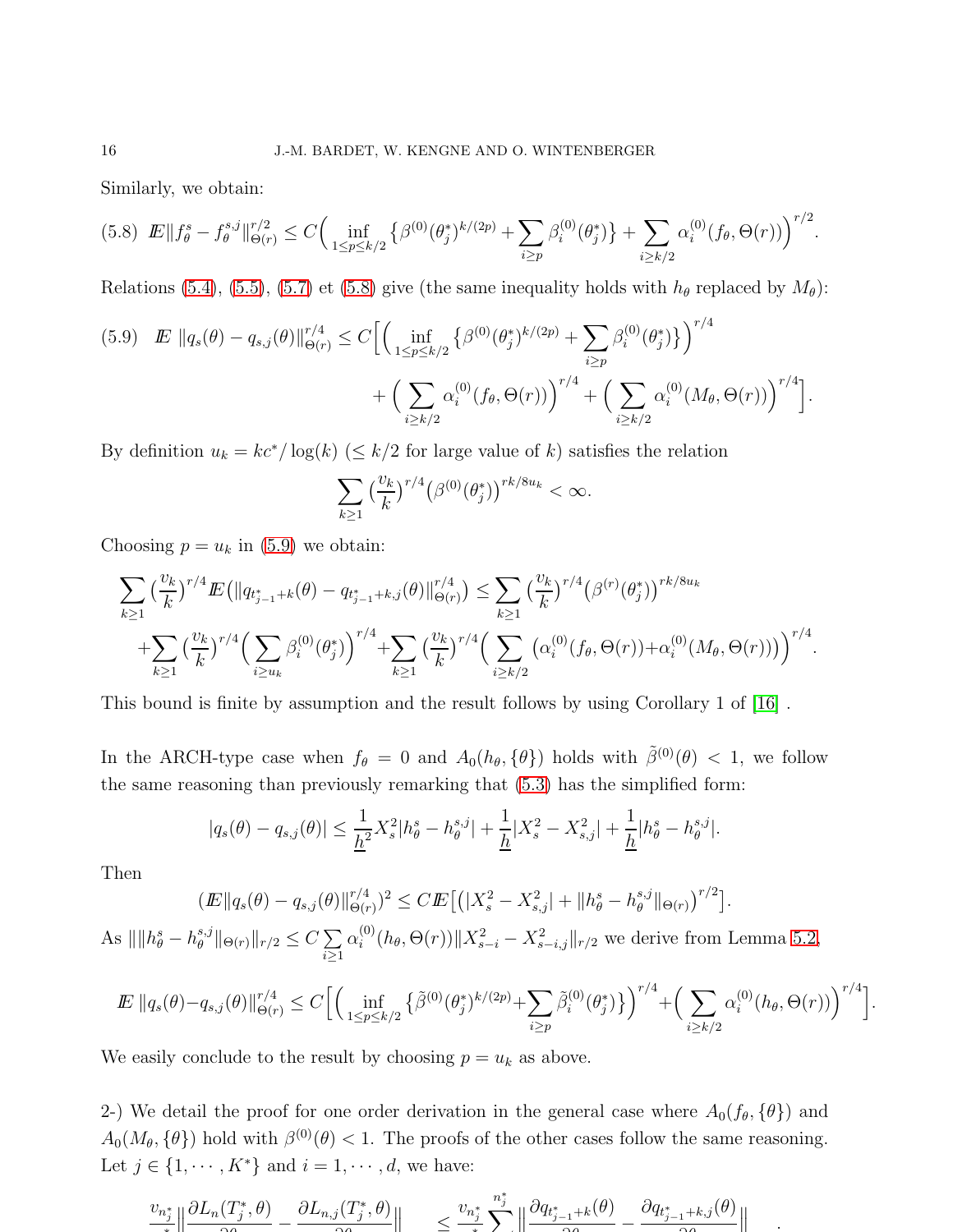By Corollary 1 of Kounias (1969), when  $r \leq 4$  with no loss of generality, it suffices to show

$$
\sum_{k\geq 1}\left(\frac{v_k}{k}\right)^{r/4}I\!\!E\Big(\Big\|\frac{\partial q_{t_{j-1}^*+k}(\theta)}{\partial \theta_i}-\frac{\partial q_{t_{j-1}^*+k,j}(\theta)}{\partial \theta_i}\Big\|_{\Theta(r)}^{r/4}\Big)<\infty.
$$

For any  $s \geq t_{j-1}^*$  denote  $k = s - t_{j-1}^*$ . For any  $\theta \in \Theta(r)$ , we have:

$$
\frac{\partial q_s(\theta)}{\partial \theta_i} = -2 \frac{(X_s - f_\theta^s)}{h_\theta^s} \frac{\partial f_\theta^s}{\partial \theta_i} - \frac{(X_s - f_\theta^s)^2}{(h_\theta^s)^2} \frac{\partial h_\theta^s}{\partial \theta_i} + \frac{1}{h_\theta^s} \frac{\partial h_\theta^s}{\partial \theta_i}
$$

$$
\frac{\partial q_{s,j}(\theta)}{\partial \theta_i} = -2 \frac{(X_{s,j} - f_\theta^{s,j})}{h_\theta^{s,j}} \frac{\partial f_\theta^{s,j}}{\partial \theta_i} - \frac{(X_{s,j} - f_\theta^{s,j})^2}{(h_\theta^{s,j})^2} \frac{\partial h_\theta^{s,j}}{\partial \theta_i} + \frac{1}{h_\theta^{s,j}} \frac{\partial h_\theta^{s,j}}{\partial \theta_i}
$$

Thus, using  $|a_1b_1c_1 - a_2b_2c_2| \le |a_1 - a_2||b_2||c_2| + |b_1 - b_2||a_1||c_2| + |c_1 - c_2||a_1||b_1|$ ,

$$
\begin{split} \Big\|\frac{\partial q_s(\theta)}{\partial\theta_i} - \frac{\partial q_{s,j}(\theta)}{\partial\theta_i}\Big\|_{\Theta(r)} &\leq 2\Big(\frac{1}{\underline{h}^2}\|h^s_\theta - h^{s,j}_\theta\|_{\Theta(r)}\|X_{s,j} - f^{s,j}_\theta\|_{\Theta(r)}\Big\|\frac{\partial f^{s,j}_\theta}{\partial\theta_i}\Big\|_{\Theta(r)} \\ &\quad + \frac{1}{\underline{h}}(|X_s - X_{s,j}| + \|f^s_\theta - f^{s,j}_\theta\|_{\Theta(r)})\Big\|\frac{\partial f^{s,j}_\theta}{\partial\theta_i}\Big\|_{\Theta(r)} + \frac{1}{\underline{h}}\Big\|\frac{\partial f^s_\theta}{\partial\theta_i} - \frac{\partial f^{s,j}_\theta}{\partial\theta_i}\Big\|_{\Theta(r)}\|X_s - f^s_\theta\|_{\Theta(r)}\Big) \\ &\quad + \frac{2}{\underline{h}^3}\|h^s_\theta - h^{s,j}_\theta\|_{\Theta(r)}\|X_{s,j} - f^{s,j}_\theta\|_{\Theta(r)}\Big\|\frac{\partial h^{s,j}_\theta}{\partial\theta_i}\Big\|_{\Theta(r)} \\ &\quad + \frac{1}{\underline{h}}(|X_s - X_{s,j}| + \|f^s_\theta - f^{s,j}_\theta\|_{\Theta(r)})\big(|X_s + X_{s,j}| + \|f^s_\theta + f^{s,j}_\theta\|_{\Theta(r)}\big)\Big\|\frac{\partial f^{s,j}_\theta}{\partial\theta_i}\Big\|_{\Theta(r)} \\ &\quad + \frac{1}{\underline{h}^2}\Big\|\frac{\partial h^s_\theta}{\partial\theta_i} - \frac{\partial h^{s,j}_\theta}{\partial\theta_i}\Big\|_{\Theta(r)}\|X_s - f^s_\theta\|_{\Theta(r)}^2 + \frac{1}{\underline{h}^2}\|h^s_\theta - h^{s,j}_\theta\|_{\Theta(r)}\Big\|\frac{\partial h^{s,j}_\theta}{\partial\theta_i}\Big\|_{\Theta(r)} + \frac{1}{\underline{h}}\Big\|\frac{\partial h^s_\theta}{\partial\theta_i} - \frac{\partial h^{s,j}_\theta}{\partial\theta_i}\Big\|_{\Theta(r)} \end{split}
$$

So for all  $s \geq t_{j-1}^*$  it holds:

$$
\|\frac{\partial q_s(\theta)}{\partial \theta_i} - \frac{\partial q_{s,j}(\theta)}{\partial \theta_i}\|_{\Theta(r)}
$$
\n
$$
\leq C\Big(1+|X_s|^2+|X_{s,j}|^2+\|f^s_\theta\|_{\Theta(r)}^2+\|f^{s,j}_\theta\|_{\Theta(r)}^2+\|\frac{\partial f^s_\theta}{\partial \theta_i}\|_{\Theta(r)}^2+\|\frac{\partial f^{s,j}_\theta}{\partial \theta_i}\|_{\Theta(r)}^2+\|\frac{\partial h^s_\theta}{\partial \theta_i}\|_{\Theta(r)}^2+\|\frac{\partial h^s_\theta}{\partial \theta_i}\|_{\Theta(r)}^2+\|\frac{\partial h^s_\theta}{\partial \theta_i}\|_{\Theta(r)}^2\Big)
$$
\n
$$
\times \Big(|X_s-X_{s,j}|+\|f^s_\theta-f^{s,j}_\theta\|_{\Theta(r)}+\|h^s_\theta-h^{s,j}_\theta\|_{\Theta(r)}+\|\frac{\partial f^s_\theta}{\partial \theta_i}-\frac{\partial f^{s,j}_\theta}{\partial \theta_i}\|_{\Theta(r)}+\|\frac{\partial h^s_\theta}{\partial \theta_i}-\frac{\partial h^s_\theta}{\partial \theta_i}\|_{\Theta(r)}\Big)
$$

Since the processes admits finite moments of order  $r$ , by Cauchy-Schwartz Inequality:

$$
\left( E \left\| \frac{\partial q_s(\theta)}{\partial \theta_i} - \frac{\partial q_{s,j}(\theta)}{\partial \theta_i} \right\|_{\Theta(r)}^{r/4} \right)^2 \le C \left( E|X_s - X_{s,j}|^{r/2} + E(\|f^s_{\theta} - f^{s,j}_{\theta}\|_{\Theta(r)}^{r/2}) + E(\|h^s_{\theta} - h^{s,j}_{\theta}\|_{\Theta(r)}^{r/2}) + E\| \frac{\partial f^s_{\theta}}{\partial \theta_i} - \frac{\partial f^{s,j}_{\theta}}{\partial \theta_i} \|_{\Theta(r)}^{r/2} + E\| \frac{\partial h^s_{\theta}}{\partial \theta_i} - \frac{\partial h^{s,j}_{\theta}}{\partial \theta_i} \|_{\Theta(r)}^{r/2} \right)
$$

As  $(A_0(M_\theta, \Theta(r)))$  and  $(A_1(M_\theta, \Theta(r)))$  hold necessarily in this case, with the arguments of the proof of 1-), for all  $s \geq t_{j-1}^*$ ,

$$
\mathbb{E}\big\|\frac{\partial q_s(\theta)}{\partial \theta} - \frac{\partial q_{s,j}(\theta)}{\partial \theta}\big\|_{\Theta(r)}^{r/4} \le C\Big\|\Big(\inf_{1 \le i \le l/2} \big\{\beta^{(0)}(\theta_j^*)^{k/(2p)} + \sum \beta_i^{(0)}(\theta_j^*)\big\}\Big)^{r/4} + \Big(\sum \alpha_i^{(0)}(f_\theta, \Theta(r))\Big)^{r/4}
$$

.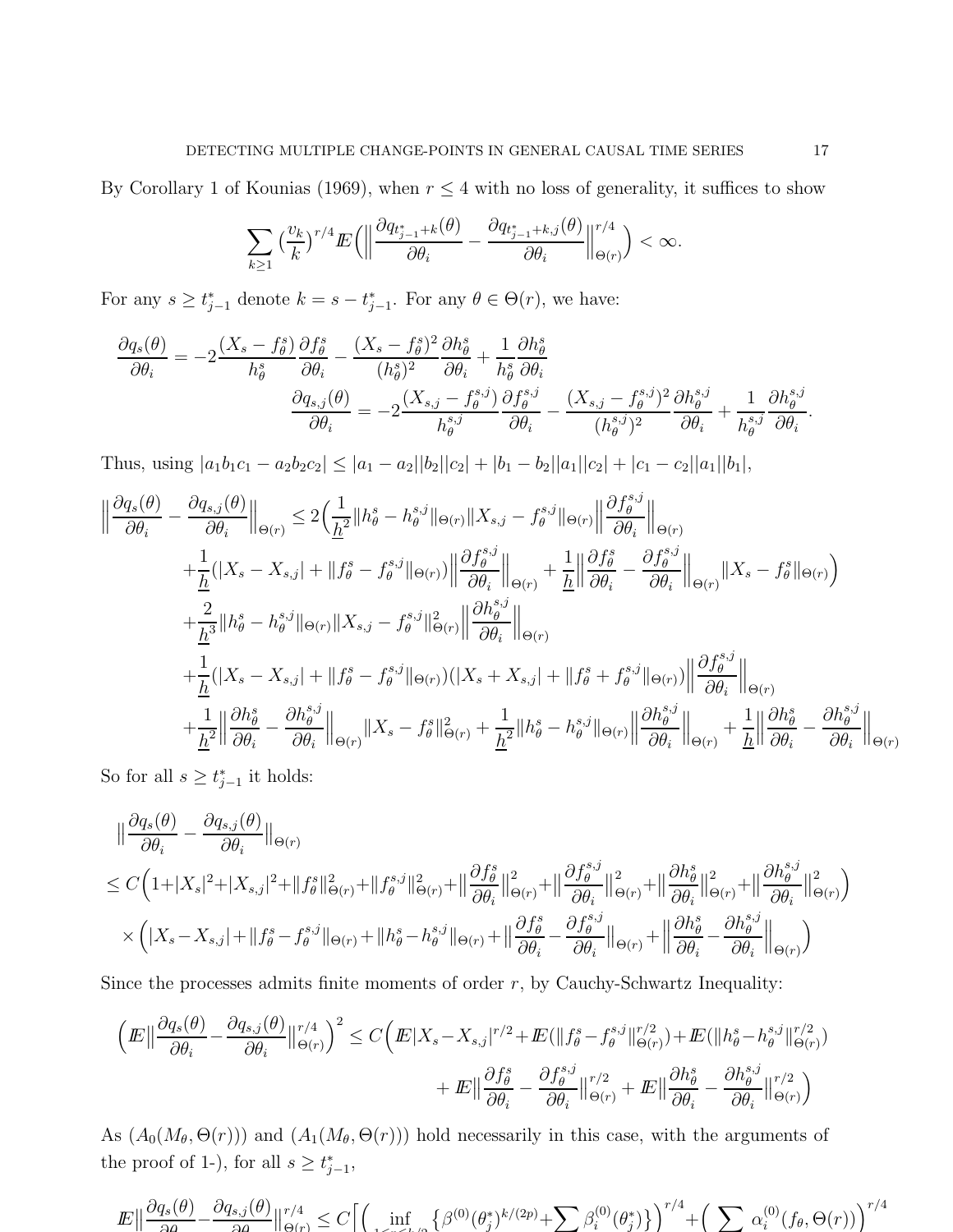$$
+\left(\sum_{i\geq k/2} \alpha_i^{(0)}(M_\theta,\Theta(r))\right)^{r/4} + \left(\sum_{i\geq k/2} \alpha_i^{(1)}(f_\theta,\Theta(r))\right)^{r/4} + \left(\sum_{i\geq k/2} \alpha_i^{(1)}(M_\theta,\Theta(r))\right)^{r/4}\bigg]
$$

Choosing  $p = u_k = kc^*/\log(k)$ , we show (as in proof of 1-)) that:

$$
\sum_{k\geq 1} \left(\frac{v_k}{k}\right)^{r/4} E\left(\left\|\frac{\partial q_{t_{j-1}^*+k}(\theta)}{\partial \theta_i} - \frac{\partial q_{t_{j-1}^*+k,j}(\theta)}{\partial \theta_i}\right\|_{\Theta(r)}^{r/4}\right) < \infty.
$$

5.5. *Consistency when the breaks are known.* When the breaks are known, we can chose  $v_n = 1$  for all n in the penalization of  $(3.2)$  as the penalization term does not matter at all. **Proposition 5.1** For all  $j = 1, ..., K^*$ , under the assumptions of Lemma [5.3](#page-13-2) 1-) with  $v_n = 1$  for all n, if the assumption  $Id(\Theta(r))$  holds then

<span id="page-17-1"></span><span id="page-17-0"></span>
$$
\widehat{\theta}_n(T^*_j) \overset{\text{a.s.}}{\underset{n\to\infty}\longrightarrow} \theta^*_j.
$$

Proof Let us first give the following useful corollary of Lemma [5.3](#page-13-2)

**Corollary 5.1** *i-)* under the assumptions of Lemma [5.3](#page-13-2) 1-) we have:

$$
\left\|\frac{1}{n_j^*}\widehat{L}_n(T_j^*,\theta)-\mathcal{L}_j(\theta)\right\|_{\Theta(r)}\stackrel{a.s.}{\underset{n\to\infty}{\longrightarrow}}0 \text{ with }\mathcal{L}_j(\theta)=-\frac{1}{2}I\!\!E(q_{0,j}(\theta)).
$$

ii-) Under assumptions of Lemma [5.3](#page-13-2) 2-) we have:

$$
\left\|\frac{1}{n_j^*}\frac{\partial^i \widehat{L}_n(T_j^*,\theta)}{\partial \theta^i} - \frac{\partial^i \mathcal{L}_j(\theta)}{\partial \theta^i}\right\|_{\Theta(r)} \xrightarrow[n \to \infty]{} 0 \quad with \quad \frac{\partial^i \mathcal{L}_j(\theta)}{\partial \theta^i} = -\frac{1}{2}I\!\!E\left(\frac{\partial^i q_{0,j}(\theta)}{\partial \theta^i}\right).
$$

We conclude the proof of Proposition [5.1](#page-17-0) using  $\mathcal{L}_j(\theta) = -$ 1  $\frac{1}{2}E(g_{0,j}(\theta))$  has a unique maximum in  $\theta_j^*$  (see [\[14\]](#page-24-6)). From the almost sure convergence of the quasi-likelihood in i-) of Corollary [5.1,](#page-17-1) it comes:

$$
\widehat{\theta}_n(T_j^*) = \underset{\theta \in \Theta(r)}{\text{Argmax}} \left( \frac{1}{n_j^*} \widehat{L}_n(T_j^*, \theta) \right) \underset{n \to \infty}{\overset{\text{a.s.}}{\longrightarrow}} \theta_j^*.
$$

П

Proof of Corollary [5.1](#page-17-1) Note that the proof of Lemma [5.3](#page-13-2) can be repeated by replacing  $L_n$  by the quasi-likelihood  $\widehat{L}_n$ . Thus, we obtain for  $i = 0, 1, 2$ ,

(5.10) 
$$
\frac{v_{n_j^*}}{n_j^*} \left\| \frac{\partial^i \widehat{L}_n(T_j^*, \theta)}{\partial \theta^i} - \frac{\partial^i L_{n,j}(T_j^*, \theta)}{\partial \theta^i} \right\|_{\Theta(r)} \xrightarrow[n \to \infty]{} 0.
$$

i-) Let  $j \in 1, \dots, K^*$ . From [\[2\]](#page-23-2), we have:

<span id="page-17-2"></span>
$$
\left\|\frac{1}{n_j^*}L_{n,j}(T_j^*,\theta)-\mathcal{L}_j(\theta)\right\|_{\Theta(r)}\stackrel{\text{a.s.}}{\underset{n\to\infty}\longrightarrow}0.
$$

Using [\(5.10\)](#page-17-2), the convergence to the limit likelihood follows.

ii-) From Lemma 4 and Theorem 1 of [\[2\]](#page-23-2),  $\parallel$ 1  $n_j^*$  $\partial^i L_{n,j}(T_j^*,\theta)$  $\frac{1}{\partial \theta^i}$  –  $\partial^i \mathcal{L}_j(\theta)$  $\partial \theta^i$  $\Big\|_{\Theta(r)}$ a.s.  $\frac{\Delta \cdot s}{n \to \infty}$  0 for  $\therefore$  1, 2 and we conclude from [\(5.10\)](#page-17-2).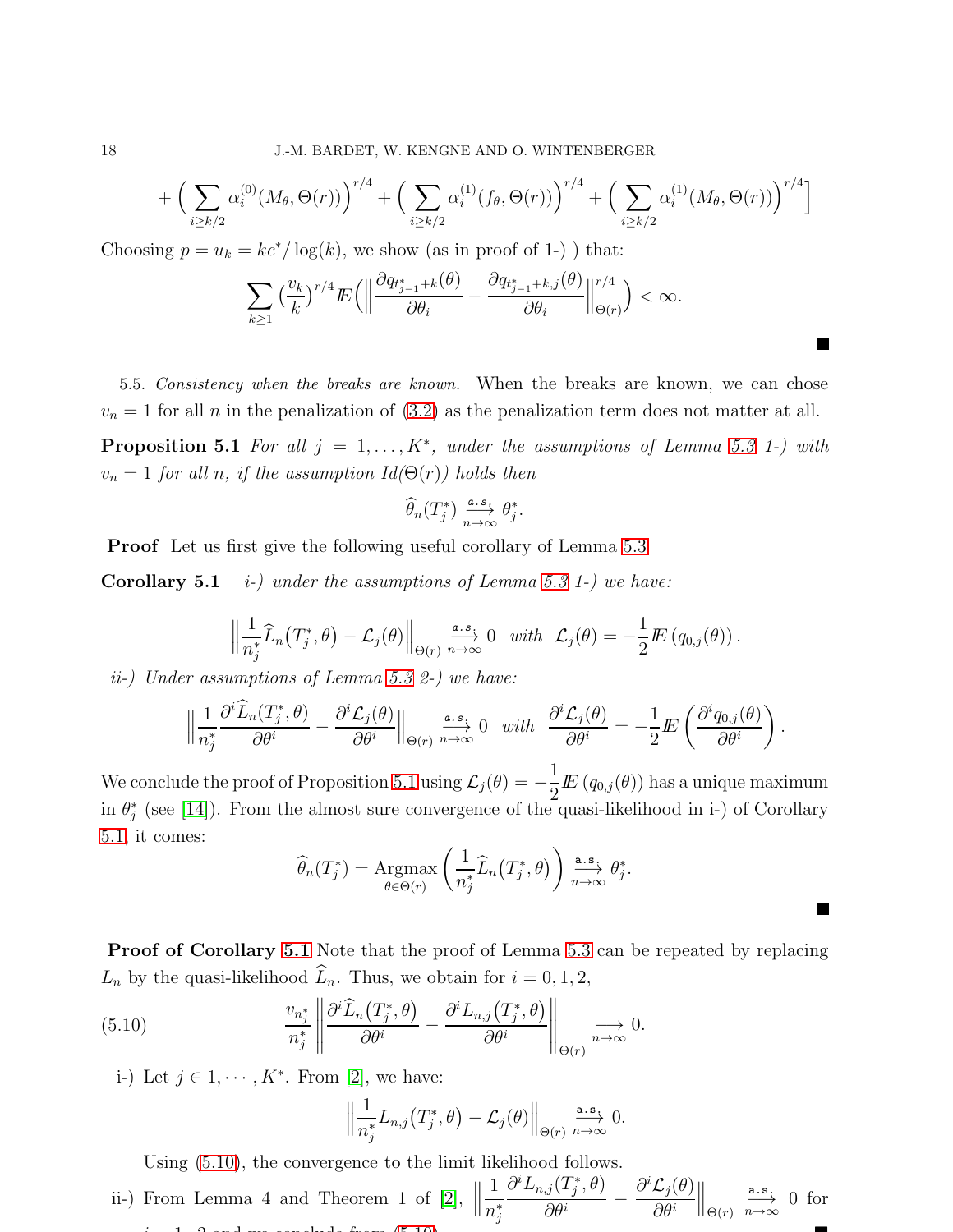5.6. *Proof of Theorem 3.1*. This proof is divided into two parts. In part  $(1)$  K<sup>\*</sup> is assumed to be known and we show  $(\widehat{\tau}_n, \widehat{\theta}_n) \stackrel{\mathcal{P}}{\longrightarrow} (\underline{\tau}^*, \underline{\theta}^*)$ . In **part (2)**,  $K^*$  is unknown and we show  $\widehat{K}_n \xrightarrow[n \to \infty]{\mathcal{P}} K^*$  which ends the proof of Theorem [3.1.](#page-7-4)

**Part (1)**. Assume that  $K^*$  is known and denote for any  $\underline{t} \in \mathcal{F}_{K^*}$ :

$$
\widehat{I}_n(\underline{t}) := \widehat{J}_n(K^*, \underline{t}, \widehat{\underline{\theta}}_n(\underline{t})) = -2 \sum_{k=1}^{K^*} \sum_{j=1}^{K^*} \widehat{L}_n\left(T_k \cap T_j^*, \widehat{\theta}_n(T_k)\right)
$$

It comes that  $\underline{t}_n = \underset{\underline{t} \in \mathcal{F}_{K^*}}{\text{Argmin}}$  $(\widehat{I}_n(\underline{t}))$ . We show that  $\widehat{\underline{\tau}}_n \xrightarrow[n \to \infty]{\mathbb{P}}$  $\frac{P}{n\to\infty}$   $\underline{\tau}^*$  as it implies  $\widehat{\theta}_n(\widehat{T}_{n,j})$  –  $\widehat{\theta}_n(T_j^*) \frac{P}{n-j}$  $\frac{P}{n\to\infty}$  0 and from Proposition [5.1](#page-17-0)  $\widehat{\theta}_n(\widehat{T}_{n,j})$   $\frac{P}{n\to\infty}$  $\frac{P}{n\rightarrow\infty}$   $\theta_j^*$  for all  $j=1,\cdots,K^*$ . Without loss of generality, assume that  $K^* = 2$  and let  $(u_n)$  be a sequence of positive integers satisfying  $u_n \to \infty$ ,  $u_n/n \to 0$  and for some  $0 < \eta < 1$ 

$$
V_{\eta, u_n} = \{ t \in \mathbb{Z} / |t - t^*| > \eta n ; u_n \le t \le n - u_n \},
$$
  
\n
$$
W_{\eta, u_n} = \{ t \in \mathbb{Z} / |t - t^*| > \eta n ; 0 < t < u_n \text{ or } n - u_n < t \le n \}.
$$

Asymptotically, we have  $\mathbb{P}(\|\hat{\tau}_n - \underline{\tau}^*\|_m > \eta) \simeq \mathbb{P}(\|\hat{t}_n - t^*\| > \eta n)$ . But

$$
\mathbb{P}(|\hat{t}_n - t^*| > \eta n) \leq \mathbb{P}\left(\hat{t}_n \in V_{\eta, u_n}\right) + \mathbb{P}\left(\hat{t}_n \in W_{\eta, u_n}\right)
$$
  

$$
\leq \mathbb{P}\left(\min_{t \in V_{\eta, u_n}} (\hat{I}_n(t) - \hat{I}_n(t^*)) \leq 0\right) + \mathbb{P}\left(\min_{t \in W_{\eta, u_n}} (\hat{I}_n(t) - \hat{I}_n(t^*)) \leq 0\right)
$$

we show with similar arguments that these two probabilities tend to 0. We only detail below the proof of  $\mathbb{P}\left(\min_{t \in V_{\eta, u_n}} (\widetilde{I}_n(t) - \widehat{I}_n(t^*)) \leq 0\right) \to 0$  for shortness.

Let  $t \in V_{\eta, u_n}$  satisfying  $t^* \leq t$  (with no loss of generality), then  $T_1 \cap T_1^* = T_1^*$ ,  $T_2 \cap T_1^* = \emptyset$ and  $T_2 \cap T_2^* = T_2$ . We decompose:

<span id="page-18-0"></span>
$$
(5.11) \quad \widehat{I}_n(t) - \widehat{I}_n(t^*) = 2\Big(\widehat{L}_n(T_1^*, \widehat{\theta}_n(T_1^*)) - \widehat{L}_n(T_1^*, \widehat{\theta}_n(T_1)) + \widehat{L}_n(T_1 \cap T_2^*, \widehat{\theta}_n(T_2^*)) - \widehat{L}_n(T_1 \cap T_2^*, \widehat{\theta}_n(T_1)) + \widehat{L}_n(T_2, \widehat{\theta}_n(T_2^*)) - \widehat{L}_n(T_2, \widehat{\theta}_n(T_2))\Big).
$$

As  $\#T_1^* = t^*$ ,  $\#(T_1 \cap T_2^*) = t - t^*$ ,  $\#T_2 = n - t \ge u_n$ , each term tends to  $\infty$  with n. Using Proposition [5.1](#page-17-0) and Corollary [5.1,](#page-17-1) we get the following convergence, uniformly on  $V_{\eta, u_n}$ ,

$$
\widehat{\theta}_{n}(T_{1}^{*}) \xrightarrow[n \to \infty]{a.s.} \theta_{1}^{*}, \quad \widehat{\theta}_{n}(T_{2}^{*}) \xrightarrow[n \to \infty]{a.s.} \theta_{2}^{*}, \quad \widehat{\theta}_{n}(T_{2}) \xrightarrow[n \to \infty]{a.s.} \theta_{2}^{*} \quad \text{and} \quad \Big\|\frac{\widehat{L}_{n}(T_{1}^{*}, \theta)}{n} - \tau_{1}^{*}\mathcal{L}_{1}(\theta)\Big\|_{\Theta(r)} \xrightarrow[n \to \infty]{a.s.} 0,
$$
\n
$$
\Big\|\frac{\widehat{L}_{n}(T_{1} \cap T_{2}^{*}, \theta)}{t - t^{*}} - \mathcal{L}_{2}(\theta)\Big\|_{\Theta(r)} \xrightarrow[n \to \infty]{a.s.} 0, \quad \Big\|\frac{\widehat{L}_{n}(T_{2}, \theta)}{n - t} - \mathcal{L}_{2}(\theta)\Big\|_{\Theta(r)} \xrightarrow[n \to \infty]{a.s.} 0.
$$

For any  $\varepsilon > 0$ , there exists an integer  $N_0$  such that for any  $n > N_0$ ,

$$
\|\widehat{L}_n(T_1^*,\theta) - \tau^* \mathcal{L}_n(\theta)\| & \leq \varepsilon, \|\widehat{L}_n(T_1 \cap T_2^*, \theta) - \mathcal{L}_n(\theta)\| & \leq \varepsilon, \|\widehat{L}_n(T_1^*, \widehat{\theta}_n(T_1^*)) - \tau^* \mathcal{L}_n(\theta^*)\| & \leq \varepsilon
$$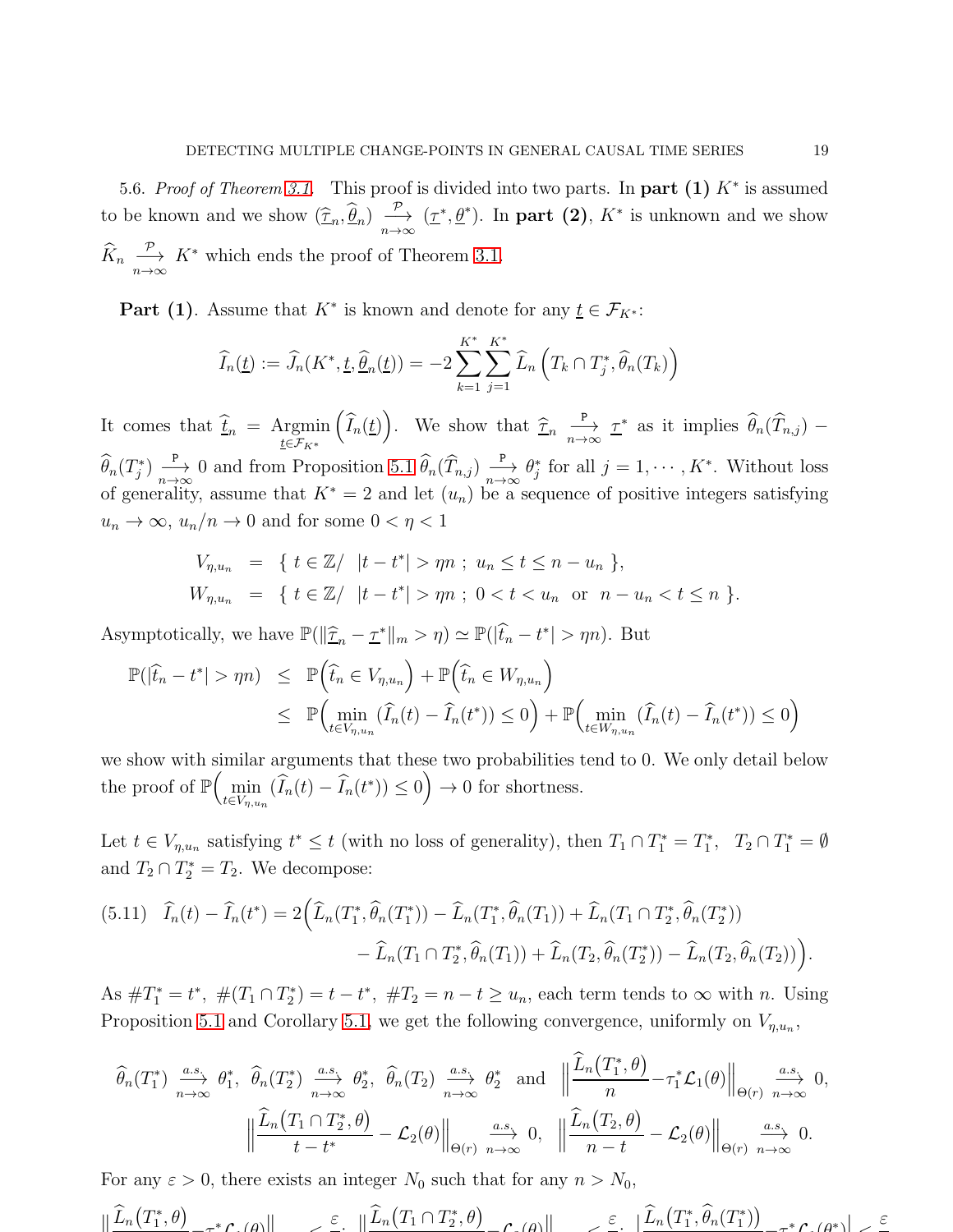$$
\left|\frac{\widehat{L}_n(T_1 \cap T_2^*, \widehat{\theta}_n(T_2^*))}{t - t^*} - \mathcal{L}_2(\theta_2^*)\right| < \frac{\varepsilon}{6}; \quad \frac{n - t}{n} \left|\frac{\widehat{L}_n(T_2, \widehat{\theta}_n(T_2^*)) - \widehat{L}_n(T_2, \widehat{\theta}_n(T_2))}{n - t}\right| < \frac{\varepsilon}{6}
$$

Thus, for  $n > N_0$ ,

$$
\tau_1^* \mathcal{L}_1(\theta_1^*) - \tau_1^* \mathcal{L}_1(\widehat{\theta}_n(T_1)) = \tau_1^* \mathcal{L}_1(\theta_1^*) - \frac{\widehat{L}_n(T_1^*, \widehat{\theta}_n(T_1^*))}{n} + \frac{\widehat{L}_n(T_1^*, \widehat{\theta}_n(T_1^*))}{n} - \frac{\widehat{L}_n(T_1^*, \widehat{\theta}_n(T_1))}{n} - \tau_1^* \mathcal{L}_1(\widehat{\theta}_n(T_1))
$$
\n
$$
\leq \frac{\varepsilon}{6} + \frac{\widehat{L}_n(T_1^*, \widehat{\theta}_n(T_1^*))}{n} - \frac{\widehat{L}_n(T_1^*, \widehat{\theta}_n(T_1))}{n} + \frac{\varepsilon}{6}.
$$

Then,

<span id="page-19-0"></span>(5.12) 
$$
\frac{\widehat{L}_n(T_1^*,\widehat{\theta}_n(T_1^*))}{n} - \frac{\widehat{L}_n(T_1^*,\widehat{\theta}_n(T_1))}{n} > \tau_1^*\Big(\mathcal{L}_1(\theta_1^*) - \mathcal{L}_1(\widehat{\theta}_n(T_1))\Big) - \frac{\varepsilon}{3}.
$$

Similarly, for  $n > N_0$ :

<span id="page-19-1"></span>
$$
(5.13) \qquad \frac{\widehat{L}_n\big(T_1 \cap T_2^*, \widehat{\theta}_n(T_2^*)\big)}{n} - \frac{\widehat{L}_n\big(T_1 \cap T_2^*, \widehat{\theta}_n(T_1)\big)}{n} > \eta\Big(\mathcal{L}_2(\theta_2^*) - \mathcal{L}_2(\widehat{\theta}_n(T_1))\Big) - \frac{\varepsilon}{3}.
$$

Finally, for  $n > N_0$ ,

(5.14) 
$$
\frac{\widehat{L}_n(T_2, \widehat{\theta}_n(T_2^*)) - \widehat{L}_n(T_2, \widehat{\theta}_n(T_2))}{n} > -\frac{\varepsilon}{6},
$$

and from  $(5.11)$  and inequalities  $(5.12)$ ,  $(5.13)$  and  $(5.14)$  we obtain uniformly in t:

$$
\frac{\widehat{I}_n(t) - \widehat{I}_n(t^*)}{n} > \tau_1^*\Big(\mathcal{L}_1(\theta_1^*) - \mathcal{L}_1(\widehat{\theta}_n(T_1))\Big) + \eta\Big(\mathcal{L}_2(\theta_2^*) - \mathcal{L}_2(\widehat{\theta}_n(T_1))\Big) - \frac{5}{6}\varepsilon, \quad n > N_0.
$$

Since  $\theta_1^* \neq \theta_2^*$ , let  $\mathcal{V}_1$ ,  $\mathcal{V}_2$  be two open neighborhoods and disjoint of  $\theta_1^*$  and  $\theta_2^*$  respectively,

<span id="page-19-2"></span>
$$
\delta_i := \inf_{\theta \in \mathcal{V}_i^c} \Bigl( \mathcal{L}_i(\theta_i^*) - \mathcal{L}_i(\theta) \Bigr) > 0 \quad \text{for} \quad i = 1, 2,
$$

since the function  $\theta \mapsto \mathcal{L}_j(\theta)$  has a strict maximum in  $\theta_j^*$  (see [\[14\]](#page-24-6)). With  $\varepsilon = \min(\tau_1^* \delta_1, \eta \delta_2)$ , we get

• if 
$$
\widehat{\theta}_n(T_1) \in \mathcal{V}_1
$$
 i.e.  $\widehat{\theta}_n(T_1) \in \mathcal{V}_2$ , then  $\frac{\widehat{I}_n(t) - \widehat{I}_n(t^*)}{n} > \eta \delta_2 - \frac{5}{6} \varepsilon \ge \frac{\varepsilon}{6}$ ;  
\n• If  $\widehat{\theta}_n(T_1) \notin \mathcal{V}_1$  i.e.  $\widehat{\theta}_n(T_1) \in \mathcal{V}_1^c$ , then  $\frac{\widehat{I}_n(t) - \widehat{I}_n(t^*)}{n} > \tau_1^* \delta_1 - \frac{5}{6} \varepsilon \ge \frac{\varepsilon}{6}$ 

In any case we prove that  $\widehat{I}_n(t) - \widehat{I}_n(t^*)$ ε  $\frac{1}{6}n$  for  $n > N_0$  and all  $t \in V_{n,u_n}$ . It implies that  $\mathbb{P}\left(\min_{\underline{t}\in V_{\eta,u_n}}(\widehat{I}_n(t)-\widehat{I}_n(t^*))\leq 0\right)$  $\longrightarrow 0$  and we show similarly  $\mathbb{P}\left(\min_{\underline{t}\in W_{\eta,u_n}}(\widehat{I}_n(t)-\widehat{I}_n(t^*))\leq 0\right)$  $\longrightarrow 0.$ <br> $n\rightarrow\infty$ It follows directly that  $\mathbb{P}(\|\hat{\mathcal{I}}_n - \underline{\tau}^*\|_m > \eta) \longrightarrow 0$  for all  $\eta > 0$ .

<span id="page-19-3"></span>.

**Part(2)**. Now  $K^*$  is unknown. For  $K \geq 2$ ,  $x = (x_1, \dots, x_{K-1}) \in \mathbb{R}^{K-1}$ ,  $y = (y_1, \dots, y_{K^*-1}) \in \mathbb{R}^{K^*}$  $\mathbb{R}^{K^*-1}$ , denote

$$
||x - y||_{\infty} = \max_{1 \le j \le K^* - 1} \min_{1 \le k \le K - 1} |x_k - y_j|.
$$

The following Lemma follows directly from Part(1) and the definition of k · k :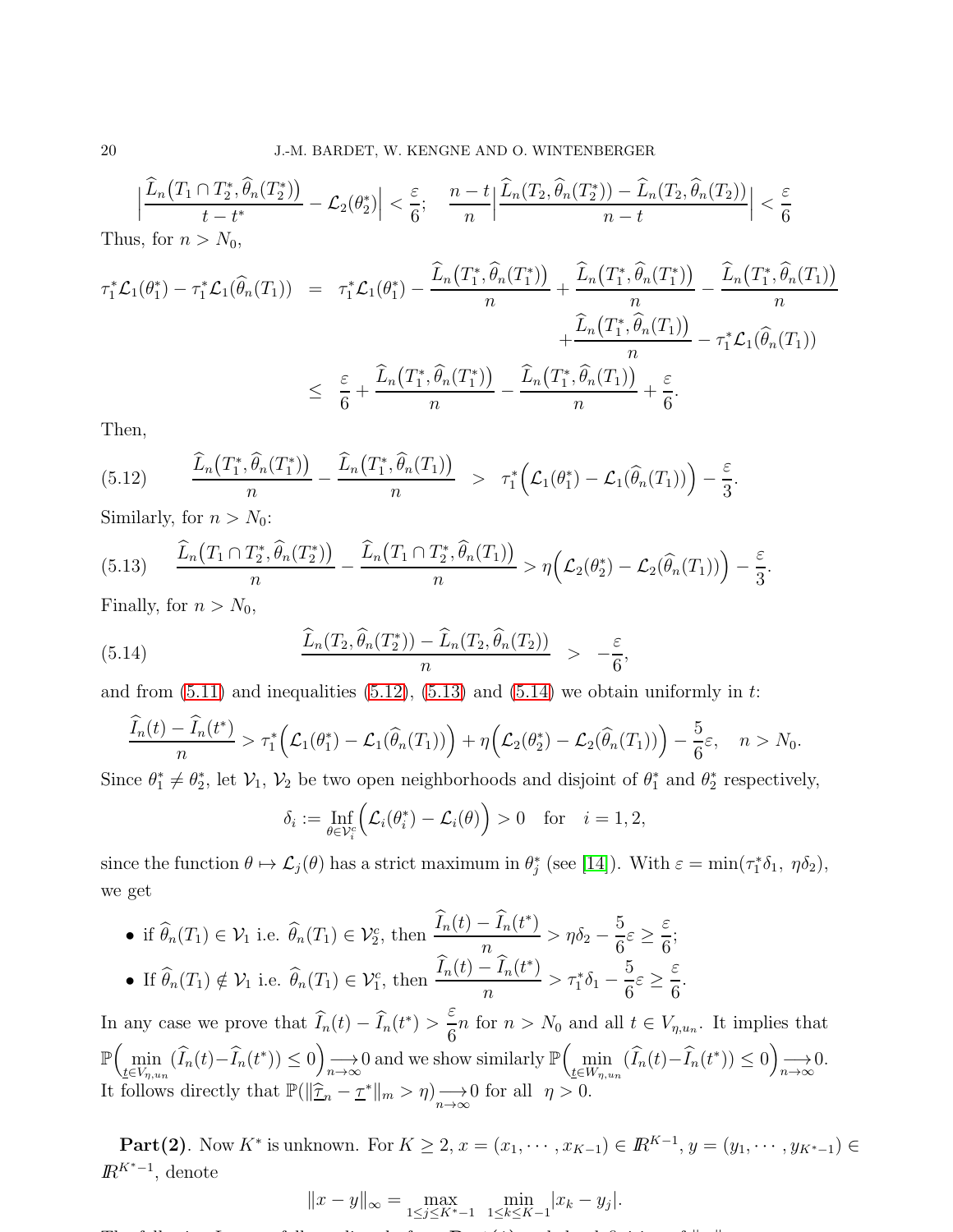**Lemma 5.4** Let  $K \geq 1$ ,  $(\hat{\underline{t}}_n, \hat{\underline{\theta}}_n)$  obtained by the minimization of  $\hat{J}_n(\underline{t}, \underline{\theta})$  on  $\mathcal{F}_K \times \Theta(r)^K$ and  $\hat{\tau}_n = \hat{t}_n/n$ . Under assumptions of Theorem [3.1,](#page-7-4)  $\|\hat{\tau}_n - \tau^*\|_{\infty} \sum_{n \to -\infty}^{\infty}$  $\stackrel{P}{\longrightarrow} 0 \text{ if } K \geq K^*$ .

Now we use the following Lemma [5.5](#page-20-0) which is proved below (see also [\[18\]](#page-24-3)):

**Lemma 5.5** Under the assumptions of Lemma [5.3](#page-13-2) *i*-), for any  $K \geq 2$ , there exists  $C_K > 0$ such as:

<span id="page-20-0"></span>
$$
\forall (\underline{t}, \underline{\theta}) \in \mathcal{F}_K \times \Theta(r)^K, \quad u_n(\underline{t}, \underline{\theta}) = 2 \sum_{j=1}^{K^*} \sum_{k=1}^K \frac{n_{kj}}{n} (\mathcal{L}_j(\theta_j^*) - \mathcal{L}_j(\theta_k)) \geq \frac{C_K}{n} ||\underline{t} - \underline{t}^*||_{\infty}.
$$

Continue with the proof of **Part(2)** shared in two parts, *i.e.* we show that  $P(\widehat{K}_n = K) \longrightarrow_{n \to +\infty} \infty$ 0 for  $K < K^*$  and  $K^* < K \leq K_{\text{max}}$  separately. In any case, we have

<span id="page-20-1"></span>
$$
P(\widehat{K}_n = K) \le P\Big(\inf_{(\underline{t}, \underline{\theta}) \in \mathcal{F}_K \times \Theta(r)^K} (\widetilde{J}_n(K, \underline{t}, \underline{\theta})) \le \widetilde{J}_n(K^*, \underline{t^*}, \underline{\theta^*})\Big) \le P\Big(\inf_{(\underline{t}, \underline{\theta}) \in \mathcal{F}_K \times \Theta(r)^K} (\widehat{J}_n(K, \underline{t}, \underline{\theta}) - \widehat{J}_n(K^*, \underline{t^*}, \underline{\theta^*})) \le \frac{n}{v_n}(K^* - K). \Big).
$$

i-) For  $K < K^*$ , we decompose  $\widehat{J}_n(K, \underline{t}, \underline{\theta}) - \widehat{J}_n(K^*, \underline{t}^*, \underline{\theta}^*) = n(u_n(\underline{t}, \underline{\theta}) + e_n(\underline{t}, \underline{\theta}))$  where  $u_n$  is defined in Lemma [5.5](#page-20-0) and

$$
e_n(\underline{t},\underline{\theta})=2\left[\sum_{j=1}^{K^*}\frac{n_j^*}{n}\left(\frac{\widehat{L}_n(T_j^*,\theta_j^*)}{n_j^*}-\mathcal{L}_j(\theta_j^*)\right)+\sum_{k=1}^{K}\sum_{j=1}^{K^*}\frac{n_{kj}}{n}\left(\mathcal{L}_j(\theta_k)-\frac{\widehat{L}_n(T_j^*\cap T_k,\theta_k)}{n_{kj}}\right)\right].
$$

It comes from the relation [\(5.15\)](#page-20-1) that:

<span id="page-20-2"></span>(5.16) 
$$
P(\widehat{K}_n = K) \le P\left(\inf_{(\underline{t}, \underline{\theta}) \in \mathcal{F}_K \times \Theta_K} (u_n(\underline{t}, \underline{\theta}) + e_n(\underline{t}, \underline{\theta})) \le \frac{\beta_n}{n} (K^* - K)\right).
$$

Corollary [5.1](#page-17-1) ensures that  $e_n(\underline{t}, \underline{\theta})$   $\to 0$  a.s. and uniformly on  $\mathcal{F}_K \times \Theta(r)^K$ . By Lemma [5.5,](#page-20-0) there exists  $C_K > 0$  such that  $u_n(\underline{t}, \underline{\theta}) \ge C_K ||\underline{t} - \underline{t}^*||_{\infty}/n$  for all  $(\underline{t}, \underline{\theta}) \in \mathcal{F}_K \times \Theta(r)^K$ . But, since  $K < K^*$ , for any  $\underline{t} \in \mathcal{F}_K$ , we have  $||\underline{t} - \underline{t}^*||_{\infty}/n = ||\underline{\tau} - \underline{\tau}^*||_{\infty} \ge \min_{1 \le j \le K^*} (\tau_j^* - \tau_j^*)$  $(\tau_{j-1}^*)/2$  that is positive by assumption. Then  $u_n(\underline{t}, \underline{\theta}) > 0$  for all  $(\underline{t}, \underline{\theta}) \in \mathcal{F}_K \times \Theta(r)^K$ and since  $1/v_n \longrightarrow 0$ , we deduce from [\(5.16\)](#page-20-2) that  $P(K_n = K) \longrightarrow 0$ .

ii-) Now let  $K^* < K \leq K_{\text{max}}$ . from [\(5.16\)](#page-20-2) and the Markov Inequality we have:

<span id="page-20-3"></span>
$$
P(\widehat{K}_n = K) \le P\Big(\widehat{J}_n(K, \widehat{\underline{t}}_n, \widehat{\underline{\theta}}_n) - \widehat{J}_n(K^*, \underline{t}^*, \underline{\theta}^*) + \frac{n}{v_n}(K - K^*) \le 0\Big)
$$
  

$$
\le P\Big(|\widehat{J}_n(K, \widehat{\underline{t}}_n, \widehat{\underline{\theta}}_n) - \widehat{J}_n(K^*, \underline{t}^*, \underline{\theta}^*)| \ge \frac{n}{v_n}\Big)
$$
  

$$
\le \frac{v_n}{n} \mathbb{E}|\widehat{J}_n(K, \widehat{\underline{t}}_n, \widehat{\underline{\theta}}_n) - \widehat{J}_n(K^*, \underline{t}^*, \underline{\theta}^*)|.
$$

Denote  $\underline{t}_n = (t_{n,1}, \dots, t_{n,K})$ . By Lemma [5.4,](#page-19-3) there exists some subset  $\{k_j, 1 \leq j \leq n\}$  $K^* - 1$  of  $\{1, \dots, K - 1\}$  such that for any  $j = 1, \dots, K^* - 1$ ,  $\widehat{t}_{n,k_j}/n \to \tau_j^*$ . Denoting  $k_0 = 0$  and  $k_{K^*} = K$ , we have:

$$
\widehat{J}_n(K, \widehat{\underline{t}}_n, \widehat{\underline{\theta}}_n) - \widehat{J}_n(K^*, \underline{t}^*, \underline{\theta}^*) = 2\Big(\sum_{k=1}^{K^*} \widehat{L}_n(T^*_j, \theta^*_j) - \sum_{k=1}^{K} \widehat{L}_n(\widehat{T}_{n,k}, \widehat{\theta}_{n,k})\Big)
$$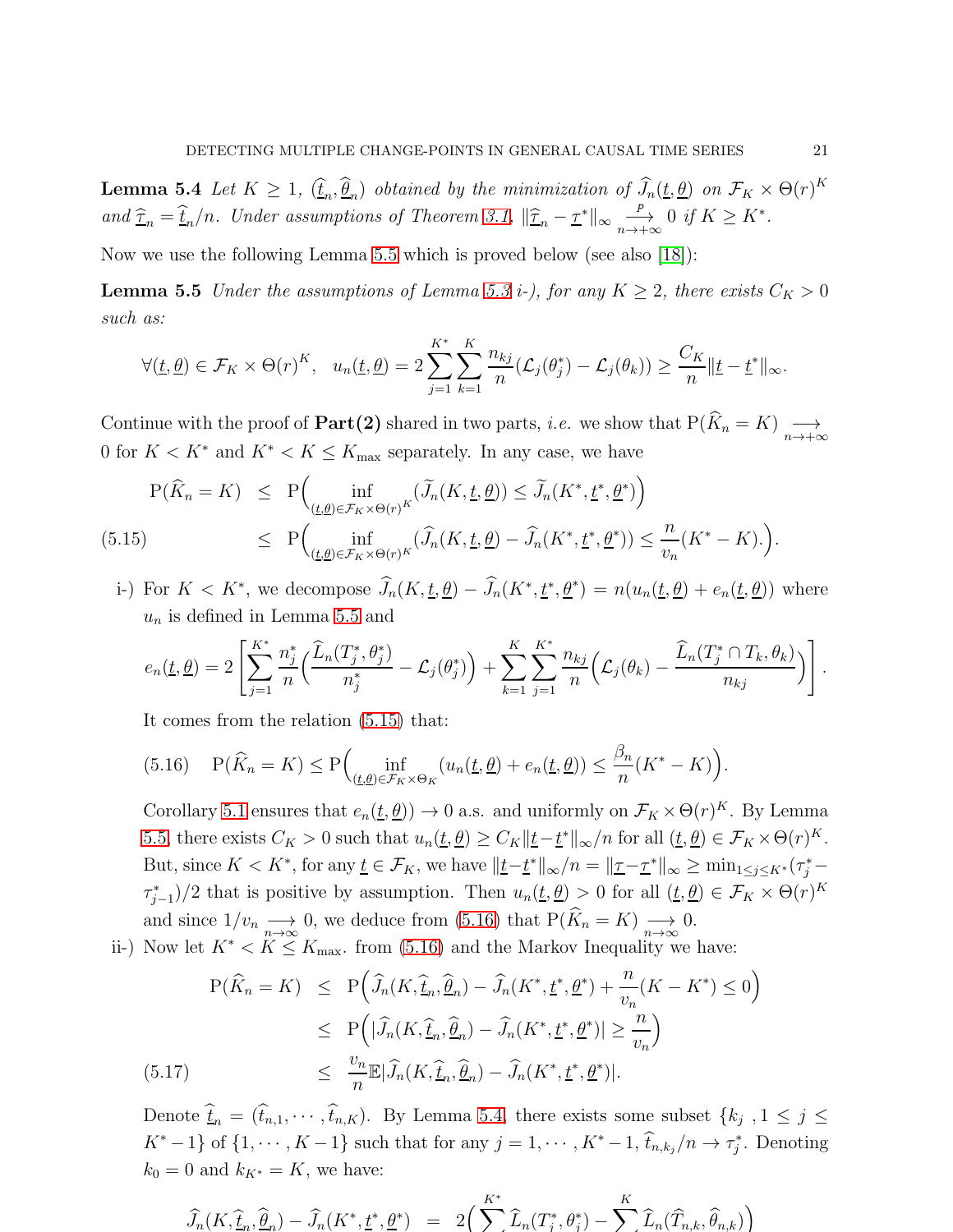$$
= 2\sum_{j=1}^{K^*} \left[ \widehat{L}_n(T_j^*, \theta_j^*) - \sum_{k=k_{j-1}+1}^{k_j} \widehat{L}_n(\widehat{T}_{n,k}, \widehat{\theta}_{n,k}) \right]
$$

and from [\(5.17\)](#page-20-3) we deduce that:

$$
P(\widehat{K}_n = K) \leq \frac{2v_n}{n} \sum_{j=1}^{K^*} \mathbb{E} \Big| \widehat{L}_n(T_j^*, \theta_j^*) - \sum_{k=k_{j-1}+1}^{k_j} \widehat{L}_n(\widehat{T}_{n,k}, \widehat{\theta}_{n,k}) \Big|
$$
  

$$
\leq C \sum_{j=1}^{K^*} \frac{v_{n_j^*}}{n_j^*} \mathbb{E} \Big| \widehat{L}_n(T_j^*, \theta_j^*) - \sum_{k=k_{j-1}+1}^{k_j} \widehat{L}_n(\widehat{T}_{n,k}, \widehat{\theta}_{n,k}) \Big|.
$$

Since for any  $j = 1, \dots, K^* - 1$ , it comes from Lemma [5.3](#page-13-2) that

$$
\frac{v_{n_j^*}}{n_j^*} \mathbb{E} \left| \widehat{L}_n(T_j^*, \theta_j^*) - \sum_{k=k_{j-1}+1}^{k_j} \widehat{L}_n(\widehat{T}_{n,k}, \widehat{\theta}_{n,k}) \right| \xrightarrow[n \to \infty]{} 0,
$$

and therefore  $P(\widehat{K}_n = K) \longrightarrow_{n \to \infty} 0.$ 

**Proof of Lemma [5.5](#page-20-0)** Let  $K \geq 1$  and consider the real function  $v$  define on  $\Theta \times \Theta$  by:

$$
\upsilon(\theta,\theta') = \begin{cases} \min_{1 \leq j \leq K^*} [\max(\mathcal{L}_j(\theta_j^*) - \mathcal{L}_j(\theta), \ \mathcal{L}_j(\theta_j^*) - \mathcal{L}_j(\theta'))] & \text{if } \ \theta \neq \theta' \\ 0 & \text{if } \ \theta = \theta'. \end{cases}
$$

The function v has positive values and  $v(\theta, \theta') = 0$  if and only if  $\theta = \theta'$  since the function  $\theta \mapsto \mathcal{L}_j(\theta)$  has a strict maximum in  $\theta_j^*$  (see [\[14\]](#page-24-6)). By Lemma 3.3 of [\[17\]](#page-24-5), there exists  $C_{\theta^*} > 0$ such that for any  $(\underline{t}, \underline{\theta}) \in \mathcal{F}_K \times \Theta_K$ 

$$
\sum_{j=1}^{K^*} \sum_{k=1}^K \frac{n_{kj}}{n} \upsilon(\theta_k, \theta_j^*) \ge \frac{C_{\theta^*}}{n} \|\underline{t} - \underline{t}^*\|_{\infty}.
$$

Moreover, for any  $j = 1, \dots, K^*$  and  $\theta \in \Theta$ ,  $\mathcal{L}_j(\theta_j^*) - \mathcal{L}_j(\theta) \geq v(\theta, \theta_j^*)$  and denoting  $C_K =$  $2C_{\theta^*}$  the result follows immediately. ■

5.7. *Proof of Theorem [3.2.](#page-7-5)* Assume with no loss of generality that K<sup>∗</sup> = 2. Denote  $(u_n)_n$  a sequence satisfying  $u_n \longrightarrow_{n \to \infty} \infty$ ,  $u_n/n \longrightarrow_{n \to \infty} 0$  and  $\mathbb{P}(|\underline{\hat{t}}_n - \underline{t}^*| > u_n) \longrightarrow_{n \to \infty} 0$  (for example  $u_n = n\sqrt{\max(\mathbb{E}|\hat{\tau}_n - \tau^*|, n^{-1})})$ . For  $\delta > 0$ , as we have

$$
\mathbb{P}(|\hat{\underline{t}}_n - \underline{t}^*| > \delta) \le \mathbb{P}(\delta < |\hat{\underline{t}}_n - \underline{t}^*| \le u_n) + \mathbb{P}(|\hat{\underline{t}}_n - \underline{t}^*|_m > u_n)
$$

it suffices to show that  $\lim_{\delta \to \infty} \lim_{n \to \infty} \mathbb{P}(\delta < |\hat{t}_n - t^*| \le u_n) = 0.$ Denote  $V_{\delta, u_n} = \{ t \in \mathbb{Z} \mid \delta < |t - t^*| \leq u_n \}$ . Then,

we conclude in two steps: we conclude its steps: we conclude the steps: we conclude the steps: we conclude the

$$
\mathbb{P}(\delta < |\widehat{t}_n - t^*| \le u_n) \le \mathbb{P}\Big(\min_{t \in V_{\delta, u_n}} (\widehat{I}_n(t) - \widehat{I}_n(t^*)) \le 0\Big).
$$

Let  $t \in V_{\delta, u_n}$  (for example  $t \geq t^*$ ). With the notation of the proof of Theorem [3.1,](#page-7-4) we have  $\widehat{L}_n(T_1^*, \widehat{\theta}_n(T_1^*)) \geq \widehat{L}_n(T_1^*, \widehat{\theta}_n(T_1))$  and from [\(5.11\)](#page-18-0) we obtain:  $\widehat{I}_n(t) - \widehat{I}_n(t^*)$  $\frac{1}{t-t^*} \geq$ 2  $t-t^*$  $\left(\widehat{L}_n(T_1 \cap T_2^*)\right)$  $\widehat{\theta}_n(T_2^*,\widehat{\theta}_n)$  $\binom{n^*}{2}$ ) –  $\widehat{L}_n(T_1 \cap T_2^*)$  $\widehat{\theta}_n(T_1)) + \widehat{L}_n(T_2, \widehat{\theta}_n(T_2^*)$  $(\Gamma_2^*)$ ) –  $\widehat{L}_n(T_2, \widehat{\theta}_n(T_2))$ .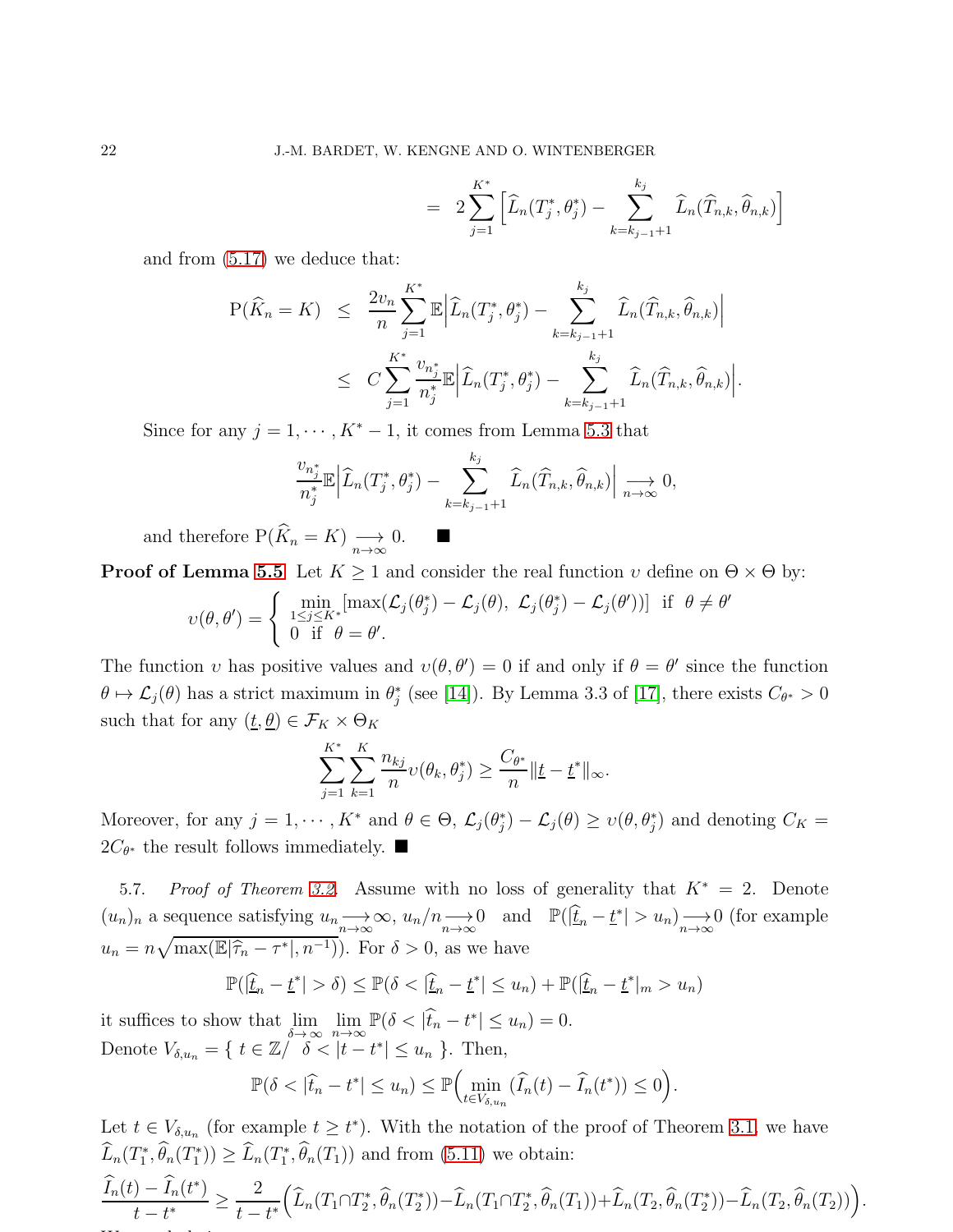i-) We show that 
$$
\frac{1}{t-t^*} \left( \widehat{L}_n(T_1 \cap T_2^*, \widehat{\theta}_n(T_2^*)) - \widehat{L}_n(T_1 \cap T_2^*, \widehat{\theta}_n(T_1)) \right) > 0 \text{ for } n \text{ large enough.}
$$
  
Then 
$$
\frac{\widehat{L}_n(T_1, \theta)}{n} = \frac{t^*}{n} \frac{\widehat{L}_n(T_1^*, \theta)}{t^*} + \frac{t-t^*}{n} \frac{\widehat{L}_n(T_1 \cap T_2^*, \theta)}{t-t^*} \text{ and since } \frac{t-t^*}{n} \leq \frac{u_n}{n} \longrightarrow 0 \text{ and }
$$

$$
\widehat{\theta}_n(T_1) = \underset{\theta \in \Theta(r)}{\operatorname{Argmax}} \left( \frac{1}{n} \widehat{L}_n(T_1, \theta) \right) \xrightarrow[n, \delta \to \infty]{a.s.} \theta_1^*.
$$

It comes that  $\frac{1}{t-t^*}$  $t - t$  $\left(\widehat{L}_n(T_1 \cap T_2^*, \widehat{\theta}_n(T_2^*)) - \widehat{L}_n(T_1 \cap T_2^*, \widehat{\theta}_n(T_1))\right)$  converges a.s. and uniformly on  $V_{\delta, u_n}$  to  $\mathcal{L}_2(\theta_2^*) - \mathcal{L}_2(\theta_1^*) > 0$ .

ii-) We show that  $\frac{1}{1}$  $t-t^*$  $\left(\widehat{L}_n(T_2, \widehat{\theta}_n(T_2^*)) - \widehat{L}_n(T_2, \widehat{\theta}_n(T_2))\right) \xrightarrow[n,\delta \to \infty]{a.s.} 0.$  For large value of n, we remark that  $\theta_n(T_2) \in$ ◦  $\Theta(r)$  so that  $\partial L_n(T_2, \theta_n(T_2))/\partial \theta = 0$ . The mean value theorem on  $\partial \widehat{L}_n/\partial \theta_i$  for any  $i = 1, \ldots, d$  gives the existence of  $\widehat{\theta}_{n,i} \in [\widehat{\theta}_n(T_2), \widehat{\theta}_n(T_2^*)]$  such that:

<span id="page-22-0"></span>(5.18) 
$$
0 = \frac{\partial \widehat{L}_n(T_2, \widehat{\theta}_n(T_2^*))}{\partial \theta_i} + \frac{\partial^2 \widehat{L}_n(T_2, \widetilde{\theta}_{n,i})}{\partial \theta \partial \theta_i} (\widehat{\theta}_n(T_2)) - \widehat{\theta}_n(T_2^*))
$$

where for  $a, b \in \mathbb{R}^d$ ,  $[a, b] = \{(1-\lambda)a + \lambda b \, ; \, \lambda \in [0, 1]\}$ . Using the equalities  $\widehat{L}_n(T_2^*, \theta) =$  $\widehat{L}_n(T_1 \cap T_2^*, \theta) + \widehat{L}_n(T_2, \theta)$  and  $\partial \widehat{L}_n(T_2^*, \widehat{\theta}_n(T_2^*))/\partial \theta = 0$ , it comes from [\(5.18\)](#page-22-0):

$$
\frac{\partial \widehat{L}_n(T_1 \cap T_2^*, \widehat{\theta}_n(T_2^*))}{\partial \theta_i} = \frac{\partial^2 \widehat{L}_n(T_2, \widetilde{\theta}_{n,i})}{\partial \theta \partial \theta_i} (\widehat{\theta}_n(T_2)) - \widehat{\theta}_n(T_2^*)), \qquad \forall i = 1, ..., d,
$$

and it follows:

<span id="page-22-1"></span>(5.19) 
$$
\frac{1}{t-t^*} \frac{\partial \widehat{L}_n(T_1 \cap T_2^*, \widehat{\theta}_n(T_2^*))}{\partial \theta} = \frac{n-t}{t-t^*} A_n \cdot (\widehat{\theta}_n(T_2) - \widehat{\theta}_n(T_2^*))
$$

with  $A_n := \left(\frac{1}{n}\right)$  $n - t$  $\partial^2 \widehat{L}_n(T_2, \theta_{n,i})$  $\partial \theta \partial \theta_i$  $\overline{ }$ . Corollary [5.1](#page-17-1) ii-) gives that:<br> $\frac{1 \leq i \leq d}{1 \leq i \leq d}$ 

<span id="page-22-2"></span>
$$
\frac{1}{t-t^*} \frac{\partial \widehat{L}_n(T_1 \cap T_2^*, \widehat{\theta}_n(T_2^*))}{\partial \theta} \xrightarrow[n,\delta \to \infty]{a.s.} \frac{\partial \mathcal{L}_2(\theta_2^*)}{\partial \theta} = 0
$$

and  $A_n \xrightarrow[n,\delta \to \infty]{} -$ 1 2  $\mathbb{E}\left(\frac{\partial^2 q_{0,2}(\theta_2^*)}{\partial q_{0,2}(\theta_2^*)}\right)$  $\partial\theta^2$ ). Under assumption (Var),  $\mathbb{E}\left(\frac{\partial^2 q_{0,2}(\theta_2^*)}{\partial \theta_2^2}\right)$  $\partial\theta^2$  is a nonsingular matrix (see [\[2\]](#page-23-2)). Then, we deduce from [\(5.19\)](#page-22-1) that

(5.20) 
$$
\frac{n-t}{t-t^*}(\widehat{\theta}_n(T_2)-\widehat{\theta}_n(T_2^*)) \xrightarrow[n,\delta\to\infty]{} 0.
$$

We conclude by the Taylor expansion on  $\widehat{L}_n$  that gives

$$
\frac{1}{t - t^*} |\widehat{L}_n(T_2, \widehat{\theta}_n(T_2)) - \widehat{L}_n(T_2, \widehat{\theta}_n(T_2^*))|
$$
\n
$$
\leq \frac{1}{2(t - t^*)} ||\widehat{\theta}_n(T_2)) - \widehat{\theta}_n(T_2^*)||^2 \sup_{\theta \in \Theta(x)} \left\| \frac{\partial^2 \widehat{L}_n(T_2, \theta)}{\partial \theta^2} \right\| \to 0 \quad \text{a.s.} \qquad \blacksquare
$$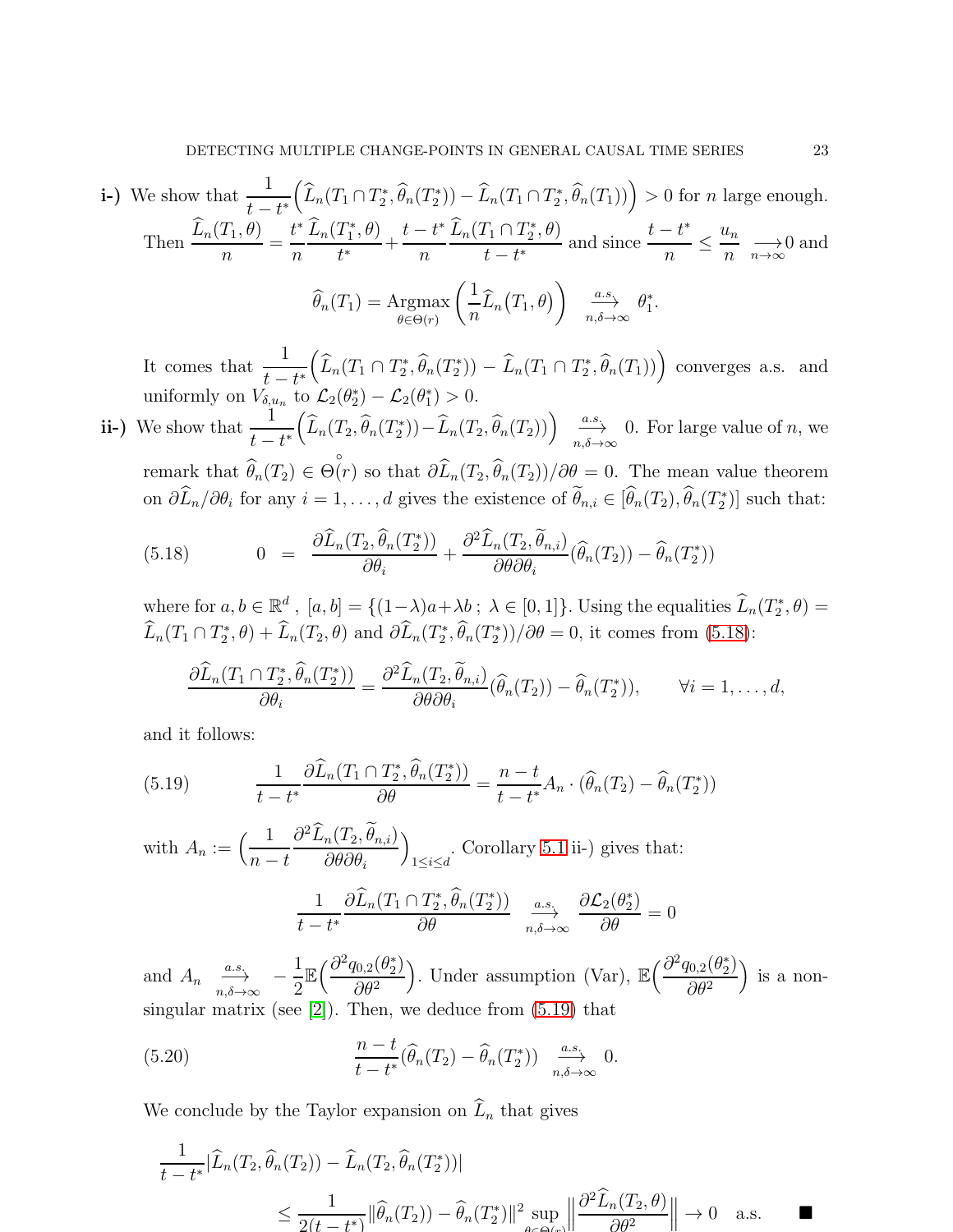5.8. *Proof of Theorem [3.3.](#page-7-1)* First,  $(\widehat{\theta}_n(\widehat{T}_j)-\theta_j^*) = (\widehat{\theta}_n(\widehat{T}_j)-\widehat{\theta}_n(T_j^*))+(\widehat{\theta}_n(T_j^*)-\theta_j^*)$  for any  $j \in \{1, \dots, K^*\}$ . By Theorem [3.2](#page-7-5) it comes  $\hat{t}_j - t_j^* = o_P(\log(n))$ . Using relation [\(5.20\)](#page-22-2), we obtain:  $\hat{\theta}_n(\hat{T}_j) - \hat{\theta}_n(T_j^*) = o_P(\hat{\theta}_n)$  $log(n)$  $\overline{n}$ ). Hence,  $\sqrt{n_j^*}(\widehat{\theta}_n(\widehat{T}_j) - \widehat{\theta}_n(T_j^*)) \xrightarrow[n \to \infty]{P} 0$  and it suffices to show that  $\sqrt{n_j^*}(\widehat{\theta}_n(T_j^*) - \theta_j^*) \xrightarrow[n \to \infty]{\mathcal{D}} \mathcal{N}_d(0, F(\theta_j^*)^{-1}G(\theta_j^*)F(\theta_j^*)^{-1})$  to conclude. For large value of  $n, \hat{\theta}_n(T_j^*) \in$ ◦  $\Theta(r)$ . By the mean value theorem, there exists  $(\theta_{n,k})_{1\leq k\leq d} \in$  $[\hat{\theta}_n(T_j^*), \theta_j^*]$  such that

<span id="page-23-6"></span>(5.21) 
$$
\frac{\partial L_n(T_j^*, \widehat{\theta}_n(T_j^*))}{\partial \theta_k} = \frac{\partial L_n(T_j^*, \theta_j^*)}{\partial \theta_k} + \frac{\partial^2 L_n(T_j^*, \widetilde{\theta}_{n,k})}{\partial \theta \partial \theta_k} (\widehat{\theta}_n(T_j^*) - \theta_j^*).
$$

Let  $F_n = -2$  $(1)$  $n_j^*$  $\partial^2 L_n(T_j^*, \theta_{n,k})$  $\partial \theta \partial \theta_k$  $\overline{ }$ 1≤k≤d By Lemma [5.3](#page-13-2) and Corollary [5.1,](#page-17-1)  $F_n \xrightarrow[n \to \infty]{a.s.} F(\theta_j^*)$ (where  $F(\theta_j^*)$  is defined by [\(3.8\)](#page-7-6)). But, under (Var),  $F(\theta_j^*)$  is a non singular matrix (see [\[2\]](#page-23-2)). Thus, for *n* large enough,  $F_n$  is invertible and [\(5.21\)](#page-23-6) gives

$$
\sqrt{n_j^*}(\widehat{\theta}_n(T_j^*) - \theta_j^*) = -2F_n^{-1}\Big[\frac{1}{\sqrt{n_j^*}}\Big(\frac{\partial L_n(T_j^*, \widehat{\theta}_n(T_j^*))}{\partial \theta} - \frac{\partial L_n(T_j^*, \theta_j^*)}{\partial \theta}\Big)\Big].
$$

As in proof of Lemma 3 of [\[2\]](#page-23-2), it is now easy to show that:

$$
\frac{1}{\sqrt{n_j^*}} \frac{\partial L_n(T_j^*, \theta_j^*)}{\partial \theta} \xrightarrow[n \to \infty]{\mathcal{D}} \mathcal{N}_d\big(0, G(\theta_j^*)\big)
$$

where  $G(\theta_j^*)$  is given by [\(3.8\)](#page-7-6). Thus, since  $\partial \widehat{L}_n(T_j^*, \widehat{\theta}_n(T_j^*))/\partial \theta = 0$ , we have:

$$
\frac{1}{\sqrt{n_j^*}}\frac{\partial L_n(T_j^*,\widehat{\theta}_n(T_j^*))}{\partial \theta} = \frac{1}{\sqrt{n_j^*}}\left(\frac{\partial L_n(T_j^*,\widehat{\theta}_n(T_j^*))}{\partial \theta} - \frac{\partial \widehat{L}_n(T_j^*,\widehat{\theta}_n(T_j^*))}{\partial \theta}\right) \xrightarrow[n \to \infty]{\text{a.s.}} 0.
$$

We conclude using Lemma [5.3](#page-13-2) and the fact that  $1/\sqrt{n} = O(v_n/n)$ .

#### REFERENCES

- <span id="page-23-2"></span><span id="page-23-1"></span>[1] Bai J. and Perron P. Estimating and testing linear models with multiple structural changes. *Econometrica 66* (1998), 47–78.
- <span id="page-23-0"></span>[2] Bardet, J.-M. and Wintenberger, O. Asymptotic normality of the quasi-maximum likelihood estimator for multidimensional causal processes. *Ann. Statist. 37*, (2009), 2730–2759.
- <span id="page-23-5"></span>[3] Basseville, M. and Nikiforov, I. Detection of Abrupt Changes: Theory and Applications. Prentice Hall, Englewood Cliffs, NJ, 1993.
- [4] BERKES, I., HORVATH, L., AND KOKOSZKA, P. GARCH processes: structure and estimation. *Bernoulli 9* (2003), 201–227.
- <span id="page-23-3"></span>[5] Billingsley. *Convergence of Probability Measures*. John Wiley & Sons Inc., New York, 1968.
- <span id="page-23-4"></span>[6] Davis, R. A., Huang, D. and Yao, Y.-C. Testing for a change in the parameter values and order of an autoregressive model. *Ann. Statist. 23*, (1995), 282–304.
- [7] Davis, R. A., Lee, T. C. M. and Rodriguez-Yam, G. A. Break detection for a class of nonlinear time series models. *Journal of Time Series Analysis 29*, (2008), 834–867.